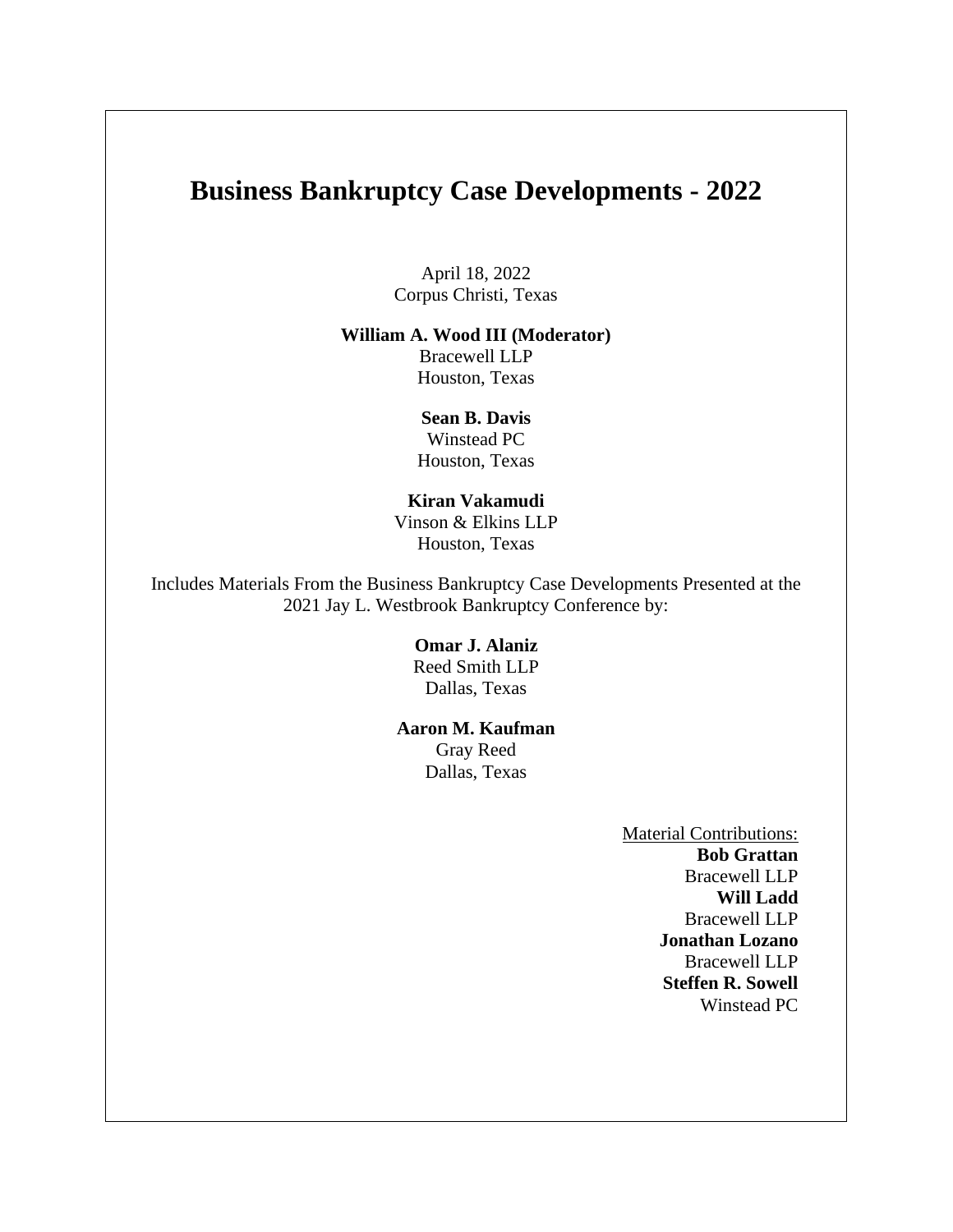# **TABLE OF CONTENTS**

| I. |                                                                                    |  |  |
|----|------------------------------------------------------------------------------------|--|--|
|    | A. JURISDICTION, CONSTITUTIONAL AUTHORITY AND POWERS OF THE COURT  1               |  |  |
|    | VSP Labs, Inc. v. Hillair Cap. Investments, L.P. (In re PFO Global, Inc.), 26      |  |  |
|    |                                                                                    |  |  |
|    | USA Promlite Technology, Inc. v. Am. First Nat'l Bank (In re USA Promlite          |  |  |
|    | Technology, Inc.), 636 B.R. 743 (Bankr. S.D. Tex. 2022) (Rodriguez, J.).  1        |  |  |
|    | In re EP Energy E&P Company, L.P., No: 19-35647, 2021 WL 5917771 (Bankr.           |  |  |
|    | In re Senior Care Centers, LLC, 622 B.R. 680 (Bankr. N.D. Tex. 2020) (Jernigan,    |  |  |
|    | In re Lac-Mégantic Train Derailment Litigation, 999 F.3d 72 (1st Cir. 2021)        |  |  |
|    | Cross Keys Bank v. Ward (In re Karcredit, L.L.C.), 630 B.R. 14 (Bankr. E.D. La.    |  |  |
|    | Rohi v. Brewer & Prichard, P.C. (In re ABC Dentistry, P.A.), 2021 WL 955932,       |  |  |
|    |                                                                                    |  |  |
|    |                                                                                    |  |  |
|    |                                                                                    |  |  |
|    | Federal Energy Regulatory Commission v. Ultra Resources, Inc. (In re Ultra         |  |  |
|    |                                                                                    |  |  |
|    | Occidental Petroleum Corp. v. Sanchez Energy Corp. (In re Sanchez Energy           |  |  |
|    |                                                                                    |  |  |
|    | In re Cornerstone Valve LLC, 2021 WL 1731770, 2021 Bankr. LEXIS 1120               |  |  |
|    |                                                                                    |  |  |
|    | In re Legacy Reserves Operating LP, 630 B.R. 787 (Bankr. S.D. Tex. 2021)           |  |  |
|    | Spyglass Media Group, LLC v. Bruce Cohen Productions (In re Weinstein              |  |  |
|    | Company Holdings, LLC), 997 F.3d 497 (3d Cir. 2021) (Ambro, J.) 9                  |  |  |
|    | Nine Point Energy Holdings, Inc. v. Caliber Measurement Services LLC (In re        |  |  |
|    | Nine Point Energy, LLC), 2021 WL 2212007, 2021 Bankr. LEXIS 1486                   |  |  |
|    |                                                                                    |  |  |
|    | In re CEC Entertainment, Inc., 625 B.R. 344 (Bankr. S.D. Tex. 2020) (Isgur, J.) 10 |  |  |
|    |                                                                                    |  |  |
|    | C. PROPERTY OF THE ESTATE, THE AUTOMATIC STAY AND OTHER "FIRST DAY"                |  |  |
|    |                                                                                    |  |  |
|    | In re RGV Smiles by Rocky L. Salinas D.D.S. P.A., 626 B.R. 278 (Bankr. S.D.        |  |  |
|    |                                                                                    |  |  |
|    | In re King Mountain Tobacco Company, Inc., 623 B.R. 323 (Bankr. E.D. Wash.         |  |  |
|    |                                                                                    |  |  |
|    | In re CM Resort, LLC, 2021 WL 3889790, 2021 Bankr. LEXIS 2378 (Bankr.              |  |  |
|    |                                                                                    |  |  |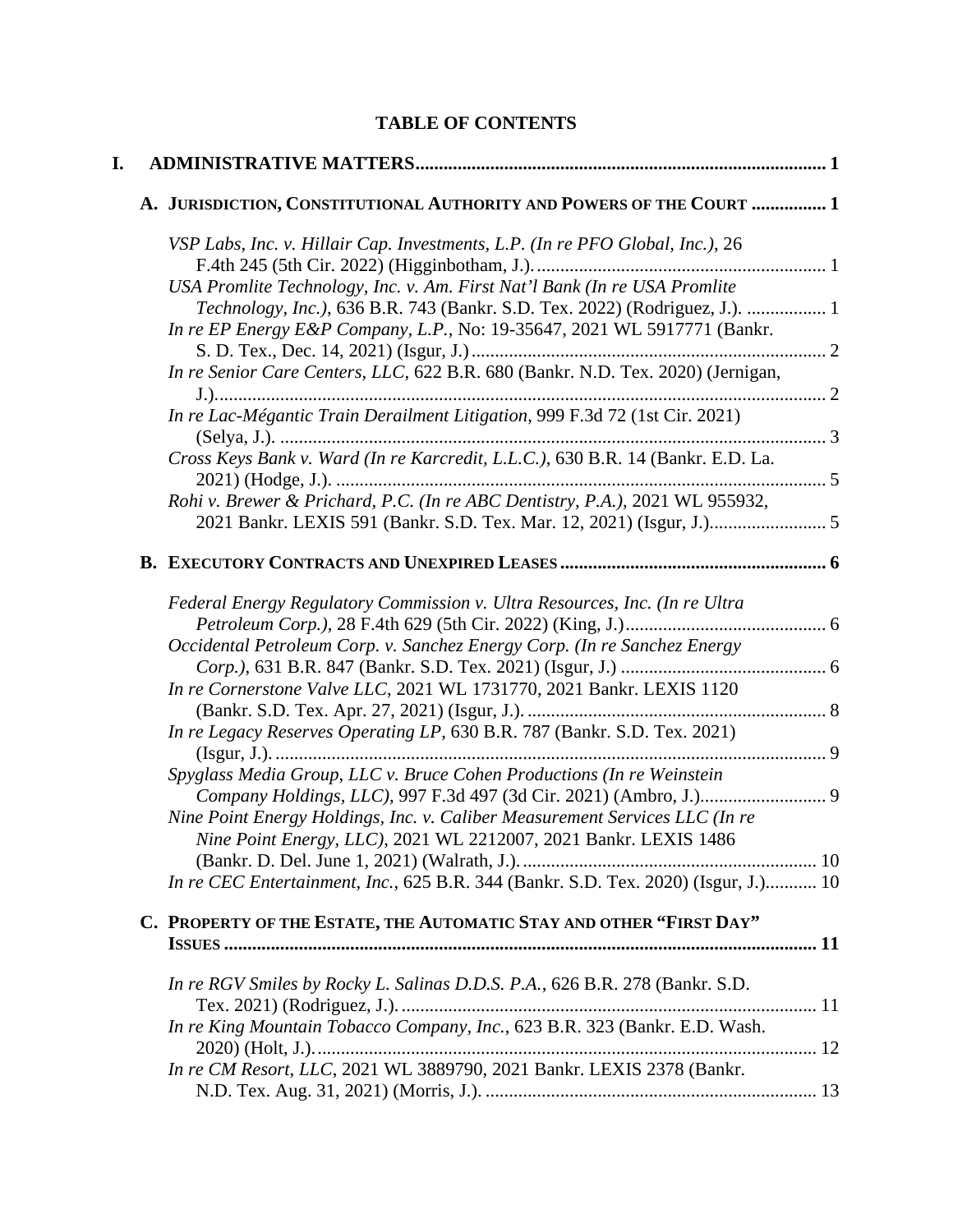|  | Edwards Family Partnership, L.P. v. Johnson (In re Community Home Financial                                                                                        |     |
|--|--------------------------------------------------------------------------------------------------------------------------------------------------------------------|-----|
|  | In re Country Fresh Holding Company Inc., 2021 WL 2932680 (Bankr. S.D. Tex.                                                                                        |     |
|  |                                                                                                                                                                    |     |
|  |                                                                                                                                                                    |     |
|  | In re Royal Steet Bistro, L.L.C., No. 26 F.4th 326 (5th Cir. 2022) (per curiam) 16<br>Su v. C Whale Corp. (In re C Whale Corp.), No. 21-20147, 2022 WL 135125 (5th |     |
|  |                                                                                                                                                                    |     |
|  | In re Walker County Hospital Corp., 3 F.4th 230 (5th Cir. 2021) (Jolly, J.) 17<br>Sanford v. Piazza (In re Pursuit Holdings (NY), LLC), 845 Fed. Appx. 60 (2d Cir. |     |
|  | Sanare Energy Partners, LLC v. Petroquest Energy, L.L.C., No. 4:21-CV-2443,                                                                                        |     |
|  |                                                                                                                                                                    |     |
|  | In re Palm Springs II, LLC, 2021 WL 3213013, 2021 U.S. Dist. LEXIS 141351                                                                                          |     |
|  |                                                                                                                                                                    |     |
|  |                                                                                                                                                                    |     |
|  | In re National Rifle Association of America, 628 B.R. 262 (Bankr. N.D. Tex.                                                                                        |     |
|  | In re Banner Resources, LLC, 2021 WL 2189085, 2021 Bankr. LEXIS 1452                                                                                               |     |
|  | In re Seven Three Distilling Company, L.L.C., 2021 WL 3814802, 2021 Bankr.                                                                                         |     |
|  | In re Roman Catholic Church of the Archdiocese of New Orleans, 2021 WL<br>454220, 2021 Bankr. LEXIS 302 (Bankr. E.D. La. Feb. 8, 2021) (Grabill, J.) 20            |     |
|  |                                                                                                                                                                    |     |
|  | In re Excellence 2000, Inc., 636 B.R. 475 (Bankr. S.D. Tex. 2022) (Rodriguez,                                                                                      |     |
|  | In re Ironside, LLC, No. 20-34222, 2022 WL 509890 (Bankr. S.D. Tex. Feb. 18,                                                                                       |     |
|  | In re Johnson, 2021 WL 825156, 2021 Bankr. LEXIS 471 (Bankr. N.D. Tex.                                                                                             |     |
|  | In re 218 Jackson LLC, --- B.R. ---, 2021 WL 3662377 (Bankr. M.D. Fla. Aug 17,                                                                                     |     |
|  |                                                                                                                                                                    |     |
|  |                                                                                                                                                                    | .23 |
|  | In re Cleveland Imaging & Surgical Hospital, L.L.C., 26 F.4th 285 (5th Cir. 2022)                                                                                  | 23  |
|  | In re Cleveland Imaging & Surgical Hospital, L.L.C., No. 14-34974, 2022 WL                                                                                         |     |
|  |                                                                                                                                                                    |     |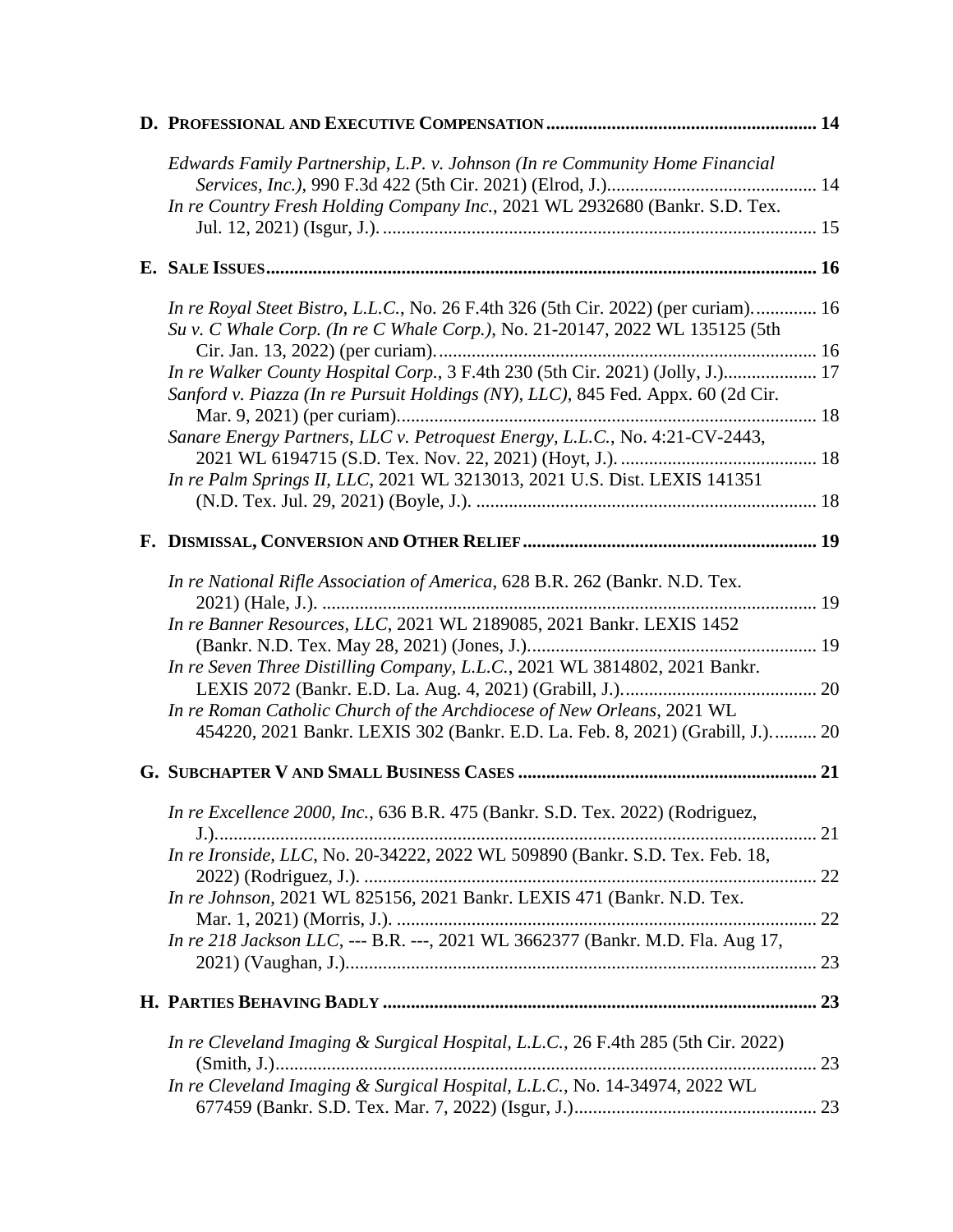|    | In re Smdonovick Ventures, LLC, No. 21-33716, 2022 WL 710196 (Bankr. S.D.         |    |
|----|-----------------------------------------------------------------------------------|----|
|    |                                                                                   |    |
|    | Highland Capital Mgmt., L.P. v. Dondero (In re Highland Capital Mgmt. L.P.),      |    |
|    | 2021 Bankr. LEXIS 1533, 2021 WL 2326350 (Bankr. N.D. Tex. June 7,                 |    |
|    |                                                                                   |    |
|    | Weigel v. Barnard, --- B.R. ---, 2021 WL 3793794 (E.D.N.Y. Aug. 26, 2021)         |    |
|    |                                                                                   | 25 |
| П. |                                                                                   |    |
|    | A. CLAIM ALLOWANCE, SUBORDINATION, PRIORITY AND LIEN DISPUTES  26                 |    |
|    | Deutsche Bank Trust Co. Ams. v. U.S. Energy Dev. Corp. (In re First River         |    |
|    |                                                                                   |    |
|    | In re RGN-Grp. Holdings, LLC, No. 20-11961, 2022 Bankr. LEXIS 394 (Bankr.         |    |
|    |                                                                                   |    |
|    | In re Sanchez Energy Corp., 2021 WL 1747364, 2021 Bankr. LEXIS 1175               |    |
|    |                                                                                   |    |
|    | In re Sanchez Energy Corporation, 2021 WL 923182 (Bankr. S.D. Tex. Mar. 10,       |    |
|    |                                                                                   |    |
|    | In re Alta Mesa Resources, Inc., 2021 WL 1731774, 2021 Bankr. LEXIS 1121          |    |
|    |                                                                                   |    |
|    | 2999TC LP, LLC v. Hodges, 2021 WL 1375744, 2021 U.S. Dist. LEXIS 69973            |    |
|    |                                                                                   |    |
|    | In re Helios & Matheson Analytics, Inc., 629 B.R. 772 (Bankr. S.D.N.Y. 2021)      |    |
|    |                                                                                   |    |
|    | In re Cyber Litigation Inc., 2021 WL 4927550, 2021 Bankr. LEXIS 2905 (Bankr.      |    |
|    |                                                                                   |    |
|    | Petty Bus. Enters., L.P. v. Chesapeake Exp., L.L.C. (In re Chesapeake Energy      |    |
|    | Corp.), 2021 WL 4190266, 2021 Bankr. LEXIS 2503 (Bankr. S.D. Tex. Sept.           |    |
|    |                                                                                   |    |
|    | In re Expo Construction Group, LLC, 630 B.R. 289 (Bankr. S.D. Tex. 2021)          |    |
|    |                                                                                   |    |
|    | W. Wilmington Oil Field Claimants v. CJ Holding Co., 2021 WL 3356371, 2021        |    |
|    |                                                                                   |    |
|    | Giuliano v. Ins. Co. of State of Pa. (In re LTC Holdings, Inc.), 10 F.4th 177 (3d |    |
|    |                                                                                   |    |
|    |                                                                                   |    |
|    |                                                                                   |    |
|    | In re Retail Group, Inc., 2021 WL 2188929, 2021 Bankr. LEXIS 1455 (Bankr.         |    |
|    |                                                                                   |    |
|    | In re Ultra Petroleum Corp., 624 B.R. 178 (Bankr. S.D. Tex. 2020) (Isgur, J.) 35  |    |
|    | In re Cuker Interactive, LLC, 622 B.R. 67 (Bankr. S.D. Cal. 2020) (Adler, J.) 35  |    |
|    | In re Quintela Grp, LLC, 2021 WL 4295247, 2021 U.S. Dist. LEXIS 179710            |    |
|    |                                                                                   |    |
|    |                                                                                   |    |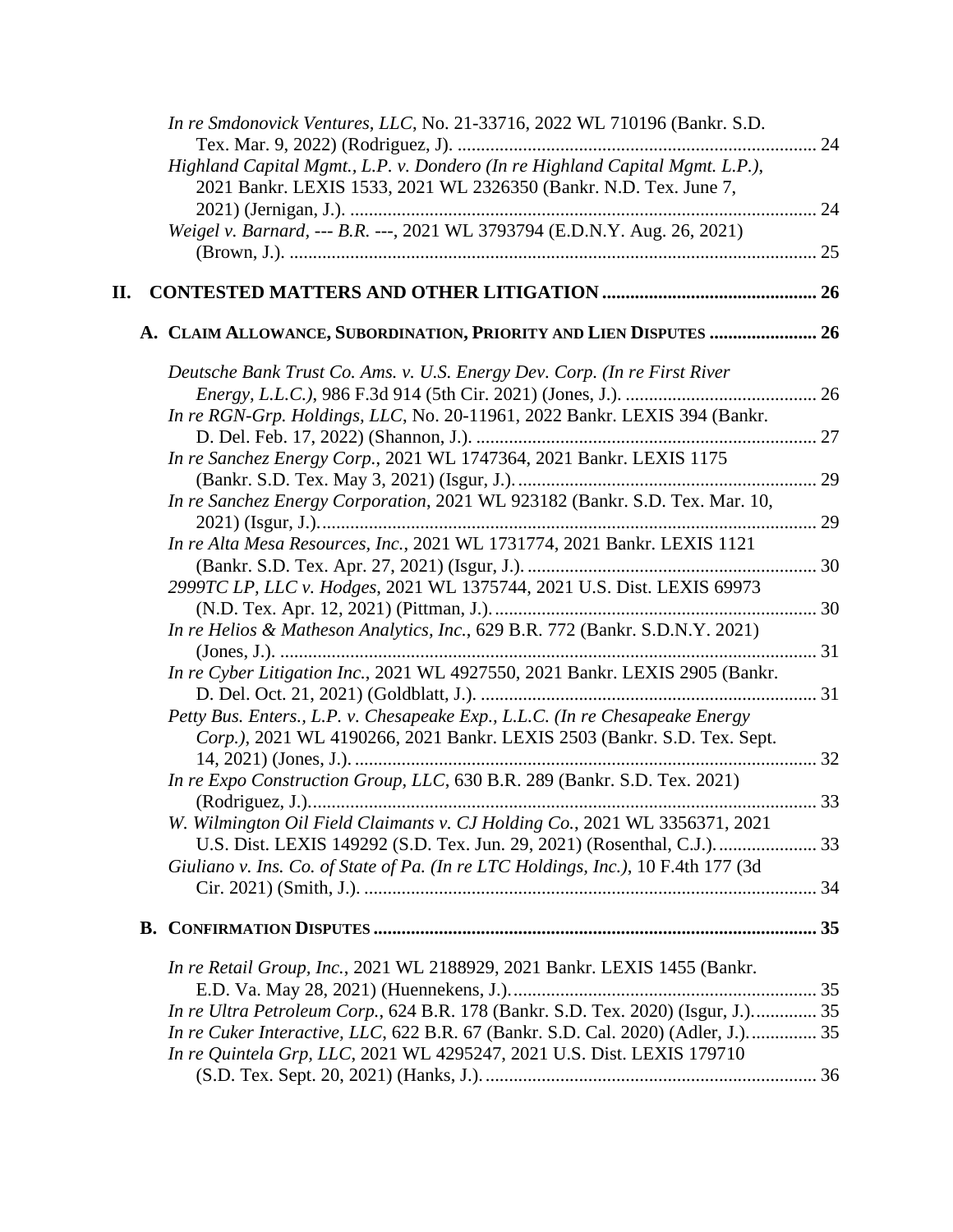| QuarterNorth Energy LLC v. Atl. Mar. Servs. (In re Fieldwood Energy LLC), No.                                                                                                                                                         |  |
|---------------------------------------------------------------------------------------------------------------------------------------------------------------------------------------------------------------------------------------|--|
| In re Waggoner Cattle, LLC, 2021 WL 2021202, 2021 Bankr. LEXIS 1367                                                                                                                                                                   |  |
| In re Tailored Brands, Inc., 2021 WL 2021472, 2021 Bankr. LEXIS 1375 (Bankr.                                                                                                                                                          |  |
| In re United Refining Co., Bankr. 2021 WL 160433, 2021 Bankr. LEXIS 105                                                                                                                                                               |  |
|                                                                                                                                                                                                                                       |  |
|                                                                                                                                                                                                                                       |  |
| Sherman v. OTA Franchise Corp. (In re Essential Financial Education, Inc.), 629                                                                                                                                                       |  |
| Schmidt v. Fuchs (In re Black Elk Energy Offshore Operations, LLC), 2021 WL<br>346226, 2021 Bankr. LEXIS 227 (Bankr. S.D. Tex. Feb. 1, 2021) (Isgur, J.).  42<br>Faulkner v. AimBank (In re Reagor-Dykes Motors, LP), 2021 WL 1219537 |  |
| Germans Pellets La., L.L.C. v. Wessel GmbH (In re La. Pellets, Inc.), 838 Fed.                                                                                                                                                        |  |
| Valley Ridge Roofing & Constr., LLC v. Silver State Holdings, Assignee-7901<br>Boulevard 26 LLC (In re Silver State Holdings, Assignee-7901 Boulevard 26<br>LLC), 2020 Bankr. LEXIS. 3531, 2020 WL 7414434 (Bankr. N.D. Tex. Dec.     |  |
|                                                                                                                                                                                                                                       |  |
| In re Chesapeake Energy Corp., 2021 WL 2270167, 2021 U.S. Dist. LEXIS                                                                                                                                                                 |  |
| In re Chesapeake Energy Corp., 2021 WL 4776685, 2021 U.S. Dist. LEXIS                                                                                                                                                                 |  |
| In re Fieldwood Energy LLC, Case No. 20-03476, 2022 WL 385919 (Bankr. S.D.                                                                                                                                                            |  |
| In re Imperial Petroleum Recovery Corp., 2022 WL 90607 (Bankr. S.D. Tex. Jan.                                                                                                                                                         |  |
| In re Vanguard Natural Resources, LLC, 624 B.R. 400 (Bankr. S.D. Tex. 2020)                                                                                                                                                           |  |
| Krisjenn Ranch, LLC v. DMA Properties Inc. (In re Krisjenn Ranch, LLC), 629                                                                                                                                                           |  |
| Dean v. Seidel, 2021 WL 1541550, 2021 U.S. Dist. LEXIS 75418 (N.D. Tex.                                                                                                                                                               |  |
| Stermer v. Old Republic National Title Insurance Co. (In re ATIF, Inc.), 622 B.R.                                                                                                                                                     |  |
| Cross Keys Bank v. Ward (In re Karcredit, L.L.C.), 630 B.R. 14 (Bankr. E.D. La.                                                                                                                                                       |  |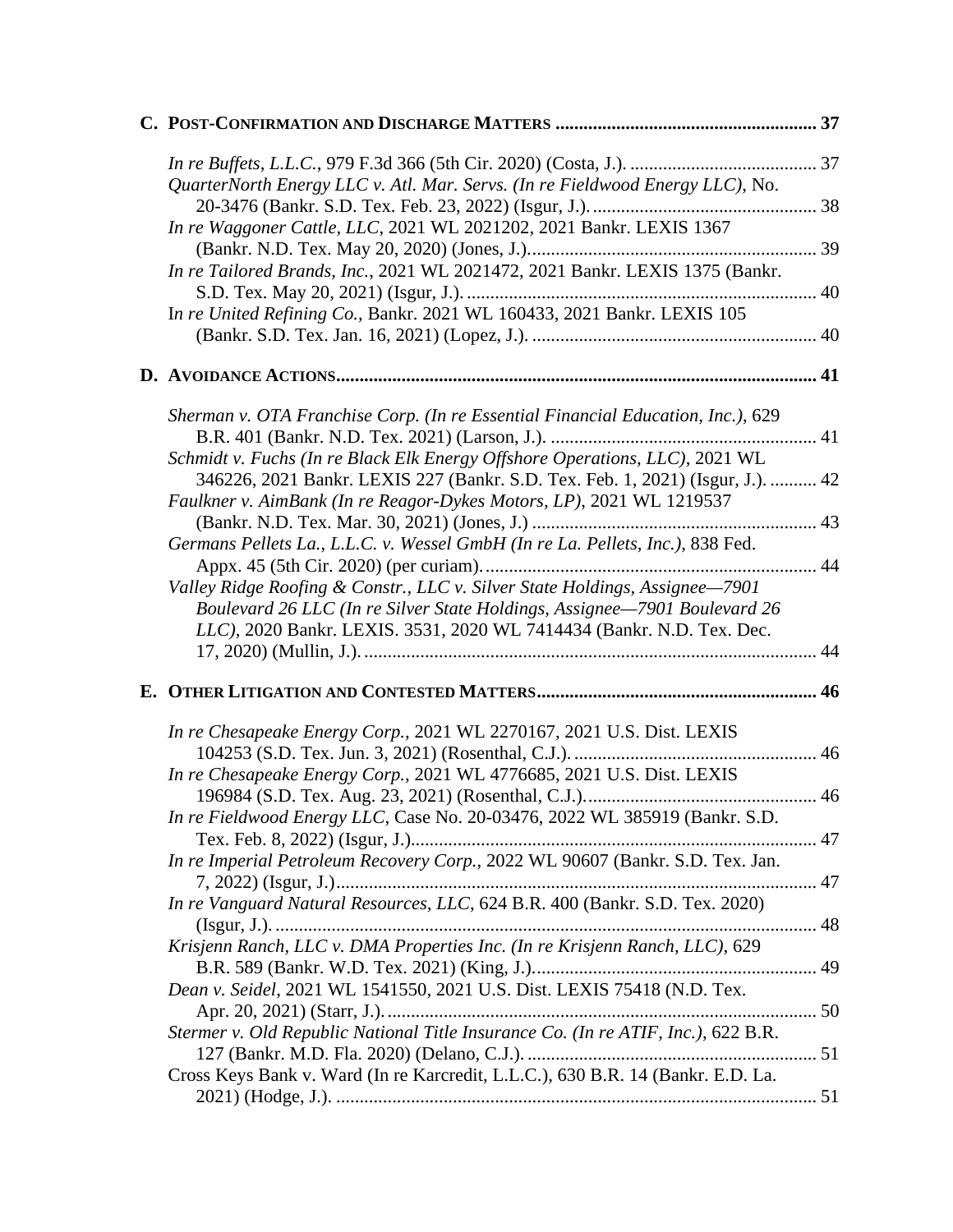| Carmichael v. Balke (In re Imperial Petroleum Recovery Corp.), 2021 WL |  |
|------------------------------------------------------------------------|--|
|                                                                        |  |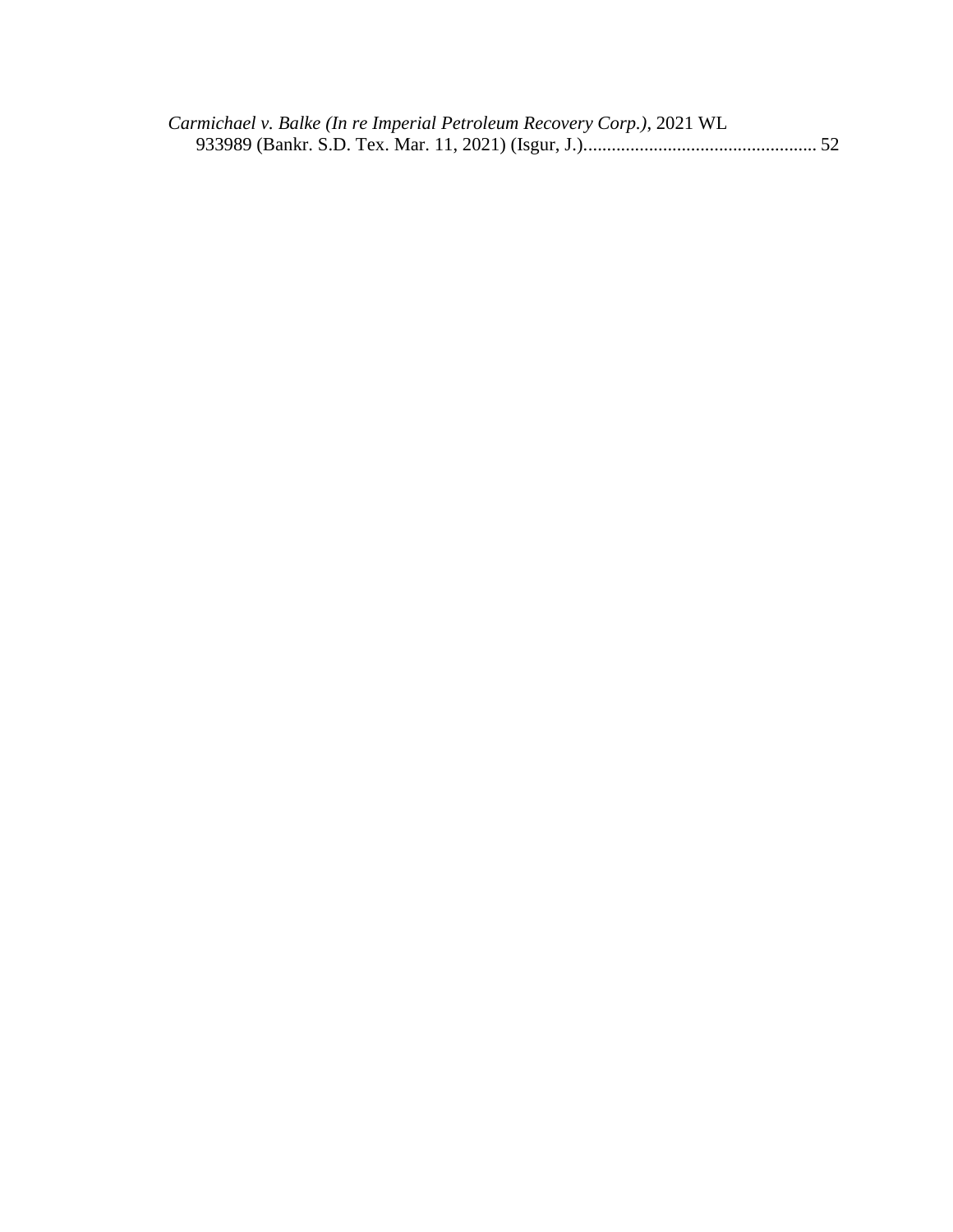### **I. ADMINISTRATIVE MATTERS**

### *A. Jurisdiction, Constitutional Authority and Powers of the Court*

### **Non-Debtor Voluntarily Consented to Jurisdiction Over State Court Claims.**

*VSP Labs, Inc. v. Hillair Cap. Investments, L.P. (In re PFO Global, Inc.)*, 26 F.4th 245 (5th Cir. 2022) (Higginbotham, J.).

PFO entered into a contract with VSP Labs, Inc., which obligated the debtor to develop and transfer eyewear technology to VSP, but allowed VSP to take over development and charge PFO for costs incurred if performance milestones were not satisfied. VSP filed suit against PFO, alleging breach of contract and PFO asserted counterclaims against VSP in California state court. Prior to trial, PFO filed chapter 11 bankruptcy. In PFO's bankruptcy case, it agreed to sell its assets, including its counterclaims to Hillair Capital Investments, L.P. Hillair then moved the California Court to sever its claims and VSP moved for relief from the automatic stay to offset PFO's counterclaims. The Bankruptcy Court entered an order modifying the automatic stay to allow VSP to liquidate its claims against PFO and setoff any excess amounts through a proof of claim against PFO, but prohibited money damages recovered against Hillair arising the from the California litigation. VSP sought to amend its complaint after learning that Hillair had instructed PFO to breach its agreement with VSP, which led Hillair to seek an order enforcing the Bankruptcy Court's order modifying the automatic stay. The Bankruptcy Court denied Hillair's motions to reconsider its order modifying the automatic stay and motion for relief from the automatic stay, reasoning that the language in the order modifying the automatic stay was negotiated and agreed to by the parties. VSP appealed to the District Court, which affirmed the Bankruptcy Court's rulings. The Fifth Circuit affirmed the Bankruptcy Court's ruling. The Fifth Circuit held that while the order modifying the automatic stay itself was a core proceeding, the provision regarding VSP's claims against Hillair were not core, but satisfied "related to" jurisdiction as claims that could impact PFO's estate. Because VSP and Hillair consented to the Bankruptcy Court's jurisdiction over these claims, the Bankruptcy Court had jurisdiction over the dispute and its subsequent interpretation of that order. Although VSP argued that abstention was appropriate, the Fifth Circuit held that VSP had waived that argument by failing to raise abstention before the Bankruptcy and District Courts. Additionally, the plain terms of the order modifying the automatic stay unambiguously conditioned the automatic stay by ordering that funds could not be recovered from Hillar.

### **City Waived Governmental Immunity in Breach of Contract Claim.**

*USA Promlite Technology, Inc. v. Am. First Nat'l Bank (In re USA Promlite Technology, Inc.)*, 636 B.R. 743 (Bankr. S.D. Tex. 2022) (Rodriguez, J.).

The City of Hidalgo contracted with USA Promlite Inc. to install LED lights throughout government owned buildings and areas under which the City agreed to pay Promlite 90% of the energy savings on a monthly basis over a seven-year period. Promlite sued the City in Texas state court, alleging breach of contract. Promlite filed bankruptcy in 2018 and removed the state court suit to the Bankruptcy Court. The City alleged that the Bankruptcy Court lacked jurisdiction to adjudicate the dispute because the City did not waive governmental immunity. Applying the Fifth Circuit's recent ruling in *Tecero v. Tex. Southmost Coll. Dist.*, 989 F.3d. 291 (5th Cir. 2021), which held that "in the absence of constitutional sovereign immunity, a governmental entity cannot bar a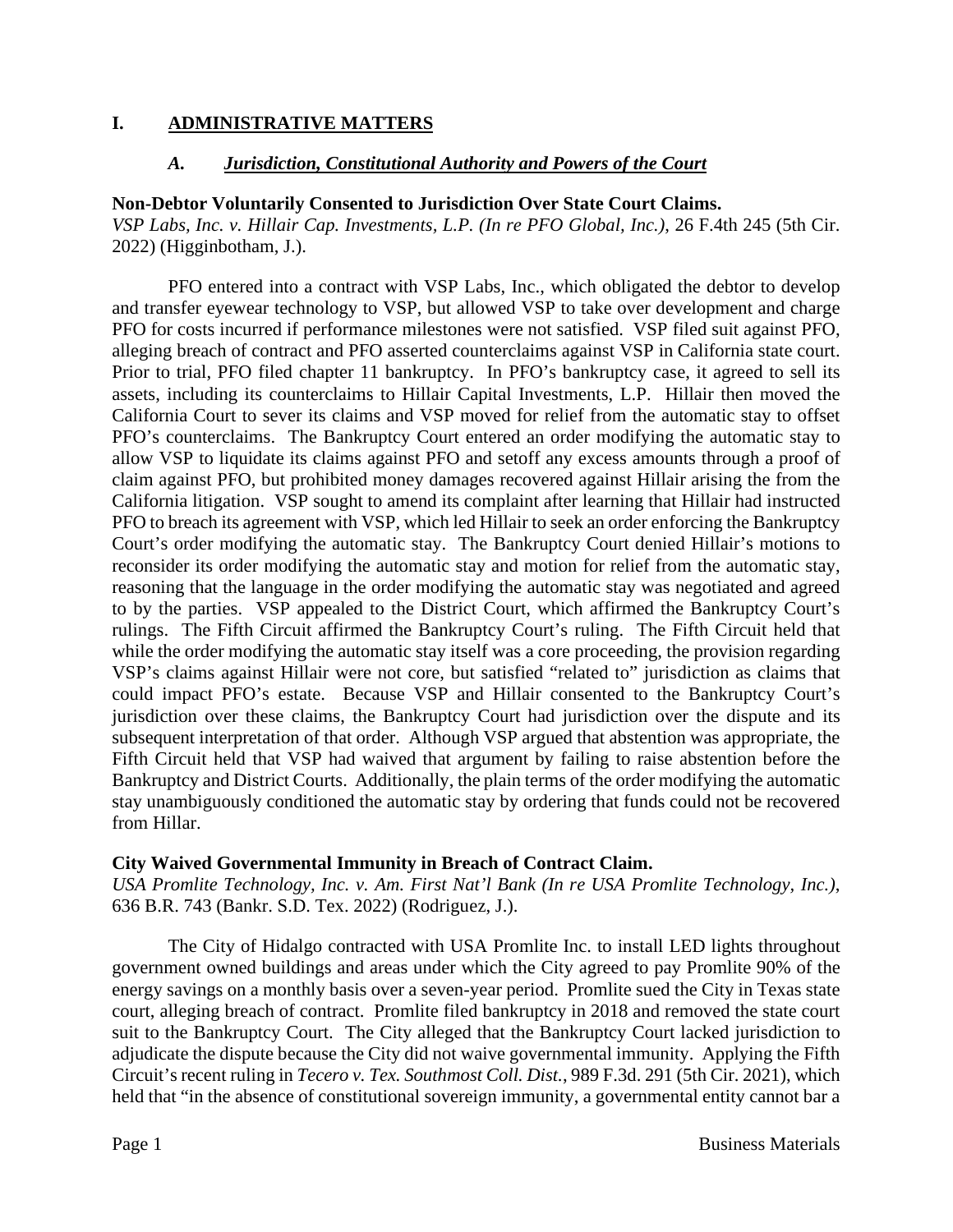federal court from exercising jurisdiction over claims that state courts would recognize and enforce." The Bankruptcy Court then examined the contractual relationship between the parties, specifically, whether the contract was: (i) in writing; (ii) stated the essential terms; (iii) provided for goods or services; (iv) to the local governmental entity; and (v) was executed on behalf of the local governmental entity. The Bankruptcy Court concluded that the original contract between Promlite and the City constituted a writing despite the fact that Promlite had assigned its rights under the contract to a third party. Because the contract stated that Promlite was to receive 90% of the energy savings accrued, the contract sufficiently set forth the set forth essential terms. The third and fourth elements were satisfied because the contract provided replacement lighting to the City, which was a governmental entity. Finally, the Bankruptcy Court concluded that the contract was executed on behalf of a local governmental entity because it was executed by a city manager and complied with the Texas Local Government Code. As a result, the Bankruptcy Code denied the City's motion to dismiss.

### **Although Narrow, Post-Confirmation Jurisdiction Remains for Parties Availing Themselves to the Bankruptcy Code.**

*In re EP Energy E&P Company, L.P.*, No: 19-35647, 2021 WL 5917771 (Bankr. S. D. Tex., Dec. 14, 2021) (Isgur, J.)

Due to the Covid-19 pandemic, EP Energy ("EP") stopped production of its wells in the Eagle Ford field in the summer of 2020. In June 2020, EP resumed production but the Eagle Ford lessor group ("MSB") alleged that its 16 leases with EP were terminated due to this gap in production. MSB claimed that the Bankruptcy Court lacked jurisdiction to adjudicate this dispute, because their temporary cessation claim arose under state law. The Bankruptcy Court determined that it had "related to" jurisdiction over MSB's claims because they could impact the administration of EP's bankruptcy estate. Further, MSB sought an administrative expense for EP's alleged trespass, which would require EP to use estate funds to satisfy MSB's claim, further satisfying "related to" jurisdiction. MSB also argued that the Bankruptcy Court had limited jurisdiction to adjudicate its claims because they arose after the confirmation of EP's chapter 11 plan. Although the Bankruptcy Court agreed that post-confirmation jurisdiction is limited in nature, the fact that MSB sought an administrative claim was inherently a core proceeding "arising in" the Bankruptcy Code. Turning to the merits of MSB's claim, the Bankruptcy Court rejected MSB's alleged trespass damages as a "strained reading" of the leases, stating such a reading was contrary to the leases' plain language and would "result in unreasonable real-world consequences." The Bankruptcy Court determined that EP's Eagle Ford leases remained in force despite the temporary pause in production. Because the leases remain in force, EP's continuing operations could not constitute a trespass.

# **Express Plan Reservation Language is "Icing on the Cake" – Bankruptcy Courts Always Have Post- Confirmation Jurisdiction to Enforce Their Own Orders.**

*In re Senior Care Centers, LLC,* 622 B.R. 680 (Bankr. N.D. Tex. 2020) (Jernigan, J.).

The post-confirmation lessor to the reorganized debtor brought an action in a Texas state district court seeking to enjoin the sale of the reorganized debtor's equity interests, alleging violations of the "change of control" provisions of the master lease agreement entered into under the terms of the confirmed chapter 11 plan. The reorganized debtor and parent removed the action to the Bankruptcy Court where they were joined by the liquidating trustee. Lessor sought to remand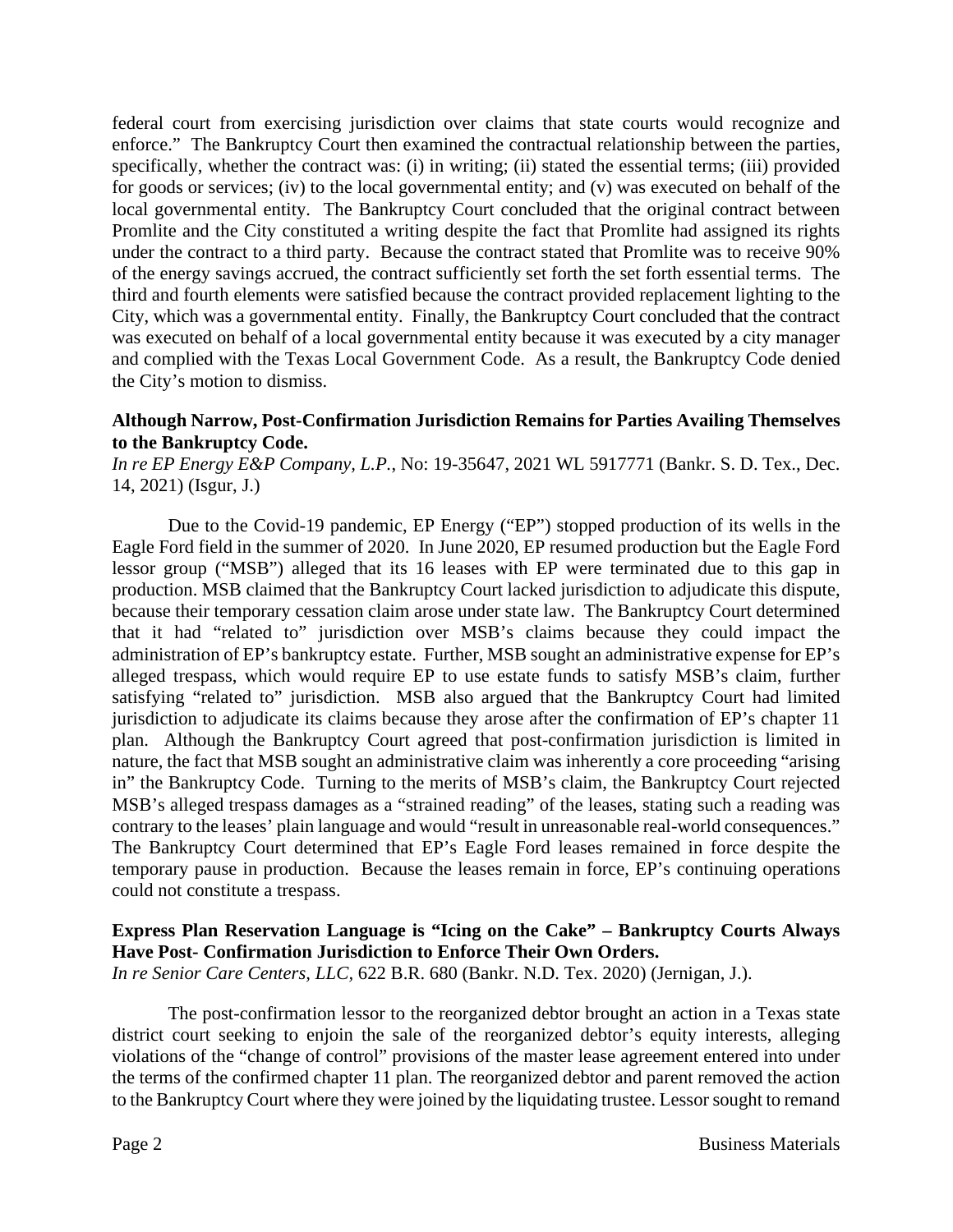the case back to state court, arguing that the Bankruptcy Court did not have subject matter jurisdiction over the post-confirmation dispute.

The Bankruptcy Court found that it possessed subject matter jurisdiction over the dispute. In reaching this decision the Bankruptcy Court noted that the Supreme Court has provided that Bankruptcy Courts always maintain jurisdiction to enforce their orders even absent explicit language stating so, and that the addition of any explicit retention of jurisdiction is "icing on the cake." The icing was present here as the Bankruptcy Court had expressly retained jurisdiction over the assumption of unexpired leases and the adjudication of disputes related to distributions under the plan pursuant to the confirmation order. The Bankruptcy Court also found that it possessed subject matter jurisdiction over the dispute as the lessor's actions interfered with the implementation of the reorganized debtor's plan which was not yet fully consummated, and amounted to a collateral attack on the plan and confirmation order by seeking to enjoin the liquidating trustee's ability to sell the reorganized debtor's equity in accordance with the terms thereof when such objections could have been brought during the confirmation process.

### **In Non-Core "Related-To" Proceedings, the Shorter Deadlines under the Bankruptcy Rules Apply.**

*In re Lac-Mégantic Train Derailment Litigation*, 999 F.3d 72 (1st Cir. 2021) (Selya, J.).

Under Rule 59(e) of the Federal Rules of Civil Procedures (the "Civil Rules"), a party has 28 days after entry of a final order to move for reconsideration. Rule 9023 of the Federal Rules of Bankruptcy Procedures (the "Bankruptcy Rules") makes Civil Rule 59 applicable in bankruptcy proceedings, but the deadline under the Bankruptcy Rules is reduced to 14 days. A timely motion filed either under rule tolls the deadline for filing a notice of appeal.

This case tested the limits of these competing rules and deadlines. The U.S. Court of Appeals for the First Circuit<sup>1</sup> held that the Bankruptcy Rules—not the Civil Rules—applied to the dispute, which was a non- core "related to" lawsuit between non-debtor parties. In so holding, the First Circuit agreed with the only two other Circuit Courts of Appeal to address the issue.<sup>2</sup> As a result, the shorter deadline applied, and the Court of Appeals dismissed the appeal for lack of appellate jurisdiction because the appellants failed to file a timely Rule 59 motion in the trial court below.

The dispute in *Lac-Mégantic* arose from a train derailment and explosion in Lac-Mégantic, Canada. Plaintiffs filed wrongful death actions in various state courts in Illinois and Texas. One of the co-defendants—Montreal, Maine, and Atlantic Railway (MMA)—commenced a bankruptcy case in the District of Maine. The lawsuits were removed to federal court and, because 28 U.S.C

<sup>&</sup>lt;sup>1</sup> Unless otherwise noted, this document refers to one or more of the thirteen federal appellate courts as "circuit courts" or "courts of appeals" collectively and "First Circuit," "Second Circuit," and so on individually, general trial courts as "district courts" collectively and "district court" individually, and "bankruptcy courts" collectively and "bankruptcy court" individually. If capitalized, the term "Circuit Court," "Bankruptcy Court," or "District Court" refer to the specific court that issued the relevant decision.

<sup>2</sup> *See In re Celotex Corp.*, 124 F.3d 619, 629 (4th Cir. 1997); *Phar-Mor,Inc. v. Coopers & Lybrand*, 22 F.3d 1228, 1238 (3d Cir. 1994); *cf. Double Eagle Energy Servs., L.L.C. v. MarkWest Utica EMG, L.L.C.*, 936 F.3d 260, 264 (5th Cir. 2019) (applying Bankruptcy Rule 7004 to a "related to" proceeding).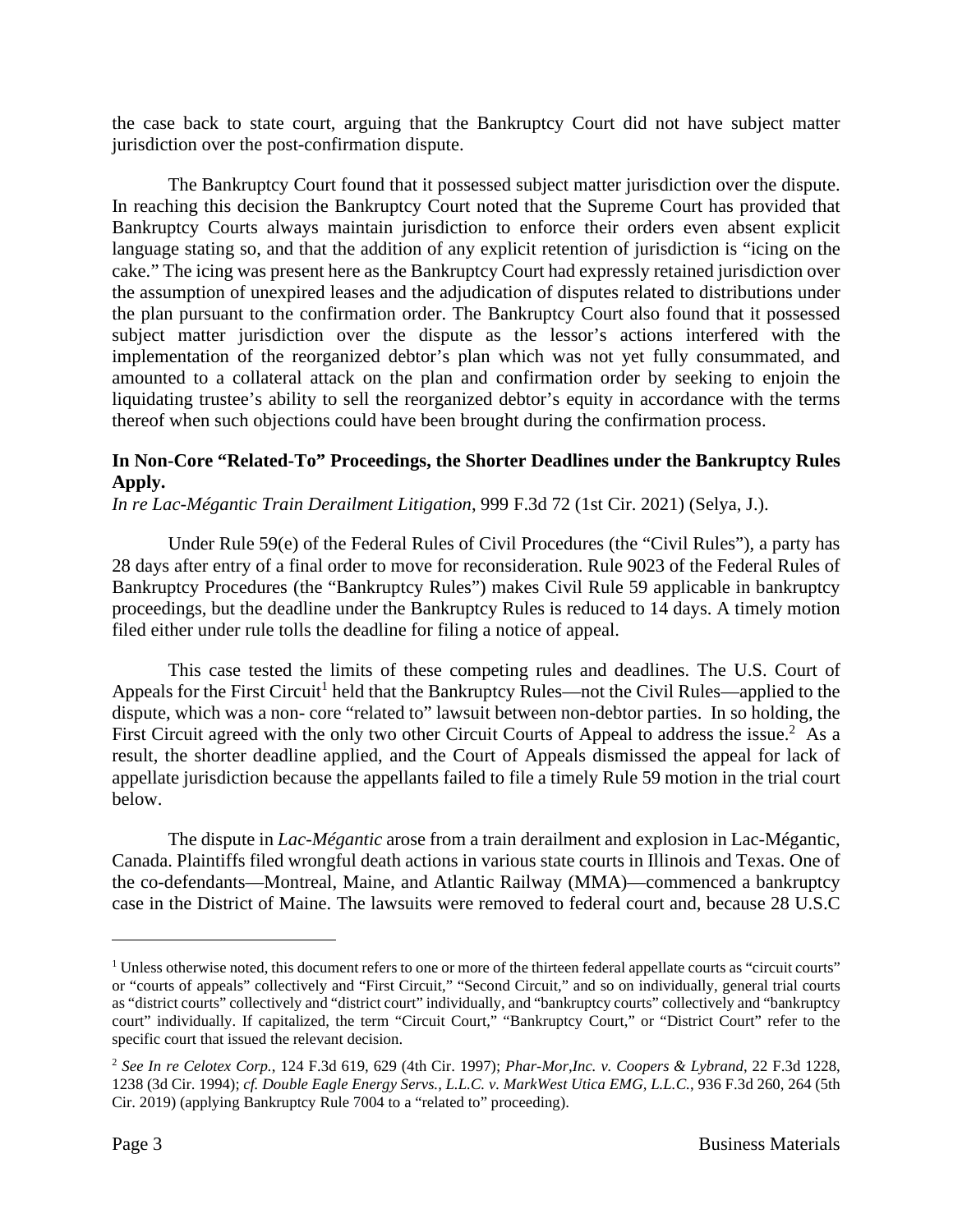§ 157(b)(5) provides for the District Court with jurisdiction over a bankruptcy case to adjudicate personal injury and wrongful death claims related to the bankruptcy proceeding, the plaintiffappellants joined the MMA bankruptcy trustee's requests to have all cases transferred to and consolidated in the District of Maine.

The plaintiff-appellants then settled with all defendants except appellee Canadian Pacific, a non- debtor co-defendant. Thus, the claims of non-debtor plaintiffs proceeded against a nondebtor defendant in the United States District Court for the District of Maine, as a non-core proceeding that was "related to" MMA's bankruptcy.

The District Court granted Canadian Pacific's motion to dismiss and denied the plaintiffs' motion for leave to amend the complaint. **Twenty-eight (28) days later**, the plaintiffs filed a motion under Civil Rule 59(e) to reconsider the District Court's orders. The District Court denied the motion in a margin order. This appeal followed.

Canadian Pacific moved for summary dismissal of the appeal for lack of appellate jurisdiction, arguing that the appeal was untimely because the plaintiffs' Rule 59 motion failed to toll the appellate deadline since it was not filed within the **fourteen (14) days** required by Bankruptcy Rule 9023. Thus, the issue presented to the First Circuit was: Which rules apply?

The Court of Appeals explained that support for the application of the Bankruptcy Rules could be found in the language of Bankruptcy Rule 1001. That rule applies to "cases under title 11 of the United States Code." While this language does not precisely mirror the definition of core cases in 28 U.S.C. § 157, the Court concluded that the term "under title 11" as used in Bankruptcy Rule 1001 could be read to apply to non-core cases that remain in federal district court under § 1334(b) as merely "related to" a bankruptcy case, such as this case. As support for this broader interpretation of the rule, the Court explained that the Bankruptcy Rules were adopted in 1987, three years after Congress passed the Bankruptcy Amendments and Federal Judgeship Act of 1984 (BAFJA) in response to *Northern Pipeline Construction Co. v. Marathon Pipe Line Co.*, 458 U.S. 50 (1982).

The First Circuit found further support for its conclusion in what it called "the practicalities attendant to the efficient operation of the modern bankruptcy system." The Court explained that it would be impractical for a federal district court, presiding over both core and non-core claims among the same parties, to apply different sets of rules within the same proceeding. "We, too, think it implausible that Congress could have intended to create such a Rube-Goldberg-like adjudicative contraption."

The First Circuit then considered and rejected the plaintiffs' "fallback position" that a district court has discretion to apply either set of rules to non-core "related to" cases, finding no statutory support for "such a pick-and-choose approach." Finally, it addressed the plaintiffs' plea for equitable relief based on their argument that they received insufficient notice of the possibility that the 14-day deadline under the Bankruptcy Rule 9023 might apply. To this argument, the Court of Appeals explained that there was no basis for equitable exceptions to jurisdictional requirements. Further, it noted that the plaintiffs had joined a request to transfer their cases to the District of Maine as cases "related to" MMA's bankruptcy case. "At the time, the existing case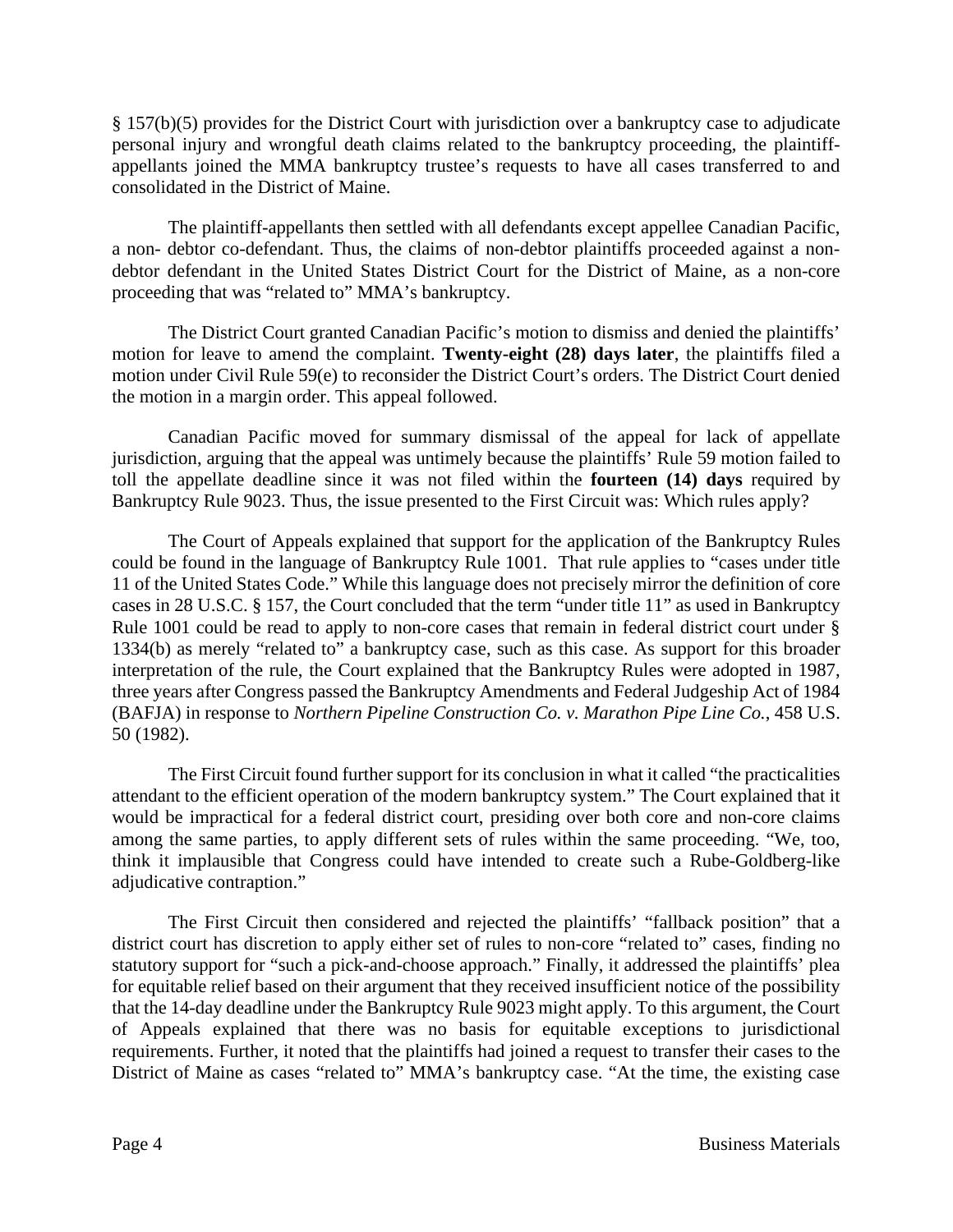law, though sparse, put them on notice that the Bankruptcy Rules would apply." Thus, the Court declined to provide an exception and dismissed the appeal for lack of jurisdiction.

### **Jurisdiction Existed Over Collection Action Having a "Conceivable Effect" on Bankruptcy Estate.**

*Cross Keys Bank v. Ward (In re Karcredit, L.L.C.)*, 630 B.R. 14 (Bankr. E.D. La. 2021) (Hodge, J.).

"Related to" bankruptcy jurisdiction existed over third-party claims brought by the nondebtor lenders against the non-debtor issuer of stock in a scheme concocted by the debtor's insiders to "double- pledge" stock in a non-debtor entity as security for loans made to the debtor. The Court concluded that the "conceivable effect" test was "easily satisfied" because a lender's successful recovery of money or collateral from the non-debtor defendant "could result in a dollar-for-dollar reduction of the amount of its claim against the estate."

**Bankruptcy Court Has "Arising In" Jurisdiction Over Complaint Alleging Misrepresentations in Connection with Bankruptcy Court's Prior Approval of Settlement.**  *Rohi v. Brewer & Prichard, P.C. (In re ABC Dentistry, P.A.)*, 2021 WL 955932, 2021 Bankr. LEXIS 591 (Bankr. S.D. Tex. Mar. 12, 2021) (Isgur, J.).

A former whistleblower who settled a lawsuit against the debtor alleging violations of the Texas False Claims Act in November 2017 later sued his former lawyers for allegedly securing his agreement to a settlement with the debtor by making material representations to him related to how much they would each net from the settlement proceeds. After the law firm removed the litigation to the bankruptcy court that had approved the underlying settlement, the Bankruptcy Court granted the law firm's motion to dismiss, ruling that *res judicata* precluded the plaintiff whistleblower from challenging the settlement order. This dismissal was later reversed by the Fifth Circuit, which ruled that *res judicata* did not apply because the alleged misrepresentations made by plaintiff's lawyers were not alleged to have been made to him until after the Court approved the settlement. After the case was remanded by the Fifth Circuit, plaintiff returned to the Bankruptcy Court and first amended his complaint and then sought to have the case remanded back to state court.

Relying on the "well-pleaded complaint rule," which states that federal jurisdiction exists only when a federal question is presented on the face of the plaintiff's properly pleaded complaint, plaintiff argued that since his amended complaint raised only state law claims, the Bankruptcy Court lacked subject matter jurisdiction and should therefore remand the case to state court. The Bankruptcy Court first held it inappropriate to apply the "well-pleaded complaint rule" to bankruptcy jurisdiction arising under 28 U.S.C. § 1334 was inappropriate, and looked instead to the plaintiff's amended complaint and its relation to the underlying bankruptcy case to determine whether subject matter jurisdiction existed. Ultimately, the Bankruptcy Court found it had "arising in" jurisdiction over the plaintiff's amended complaint, finding that the material misrepresentations alleged therein, if proven, influenced proceedings before it insofar as it may not have approved the allocation of settlement proceeds in the manner that it did. The Court added that any fraud committed against the plaintiff would amount to a fraud upon the court.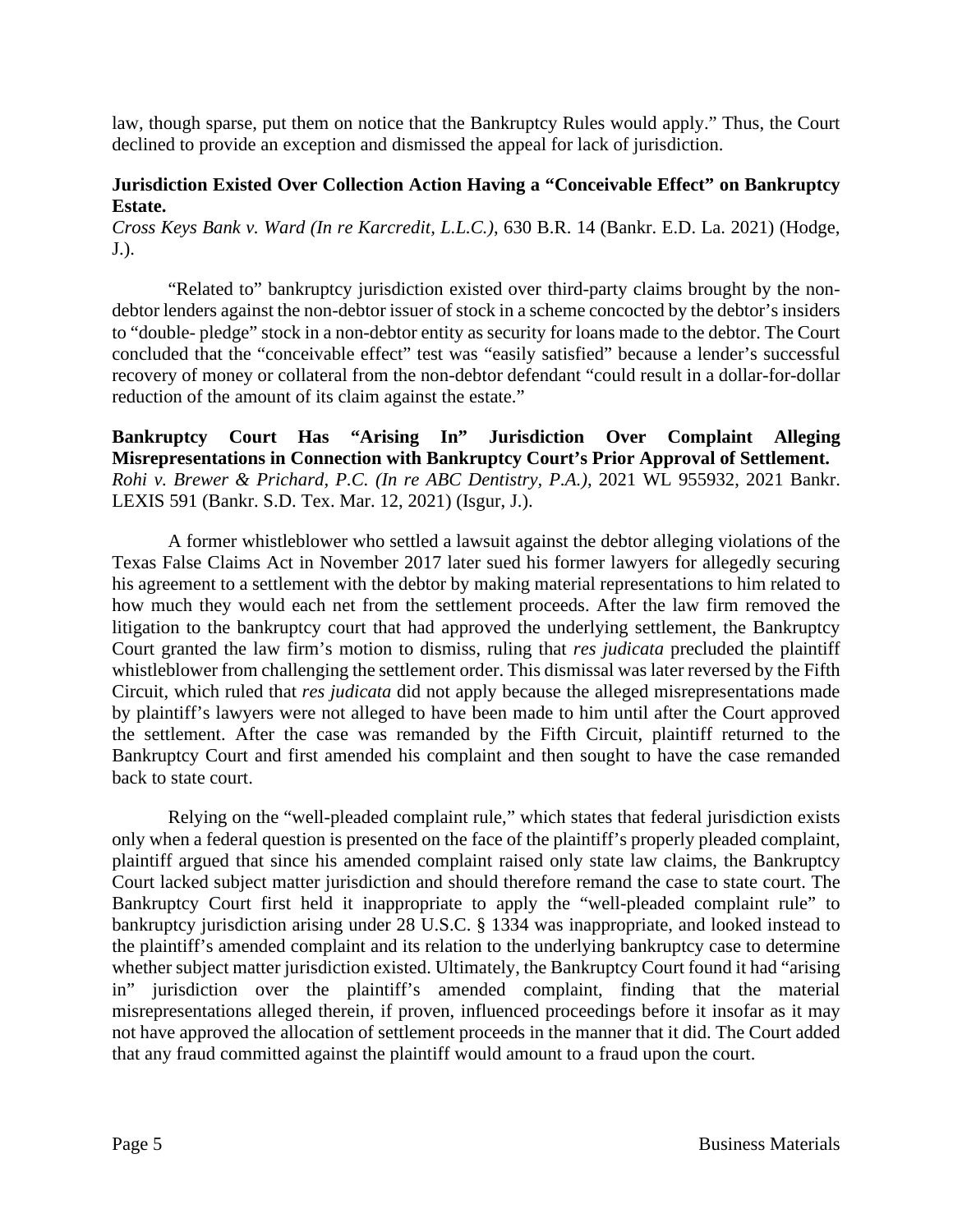### *B. Executory Contracts and Unexpired Leases*

### **Fifth Circuit Clarifies Rejection of Filed Rate Contracts Under Mirant.**

*Federal Energy Regulatory Commission v. Ultra Resources, Inc. (In re Ultra Petroleum Corp.),*  28 F.4th 629 (5th Cir. 2022) (King, J.)

In 2008, Ultra Resources, Inc. ("*Ultra*") contracted with Rockies Express Pipeline LLC ("*REX*") to transport natural gas from Ultra's oil fields in Wyoming to Ohio. In 2017, Ultra and REX executed a second Transportation Service Agreement and Firm Transportation Negotiated Rate Agreement (the "*Firm Rate Contract*"), which required that Ultra pay a reservation fee of for its capacity on REX's pipeline, regardless of whether or not it was utilized. The rates established under the Firm Rate Contract were a "filed rate," subject to FERC's exclusive jurisdiction under the Natural Gas Act. In 2020, Ultra filed a second chapter 11 bankruptcy case, where it sought to reject the Firm Rate Contract pursuant to section 365 of the Bankruptcy Code. FERC opposed Ultra's proposed rejection on the grounds that rejection constituted a de facto abrogation of the filed rate, which fell within FERC's sole jurisdiction. Judge Marvin Isgur conducted an evidentiary trial and concluded that Ultra's proposed rejection of the Firm Rate Contract did not negatively implicate the public interest because it had no discernible impact on natural gas customers served by REX's pipeline, nor on the supply of natural gas and authorized Ultra's proposed rejection of the Firm Rate Contract. FERC appealed the Bankruptcy Court's ruling, which was certified for direct appeal to the Fifth Circuit Court of Appeals.

The Fifth Circuit observed that "this is not the first time these two titans have clashed. Instead, today's battlefield lies in the shadow of our precedent in *In re Mirant Corp*" and upheld the Bankruptcy Court's decision. The Fifth Circuit determined that the Bankruptcy Court satisfied *Mirant's* requirements by inviting FERC to participate in the bankruptcy process and expressly considering the impact on public interest from Ultra's rejection of the Firm Rate Contract. In addition, the Fifth Circuit noted that where Congress intended there to be limits on rejection of specific types of contracts, the statutory exceptions are clear. Also, in rejecting FERC's arguments to distinguish *Mirant*, the Fifth Circuit (i) dismissed FERC's assertions that certain language in *Mirant* that would enjoin FERC after plan confirmation was dicta; (ii) clarified that the prohibition in section  $1129(a)(6)$  of the Bankruptcy Code requiring FERC approval of "rate changes" under a chapter 11 plan did not apply; and (iii) ruled that the Bankruptcy Court's determination of the public interest did not require a full hearing before FERC, but rather was satisfied by a hearing with FERC's participation.

### **Executory Contracts Subject to Rejection When "Touch and Concern" Elements are not Satisfied.**

*Occidental Petroleum Corp. v. Sanchez Energy Corp. (In re Sanchez Energy Corp.)*, 631 B.R. 847 (Bankr. S.D. Tex. 2021) (Isgur, J.)

In 2017, Sanchez Energy Corporation ("*Sanchez*"), through its affiliate SN EF Maverick, LLC ("*Maverick*"), along with SN EF UnSub, LP ("*Unsub*") and Gavilan Resources, LLC ("*Gavilan*") purchased the majority of Anadarko's certain assets and working interests in the Texas' Comanche Field from Anadarko E&P Onshore LLC and Kerr-McGee Oil and Gas Onshore LP (collectively, "*Anadarko*"). Thereafter, the parties entered into a Purchase and Sale Agreement (the "PSA") on January 12, 2017. Prior to the sale, Springfield Pipeline, LLC ("*Springfield*") built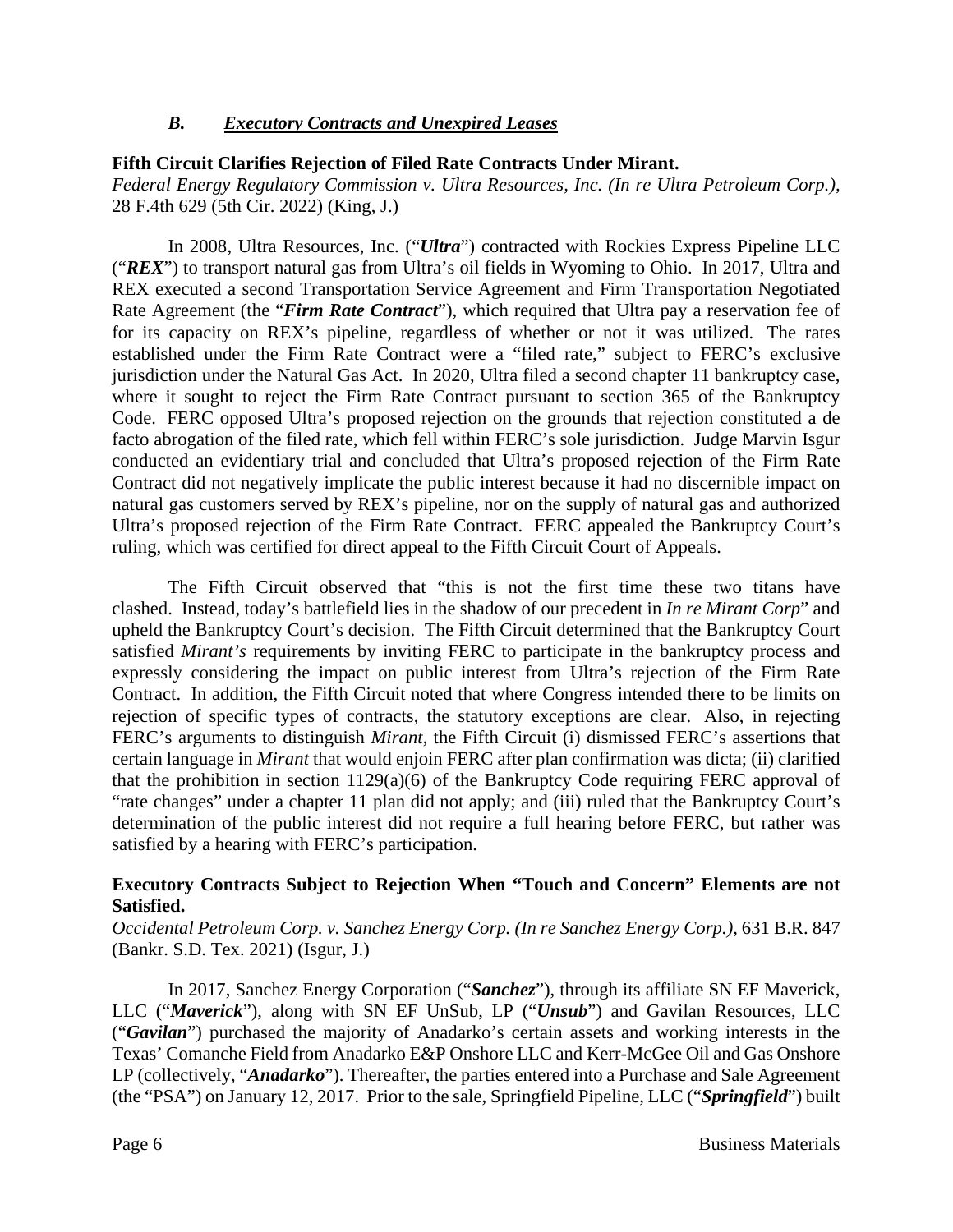extensive midstream oil and gas gathering systems (the "*Springfield Gathering System*") to transport production from Anadarko's Comanche assets downstream. As part of the Comanche Transaction, Anadarko retained ownership of Springfield and the Springfield Gathering System. The purchasers entered into an Oil Gathering Agreement ("*Springfield OGA*") and a Gas Gathering Agreement ("*Springfield GGA*") (collectively, the "*Springfield Agreements*"). Additionally, Maverick entered a Development Agreement promising to drill annual quotas of new wells or else pay set fees to Anadarko.

The Debtors filed a Plan, which was confirmed and established a post-effective date deadline for creditors and parties-in-interest to object to the proposed assumption or rejection of executory contracts by both Sanchez. The Plan also vested certain interests and rights in the reorganized debtor, Mesquite Energy, Inc. ("*Mesquite*"). In accordance with the Plan, counterparties' rights and defenses to assumption or rejection were expressly preserved under the Plan Confirmation Order. Sanchez filed its rejection schedule on April 29, 2022, which proposed rejecting various Comanche Agreements, including the Springfield Agreements and the Development Agreement. Occidental, Anadarko's successor-in-interest, filed its objection and complaint to seeking a declaration that the Springfield Agreements and Development Agreement were covenants running with the land that were not could not be rejected under section 365 of the Bankruptcy Code.

The Bankruptcy Court first held that Occidental could not collaterally attack the Confirmed Plan because Occidental – a creditor that received notice of the Plan and its contents – was bound because it did not object to or appeal confirmation of the Plan. Moreover, the Confirmed Plan included detailed procedures for parties seeking resolve rejection dispute – and there was also additional protectionary language within the Plan Confirmation Order which preserved all of Occidental's rights and defenses against rejection of its executory contracts with Sanchez. Although Occidental filed a limited objection to confirmation of the Confirmed Plan, the Limited Objection noted that Occidental agreed with the "general approach" to rejection set forth in the Plan, which subsequently led to the inclusion of the preservation of rights provisions that was incorporated into the Court's Plan Confirmation Order.

The Bankruptcy Court next analyzed whether Mesquite could reject the Springfield and Development Agreements, and whether these Agreements contained covenants running with land in light of the Court's holding in *In re Alta Mesa Resources, Inc.,* 613 B.R. 90 (Bankr. S.D. Tex. 2019) (applying Oklahoma law, but commenting that the laws concerning covenants running with the land in Oklahoma and Texas are substantially similar for purposes of a § 365 analysis) (Also stating that "[r]eal property covenants are non-executory, and therefore not subject to rejection under § 365 of the Bankruptcy Code"). *Id.* at 859-60. Although the Bankruptcy Court noted that its holding in *Alta Mesa* could lead parties to believe that real property covenants can never be rejected in the context of a bankruptcy, the Bankruptcy Court ultimately concluded that the presence of a real property covenant does not hinder a debtor's right to reject its future performance and duties in relation to an executory contract. The Bankruptcy Court also noted that Congress granted debtors the expansive right to reject *any* executory contract under section 365 of the Bankruptcy Code, and that the existence of a real property covenant does not limit the rejection power that Congress provided to debtors. Against this backdrop, the Bankruptcy Court found that Mesquite could reject the Springfield Agreements because both the Springfield OGA and Springfield GGA are executory contracts and because Mesquite had shown that rejection satisfies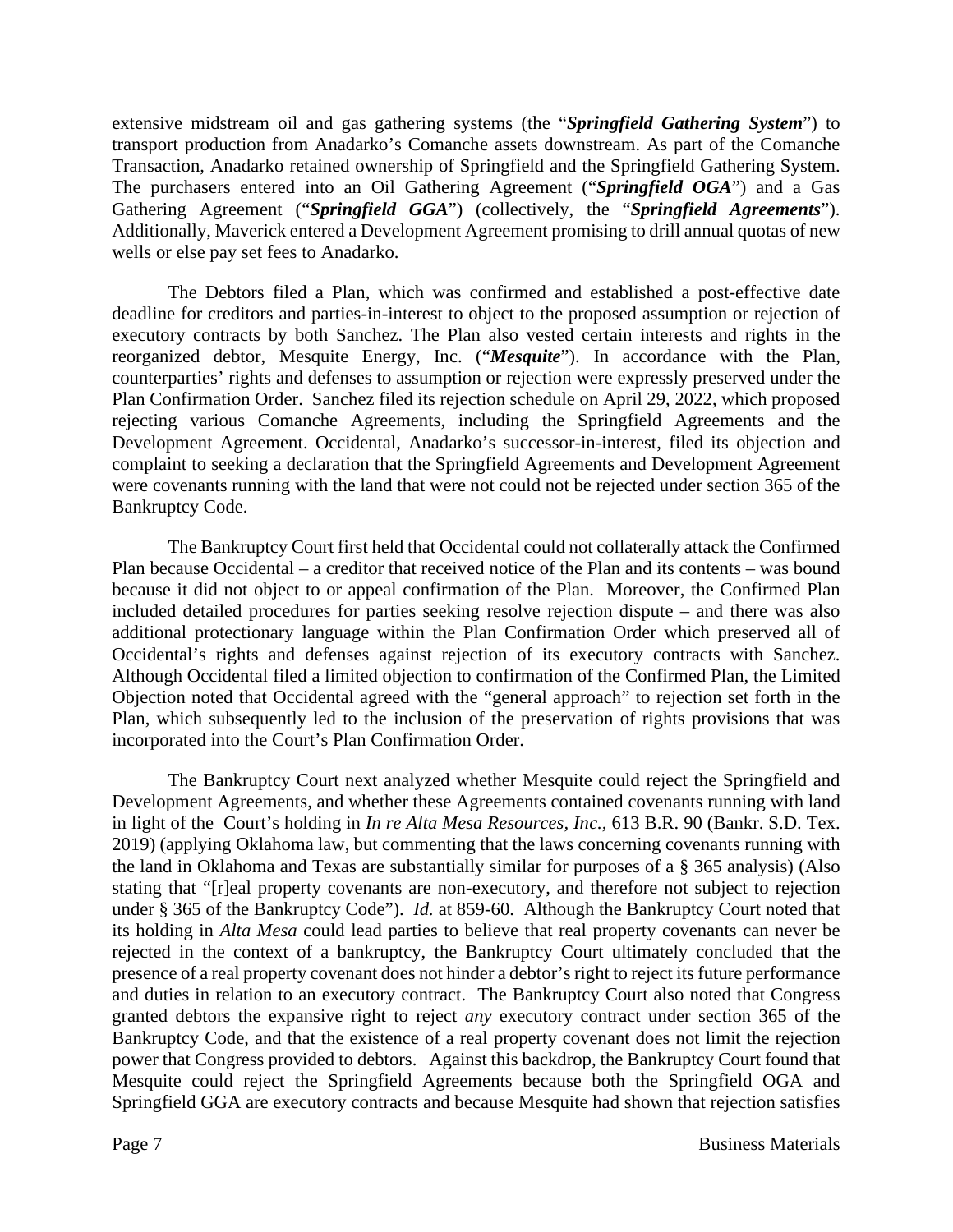its business judgment in relation to the agreements. The Bankruptcy Court also reasoned that the rejection was a reasonable exercise of its business judgment, since it could presumably negotiate more favorable gathering terms in the future.

The Bankruptcy Court next analyzed whether the Springfield Agreements touch and concern the Comanche Leases, and whether Maverick was permitted to reject these agreements. Under Texas law, a covenant runs with the land when: (i) the obligation touches and concerns the land; (ii) the obligation relates to a thing in existence, or specifically binds the parties and their assigns; (iii) the original parties intended the covenant to run with the land; and (iv) the successor has notice of the obligation. *In re El Paso Refinery, LP,* 302 F.3d 343, 355 (5th Cir. 2002). Additionally, and in finding that Maverick could reject the Springfield Agreements, the Bankruptcy Court also observed that the Springfield Agreements affect the nature, quality, and value of Maverick's Comanche Leases, and that the Springfield Agreements intended to bind successors and assigns. This point was corroborated by testimony from the principal of Sanchez, whom credibly testified the Springfield Agreements contained various provisions expressing an intention to bind that its affiliates agreed to be bound, including Maverick, which was, at that time, a wholly owned subsidiary of Sanchez. Moreover, the Bankruptcy Court determined that the principal had actual and apparent authority to bind Maverick under the company's agreement, and that the principal was an officer of both Sanchez and Maverick when the Comanche Agreements were signed on half of both entities.

The Bankruptcy Court also found that Mesquite may reject the Development Agreement and avoid its obligation to pay for promised but uncompleted wells. In doing so, the Court also found that this was in the sound business judgment of Mesquite – but unlike the Springfield Agreements – the Development Agreement did not form any real property covenants. Nor did the Development Agreement grant Occidental other contractual rights that would survive rejection. Additionally, although the Development Agreement included specific provisions that expressly stated that it was intended to form covenants running with the land, the Bankruptcy Court found that it nevertheless failed to satisfy the "touch and concern" element under Texas law, since the Development did not actually require an overt act upon the land, and because the Development Agreement precluded land based equitable remedies. Thus, because the touch and concern element is only satisfied if Maverick elected to drill, and the default fee shows the parties did not truly intend to form a real property covenant, the Drilling Agreement did not form a real property covenant under Texas law. Thus, the Court observed in its final remarks that "statements of intent in an agreement are not dispositive of actual intent to form a covenant running with the land." As such, when the only remedy is a monetary remedy, the stated intent will not be honored.

### **Pre-Petition Repudiated Contract was not Executory.**

*In re Cornerstone Valve LLC*, 2021 WL 1731770, 2021 Bankr. LEXIS 1120 (Bankr. S.D. Tex. Apr. 27, 2021) (Isgur, J.).

Before filing its bankruptcy, the Debtor had a contract with a valve company that it repudiated. The valve company knew of the Debtor's bankruptcy filing but filed a proof of claim for rejection damages four months after the claims deadline. The valve company then moved to compel payment, arguing that its claim was timely because it was filed within the time for filing permitted for contract rejection damage claims.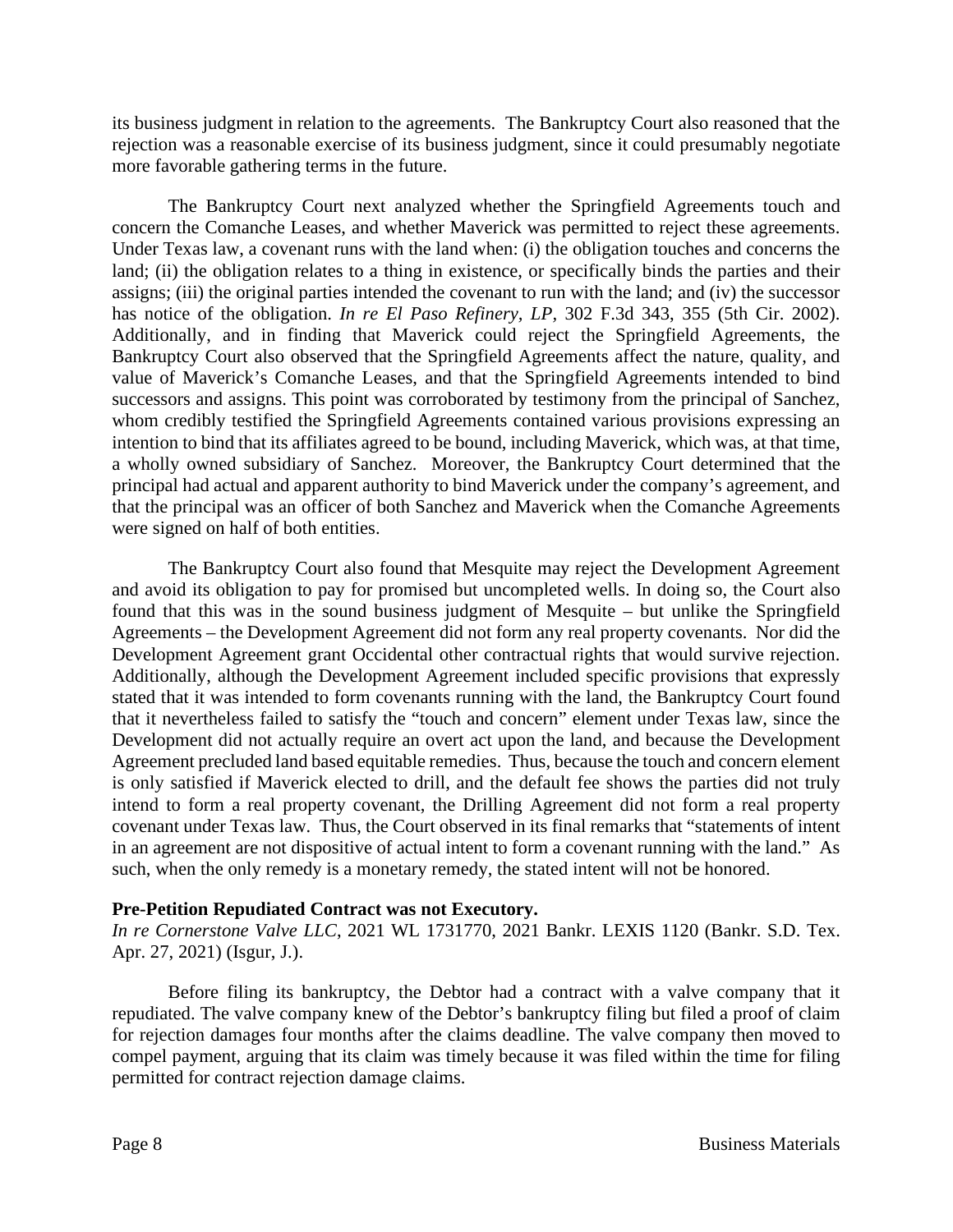The Court determined that because the Debtor repudiated the contract several months before filing bankruptcy, there were no material obligations left to perform and, thus, it was not considered an executory contract subject to rejection under § 365(a). In addition, the valve company was not able to show factors under Bankruptcy Rule 9006(b) for excusable neglect to allow a late-filed claim, and as such, the motion to compel was denied.

### **Oil and Gas Operator Could Not Seek Reimbursement for Costs to Which They Did Not Previously Agree.**

*In re Legacy Reserves Operating LP*, 630 B.R. 787 (Bankr. S.D. Tex. 2021) (Isgur, J.).

Reorganized Debtor owns interests in numerous mineral wells. The operator ("Operator") entered into a Joint Operating Agreement ("JOA") with the Debtor allowing it to charge the Debtor costs for production. It also entered into a Production Election and Marketing Agreement ("PEMA") which governs gathering charges. The Operator runs compressors that increase production by lowering the pressure at the wellheads. The Operator argued that since production was increased, the Debtors must pay compression costs. After the Debtor filed its chapter 11 bankruptcy, the JOA and PEMA were assumed under the confirmed plan. The Operator sought reimbursement for the compression costs in the form of a cure payment.

The Court held that while the JOA allowed Operator to charge the Debtor for costs associated with production, the Debtor did not owe cure payments in the form of compression fees. Neither the JOA nor the PEMA dictated whether the operator could charge the Debtor for the compression costs. Because the PEMA only permitted the Operator to charge flat fees – which superseded the JOA – the Operator could not seek reimbursement for compression.

### **Status of Material Obligations (i.e., Executoriness) is Determined as of Petition Date.**

*Spyglass Media Group, LLC v. Bruce Cohen Productions (In re Weinstein Company Holdings, LLC)*, 997 F.3d 497 (3d Cir. 2021) (Ambro, J.).

A work-made-for-hire contract signed in 2011 that resulted in the writing and production of *Silver Linings Playbook*—a film released in 2012—was no longer executory by the time the Weinstein Company filed its bankruptcy case in 2018. Under New York law, while the debtor had material obligations to make future payments to the writer/producer, the writer/producer had already substantially performed all material obligations. Further, the Third Circuit concluded that the parties did not "clearly and unambiguously" contract around the "substantial performance" rule that could have presented an exception to the Countryman definition for determining whether the contract remained executory. As a result, the purchaser was not required under § 365 to "cure" any obligations owed to the writer/producer—in this case, approximately \$400,000 in unpaid compensation due as of the effective date of the sale. The purchaser was only required to pay future obligations, and the Circuit Court agreed that such a result left the writer/producer no worse off than merely holding a general unsecured claim against the debtor.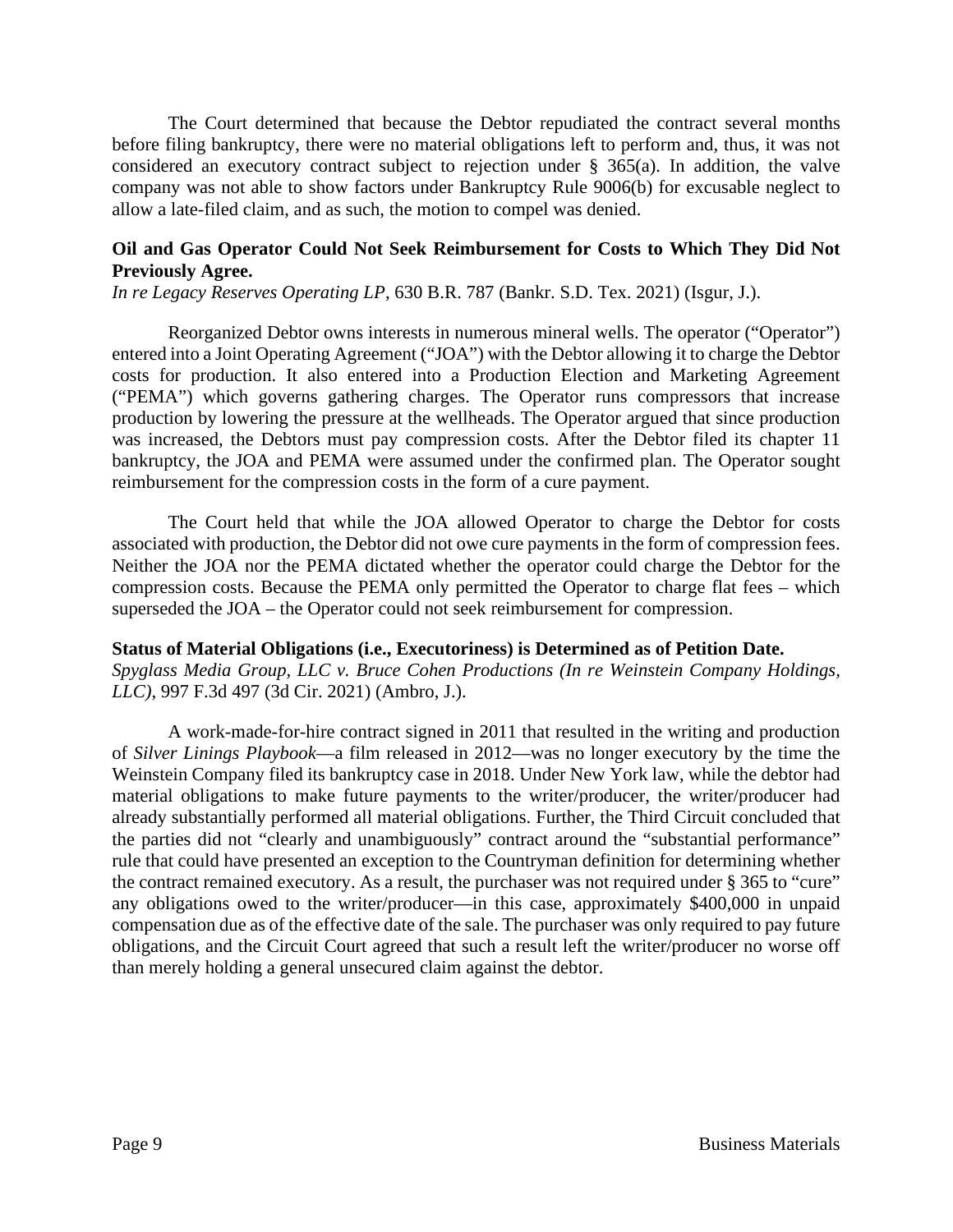### **Labels from an MSA and a Stipulation Held Insufficient to Establish Covenant Running with Land.**

*Nine Point Energy Holdings, Inc. v. Caliber Measurement Services LLC (In re Nine Point Energy, LLC)*, 2021 WL 2212007, 2021 Bankr. LEXIS 1486 (Bankr. D. Del. June 1, 2021) (Walrath, J.).

Despite a 2018 stipulation by the debtor's predecessor that a master services agreement (the "MSA") contained an unrejectable covenant running with the land, Court ruled on summary judgment that the MSA contained no such covenant under North Dakota law, where labels are insufficient to establish restrictive covenants.

On the merits, the agreement conveyed no interest in real property, and the gathering and transportation services provided thereunder did not actually "touch and concern" any real property. The Court further held that: (i) the MSA could be rejected under § 365; (ii) *Mission Products* appeared to be distinguishable such that the rejection of the MSA could lead to an effective termination of the all parties' rights under the MSA; and (iii) the debtors' assets could be sold free and clear of the counterparty's rights under the MSA because there was a *bona fide* dispute over such rights, and the MSA contemplated satisfaction of such rights through the payment of money.

### **COVID-related Closures Did Not Justify Extensions of the § 365(d)(3) Rent Deferrals Beyond the Statutorily Mandated 60 Days.**

*In re CEC Entertainment, Inc.*, 625 B.R. 344 (Bankr. S.D. Tex. 2020) (Isgur, J.).

CEC Entertainment, Inc. ("CEC"), the debtor, operates the national chain of Chuck E. Cheese dining and arcade establishments. Due to the COVID-19 pandemic and subsequent governmental regulations aimed at curbing the spread of the virus, CEC limited operations at its venues across the country. The resulting financial hardship led CEC and its affiliates to file petitions for chapter 11 relief on June 24, 2020. On August 3, 2020—*i.e.*, during the first 60 days of the bankruptcy cases—CEC filed a motion seeking a court order abating rent payments for 141 stores closed or otherwise limited in operations by government COVID- 19 restrictions until those restrictions were lifted. Several lessors objected to this motion, and many were resolved consensually in subsequent months.

In a December 2020 opinion dealing with the unresolved objections of six lessors from three states (North Carolina, Washington and California), the Bankruptcy Court denied CEC's abatement motion as to the objecting lessors on the basis of the Bankruptcy Code's explicit text. As the Bankruptcy Court observed, § 365(d)(3) requires a debtor to "timely perform all the obligations of the debtor ... arising from and after the order for relief under any unexpired lease of nonresidential real property until such lease is assumed or rejected, notwithstanding section 503(b)(1) of this title." It further provides that "[t]he court may extend, for cause, the time for performance of any such obligation that arises within 60 days after the date of the order for relief, but the time for performance shall not be extended beyond such 60-day period." Finding this language unambiguous on its face, the bankruptcy court construed  $\S$  365(d)(3) as compelling commercial real property lessees continue to perform after filing for bankruptcy. In so doing, the Bankruptcy Court explicitly disagreed with the decision of the Bankruptcy Court for the Eastern District of Virginia in *In re Pier 1 Imports, Inc.*, 615 B.R. 196 (Bankr. E.D. Va. 2020), which held that  $\S$  365(d)(3) "does not compel a debtor to timely pay rent in accordance with a lease." Admittedly, the Bankruptcy Code allows a bankruptcy court to delay performance of a debtor's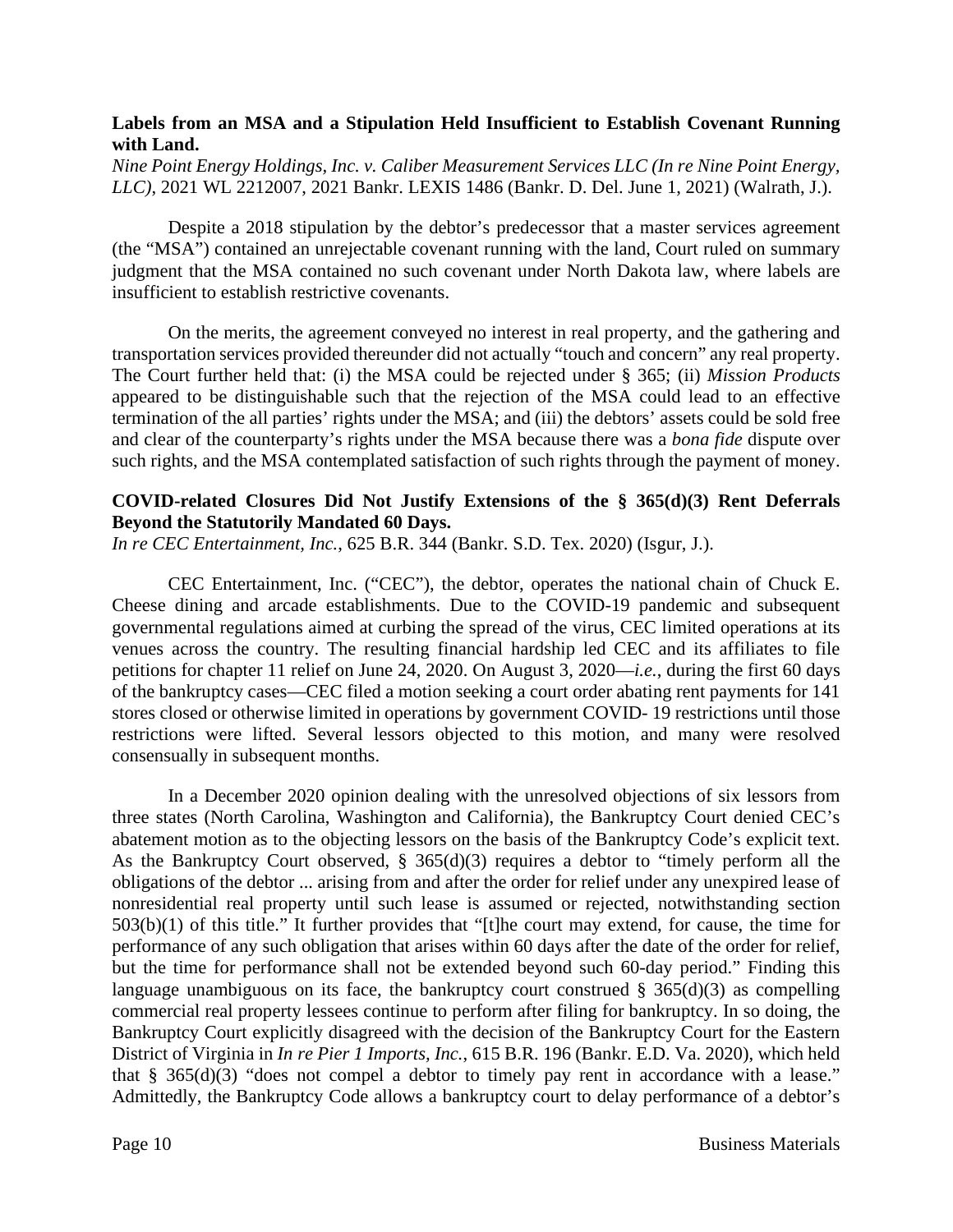lease obligations, as the *Pier 1* court concluded. However, the Bankruptcy Court here saw any such delay as limited to sixty days after the order for relief. A bevy of dissimilar rulings did not persuade it otherwise.

The Bankruptcy Court found a similar dearth of authority in either the applicable leases or relevant states' laws. Upon a review of each of the six leases, it held that none of the applicable force majeure clauses therein allowed CEC to abate or reduce rent under the circumstances. Applicable state laws (in North Carolina, California and Washington) on the frustration of purpose doctrine allowed parties to delegate the risk of frustration, and the leases at issue did, in fact, "delegate the risk to CEC, preventing application of the frustration doctrine." Even if this doctrine somehow applied, it was no panacea, for either the value of the venue was not completely destroyed by the temporary closures, or rescission of the lease—not abatement of performance was the only remedy available for frustration.

In dicta, the Bankruptcy Court added: if either "the leases or state law allow CEC to abate or reduce rent payments, then CEC's obligation to perform under § 365(d)(3) will reflect such abatement or reduction."

### *C. Property of the Estate, the Automatic Stay and other "First Day" Issues*

## **Medicaid Enforcement Suit Held to Fall Under "Police or Regulatory" Exception of § 362(b)(4).**

### *In re RGV Smiles by Rocky L. Salinas D.D.S. P.A.*, 626 B.R. 278 (Bankr. S.D. Tex. 2021) (Rodriguez, J.).

In 2014, the State of Texas commenced an action under the Texas Medicaid Fraud Prevention Act ("TMFPA") in the District Court of Travis County, Texas, 53rd Judicial, naming one entity—RGV Smiles by Rocky L. Salinas, D.D.S. P.A.—and its principal—Rocky Lamar Salinas—as defendants. With the case still pending years later, the defendants filed initial chapter 11 petitions in the United States Bankruptcy Court for the Southern District of Texas on June 1, 2020, and a Suggestion of Bankruptcy in the state court on July 1, 2020. Months after Bankruptcy Court granted the debtors' request for the joint administration of their separate cases, the State of Texas sought a determination that the automatic stay did not apply to its prepetition action against the debtors pursuant to § 362(b)(4), a request that the debtors opposed. Later, Texas filed both an adversary complaint and a proof of claim against the debtors based on the state court matter's underlying factual allegations. After the parties' effort at mediation failed, and after the debtors filed their objection to Texas' proof of claim, the Bankruptcy Court conditionally approved the debtors' amended disclosure statement—and took the motion to determine under advisement.

In an opinion partly granting Texas' request issued on January 6, 2021, the Bankruptcy Court provided a guide to bankruptcy law's approach to the police or regulatory exception codified in § 362(b)(4). Finding no reason to question whether Texas qualified as a "governmental unit" under this subsection, the it then outlined (and applied) the two separate but related tests commonly used to determine whether a governmental unit is enforcing its police or regulatory powers—the pecuniary interest test and the public policy test—based on the totality of the circumstances.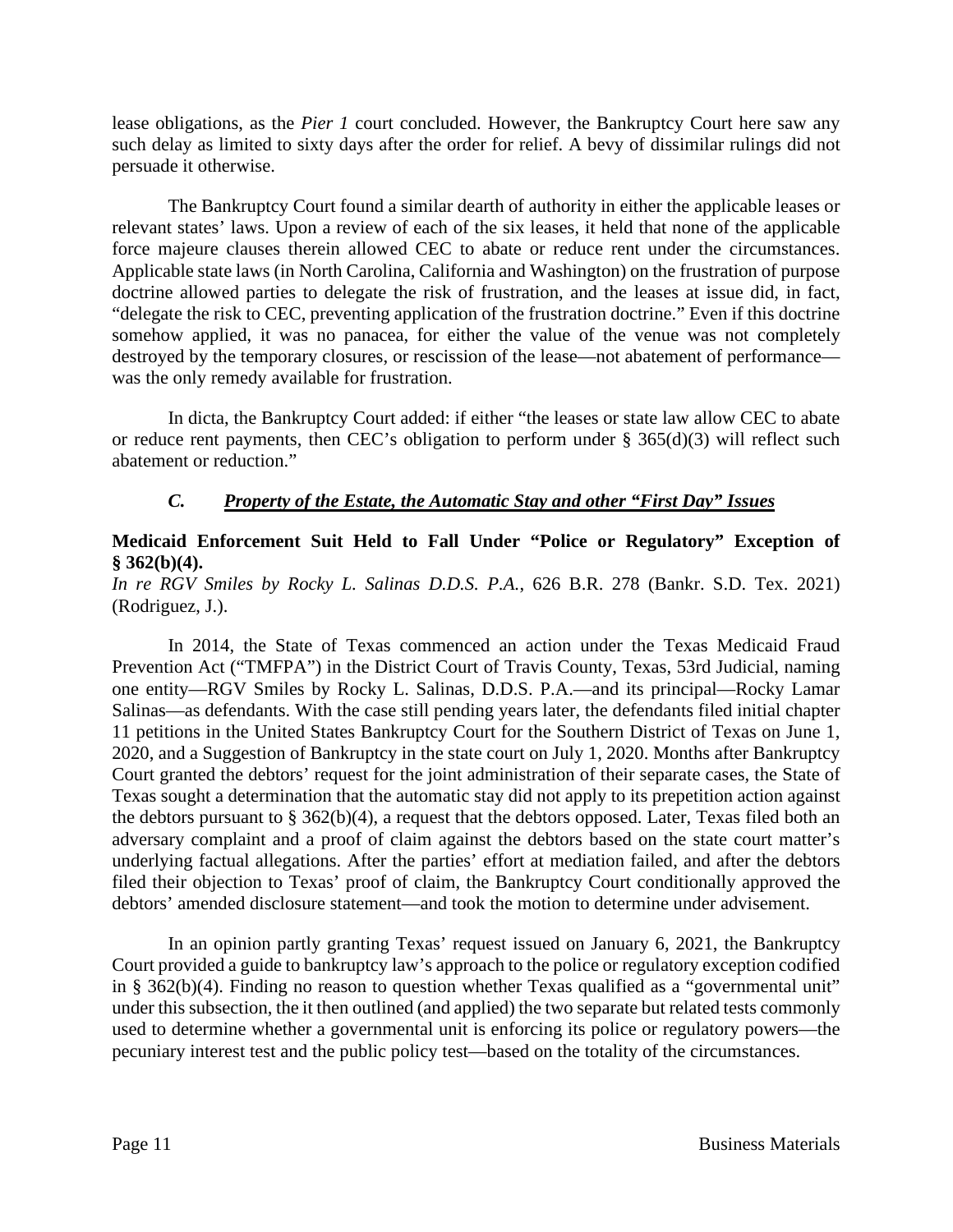Because Texas aimed to ensure the integrity of the Texas Medicaid Program and thereby protect the health and safety of Texas resident in general and Medicaid patients in particular with its TMFPA lawsuit against the debtors, its action against the debtors fit § 362(b)(4)'s exception for a governmental unit's enforcement of its police and regulatory power. That Texas had sought monetary compensation in its suit did not change this calculus, as those monies did not qualify as "damages" but rather as "steep penalties intended to prevent and deter future fraud and punish wrongdoers" under Texas law. Similarly, for purposes of the public policy test, even in cases where private persons stand to gain monetarily based on a government's successful suit, courts have found that the government was acting for public policy reasons when the behavior targeted threatened public health, safety, or welfare. Because the TMFPA constituted, to quote the Texas Supreme Court, a "powerful tool … for targeting fraud against the Texas Medicaid program," Texas had acted so as to effectuate public policy, and § 362(b)(4) therefore applied per the public policy test.

Having found  $\S$  362(b)(4) to control under both extant tests, the Bankruptcy Court thereupon refused to construe Texas' filing of a proof of claim as consent to its jurisdiction over the state court action or issue an injunction against its post-petition continuation. The former conclusion followed from the language of 28 U.S.C. § 1452(a): "A party may remove any claim or cause of action in a civil action other than ... a civil action by a governmental unit to enforce such governmental unit's police or regulatory power." The Court further declined to issue the § 105(a) injunction in the context of a contested matter, outside of an adversary proceeding filed under Bankruptcy Rule 7001(7).

### **Applying Rules of Punctuation, Grammar and Logic, Court Approves Cash Management Waivers Under § 345(b).**

*In re King Mountain Tobacco Company, Inc.*, 623 B.R. 323 (Bankr. E.D. Wash. 2020) (Holt, J.).

The debtor entered the case with three categories of deposit accounts: (1) operational accounts with Heritage Bank, totaling over \$570,000; (2) an operational account with Truist Bank, totaling over \$1 million; and (3) 21 segregated escrow accounts, totaling over \$51 million, in the aggregate, representing "reserve funds" for each state where the debtor operates to "effectively collateralize potential claims the particular state might assert against the debtor." Neither Heritage Bank nor Truist Bank was an authorized depository under the local U.S. Trustee's program.

The debtor filed a motion seeking authority to continue its existing cash management system, notwithstanding the requirements under § 345(b) that were not satisfied by the existing banks. The U.S. Trustee objected, arguing that the Court lacked authority to approve a waiver of the requirements of § 345(b), and that, even if the Bankruptcy Court had authority, the circumstances did not warrant such a waiver. The Bankruptcy Court overruled the objection on both counts and granted the motion.

First, the Bankruptcy Court addressed its authority to approve a waiver of the § 345(b) requirements "for cause." The U.S. Trustee argued that the hanging paragraph in § 345(b) ("unless the court for cause orders otherwise") only described the second subsection (b)(2). In other words, the U.S. Trustee argued that the Bankruptcy Court could only waive the requirement to deposit securities of the kind described in 31 U.S.C. § 9303, but that the Court could not waive the requirement to post a bond as required under subsection (b)(1).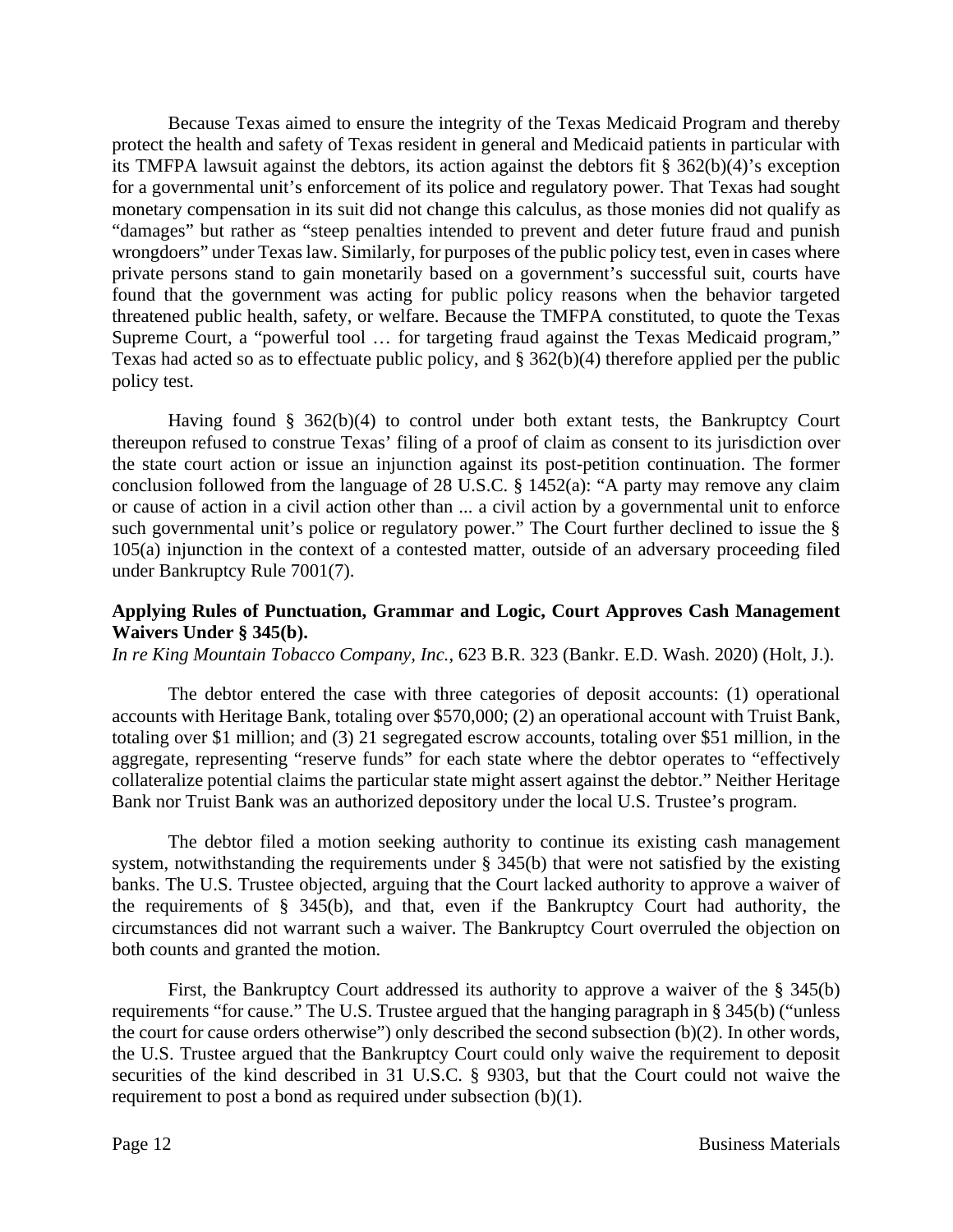Looking to the punctuation and grammar of the section, the Bankruptcy Court explained that the use of a semicolon to separate subsections  $(b)(1)$  and  $(b)(2)$  from the "Orders Otherwise" Clause" was clear evidence of congressional intent for the "Orders Otherwise Clause" to modify both subsections, not merely the latter one. Independent of grammar and punctuation, the Bankruptcy Court explained that logic supported this conclusion, given the disjunctive nature of subsections (b)(1) and (b)(2). If the debtor could satisfy one or the other, the Court found no logic behind the U.S. Trustee's argument that the "Orders Otherwise Clause" only modified the latter. Finally, the Court looked to legislative history to confirm the plain meaning of the statute. Here, the "Orders Otherwise Clause" was added to § 345(b) in 1994, months following the Third Circuit's decision in *United States Trustee v. Columbia Gas Systems, Inc. (In re Columbia Gas Systems, Inc.)*, 33 F.3d 294 (3d Cir. 1994) (concluding that the bankruptcy court had no authority to allow a debtor to maintain its cash management system other than as expressly enumerated in section 345(b)). Accordingly, the Bankruptcy Court overruled the U.S. Trustee's objection to the debtor's motion on statutory grounds.

Turning to the factual grounds for objection, the Bankruptcy Court applied the *Service Merchandise* factors—*i.e.*, sophistication of the debtor's business, size of the operations, amount of investment involved, applicable banks' ratings, safeguards in place within the debtor's own business, ability to reorganize in the face of a potential bank failure, benefit to the estate of maintaining existing accounts, and harm, if any, to the estate of requiring the debtor to move funds to new accounts, and reasonableness of the requested relief in light of the overall circumstances.<sup>3</sup> On balance, and "[t]aken collectively," the Bankruptcy Court held that the debtor demonstrated sufficient "cause" to order otherwise, "thereby waiving the need for the debtor to rearrange its banking affairs to satisfy section 345(b)."

### **Trustee Ordered to Return Misappropriated Cash; § 541(a)(7) Does Not Apply to Stolen Funds.**

*In re CM Resort, LLC*, 2021 WL 3889790, 2021 Bankr. LEXIS 2378 (Bankr. N.D. Tex. Aug. 31, 2021) (Morris, J.).

In this long running dispute among the Ruff family over the management of a family trust established to hold Suzann Ruff's assets following the death of her husband Arthur Ruff, the family trust (managed by the Ruff children) asked the Bankruptcy Court to compel the Bankruptcy Trustee to return alleged "family trust funds" paid by Suzann Ruff to the Bankruptcy Trustee without authorization from the Ruff children, as co-trustees for the family trust.

At the time of Arthur Ruff's death in 1998, Suzann allegedly owned approximately 4,000 acres of real property in Palo Pinto County, Texas, including ranch property commonly referred to as the 7-R Ranch. These bankruptcy cases were filed in 2018, following extensive litigation and arbitration awards. The debtors ostensibly own various portions of the 7-R Ranch, although equitable ownership of such property remained in dispute between Suzann and the Ruff children.

The immediate dispute concerns \$420,000 paid by Suzann to the Bankruptcy Trustee to insure and manage the real property. The Ruff children alleged that such funds belonged to the

<sup>3</sup> *In re Service Merchandise Co.*, 240 B.R. 894, 896 (Bankr. M.D. Tenn. 1999); *see also In re Ditech Holding Corp.*, 605 B.R. 10, 20 (Bankr. S.D.N.Y. 2019).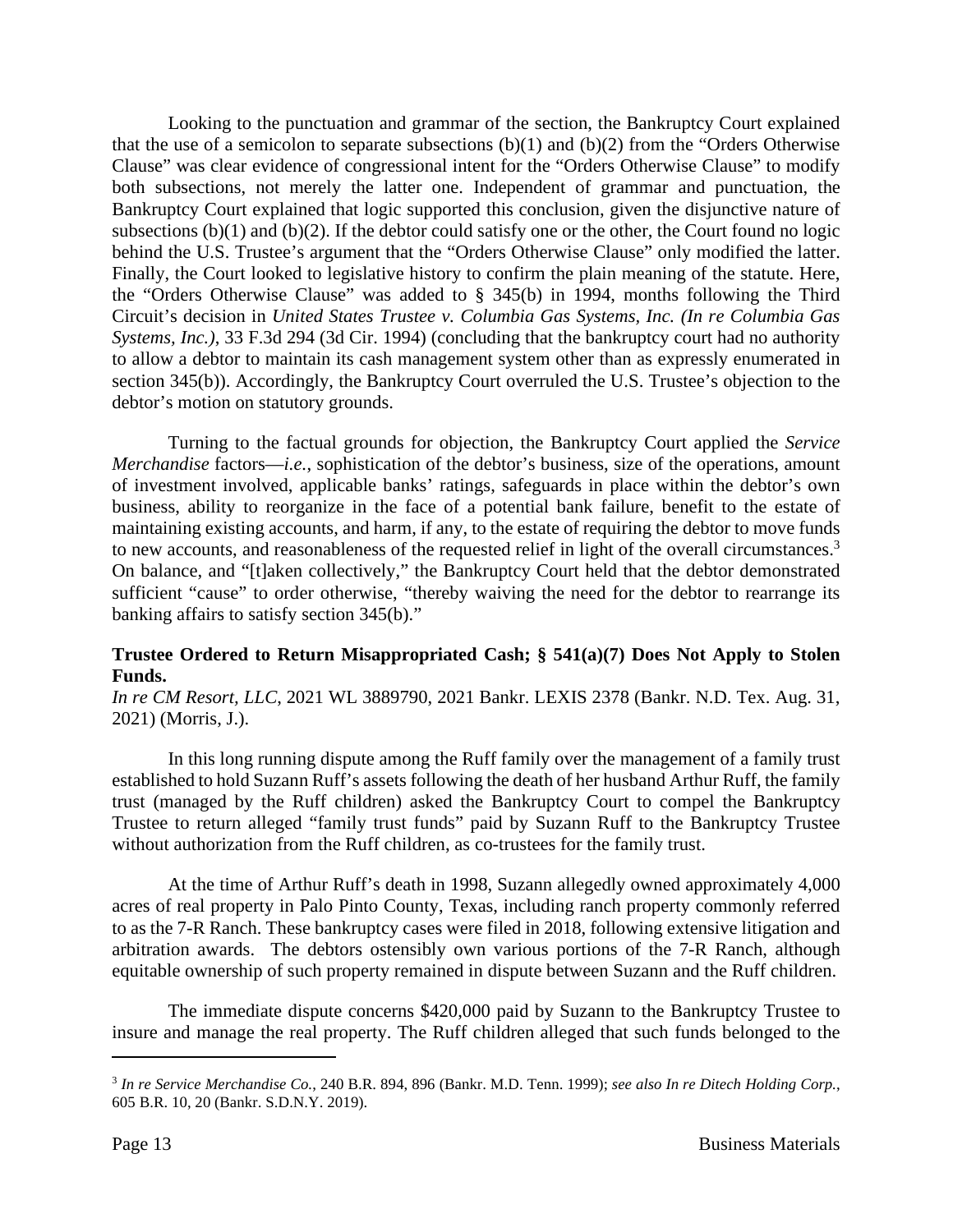family trust, and that Suzann had no right to transfer trust funds to the Bankruptcy Trustee. They filed a motion asking the Bankruptcy Court to compel the Bankruptcy Trustee to return such funds.

The Bankruptcy Court noted that, while the Ruff children's motion failed to recite a legal theory for the turnover request, such relief would require proof of the following key facts: (1) that the Ruff Children were Co-Trustees of the Trust at the time of Suzann's transfer of both the initial \$70,000 and the subsequent \$350,000; (2) that, by failing to obtain the approval of a majority of the Ruff children for the transfers, Suzann did not have the authority under the terms of the Trust Agreement to make the transfers; and (3) that the relief requested is contemplated by the Agreed Restraining Order under which the Bankruptcy Trustee, according to the Trust, "agreed not to spend funds from Suzann Ruff absent further Order of this Court." The Bankruptcy Court further explained that the common law theory of "money had and received" required proof that (i) the Bankruptcy Trustee holds the funds in dispute, and (ii) such funds "in equity and good conscience" belong to the family trust.

On the merits, the Bankruptcy Court found that the Bankruptcy Trustee had already spent \$70,000 on insurance, so the most it could return was \$350,000 which remained in the trustee's possession.

The Bankruptcy Court then turned to § 541 as a starting point to determine what right or interest the Bankruptcy Trustee held in such funds. Suzann argued that  $\S$  541(a)(7) provides that any property acquired by the Bankruptcy Trustee post-petition becomes "property of the estate." The Bankruptcy Court rejected this argument, because, under Texas law "a thief cannot pass good title" to personal property. In this case, the Bankruptcy Trustee gave no consideration for the cash and merely booked the funds as an equity contribution by Suzann. Thus, the Bankruptcy Court turned to concepts of "equity and good conscience." Here, the Bankruptcy Court found that the cash was clearly property of the family trust, and that Suzann indisputably had no right or authority to transfer it to the Bankruptcy Trustee. While Suzann was seeking to have her children disqualified as co-trustees in probate court, the Bankruptcy Court recognized that any dismissal would be *prospective* only, which would not retrospectively authorize the transfer of the funds to the Bankruptcy Trustee. Accordingly, the Bankruptcy Court granted the family trust's motion and ordered the Bankruptcy Trustee to return \$350,000 of the cash to the family trust, and denied all other relief requested.

# *D. Professional and Executive Compensation*

### **Hindsight is 20/20, But Not the Proper Standard for Awarding or Denying Professional Compensation.**

*Edwards Family Partnership, L.P. v. Johnson (In re Community Home Financial Services, Inc.)*, 990 F.3d 422 (5th Cir. 2021) (Elrod, J.).

The Debtor had legitimate disputes with its two primary creditors. Such disputes were the subject of adversary proceedings and a contested confirmation process. Debtor's counsel represented the estate in these disputes for several months before withdrawing as counsel when it came to light that the debtor's president transferred all of the debtor's cash to foreign accounts and set up a "rogue" business in Panama and Costa Rica. The bankruptcy court appointed a trustee, and debtor's counsel withdrew.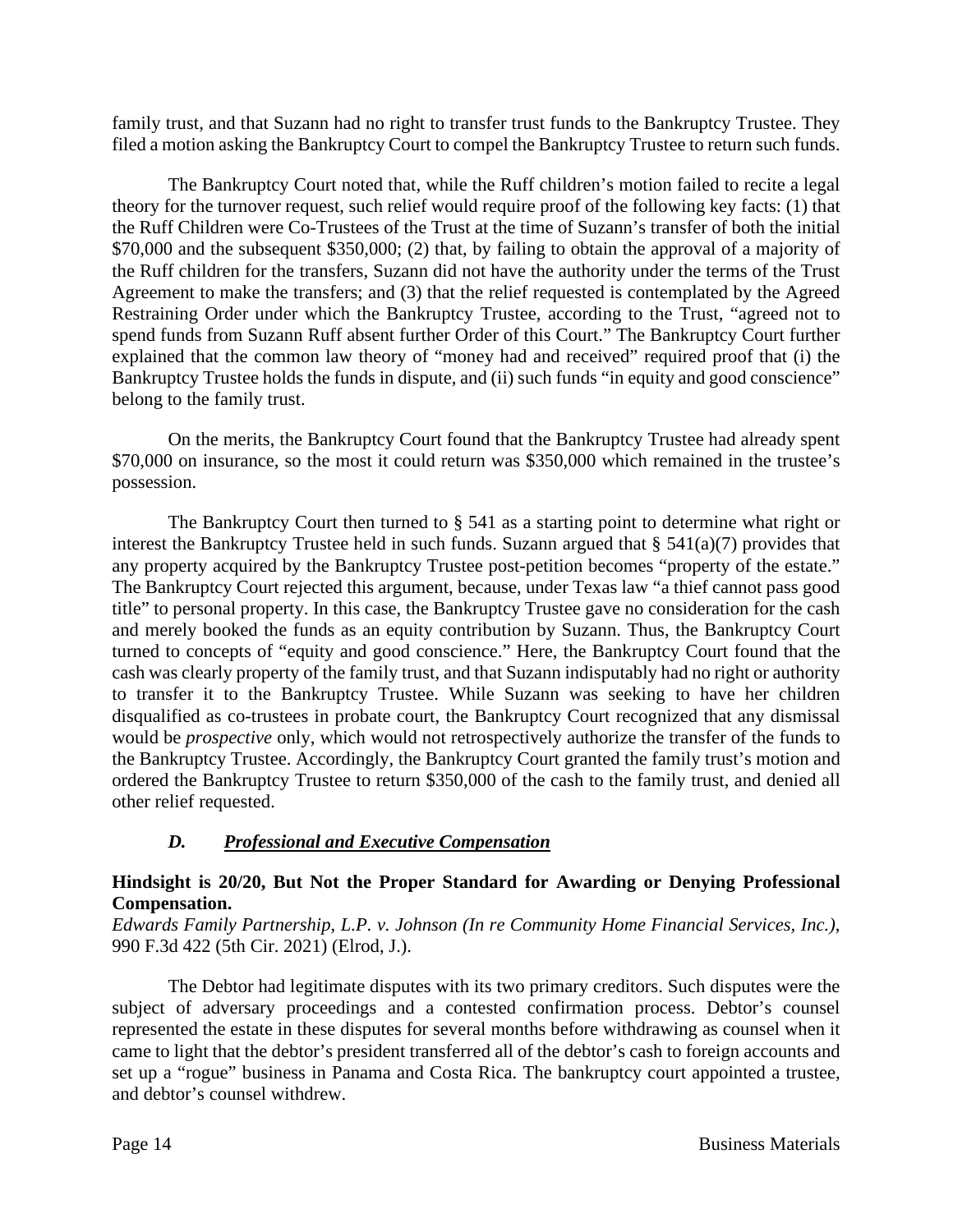Following the trustee's appointment and withdrawal, the Bankruptcy Court awarded compensation to debtor's counsel for the fees incurred through the trustee's appointment. On appeal to the district court, the District Court vacated the fee award, despite its recognition of *In re Woerner*, 783 F.3d 266, 276 (5th Cir. 2015) (en banc), as binding precedent. In vacating the fee award, the District Court concluded that the "legal services were neither necessary nor 'reasonably likely' to benefit" the debtor's estate, and that such a legal strategy was "not a good gamble." 2020 WL 4506788.

On appeal to the Fifth Circuit, the Court of Appeals concluded that the District Court's application of *Woerner* was erroneous and "based on its own retrospective assessment of the propriety of the adversary proceedings," without giving deference to the Bankruptcy Court's own assessment based on what would have been reasonable at the time of the activity. When viewed prospectively at the time of such services, the Fifth Circuit concluded that "pursuit of the adversary proceedings was 'necessary to the administration of the case' to resolve otherwise unsettled disputes about the priority of claim." As such, it reversed the District Court's ruling and reinstated the Bankruptcy Court's fee award.

The Fifth Circuit also held that the appeal was not moot, despite a settlement between appellants and former counsel for the debtor, because the chapter 11 trustee need not have a pecuniary interest in the fee dispute. An order on professional fee awards affects the administration of the bankruptcy estate. Thus, the chapter 11 trustee had a "sufficient legal interest" to continue the appeal.

### **Debtor Must Prove More than Mere Business Judgment to Obtain Approval of Key Employee Retention Program.**

*In re Country Fresh Holding Company Inc.*, 2021 WL 2932680 (Bankr. S.D. Tex. Jul. 12, 2021) (Isgur, J.).

The debtors proposed a Key Employee Retention Program ("KEIP") to reward five highlevel employees with bonuses for achieving certain performance goals during the bankruptcy process. The debtors characterized the KEIP as "incentive based," while the objecting parties, including the Committee and the U.S. Trustee, argued that such characterization was a sham aimed to reward high-level employees with a bonus for easily achievable targets. The KEIP at issue had two components. First, the debtors offered to pay 25% of the employees' base salaries for maintaining a post-petition aggregate "fill-rate" of 95.5% (the percentage of times the debtor could fill its customers' orders on a timely basis). Second, this KEIP offered a "sale-based" incentive to the employees based on the result of the auction process—specifically \$123,550 in the aggregate for each \$1 million received over the Stalking Horse Bid, with a cap on four of the five employees, but without a cap on the CEO's potential bonus.

Citing *Pilgrim's Pride*, 401 B.R. 229, 236 (Bankr. N.D. Tex. 2009), the Bankruptcy Court first concluded that the "facts and circumstances" language in  $\S$  503(c)(3) required a heightened burden of proof beyond the debtors' mere business judgment—*i.e.*, the debtor must demonstrate that the KEIP was "more likely than not" to incentive the participants. Having determined the burden of proof required, it explained that the debtors successfully demonstrated, by a preponderance of the evidence, that the fill-rate target properly incentivized the employees, was aimed to improve the debtors' value during the course of the chapter 11 sale process, and was not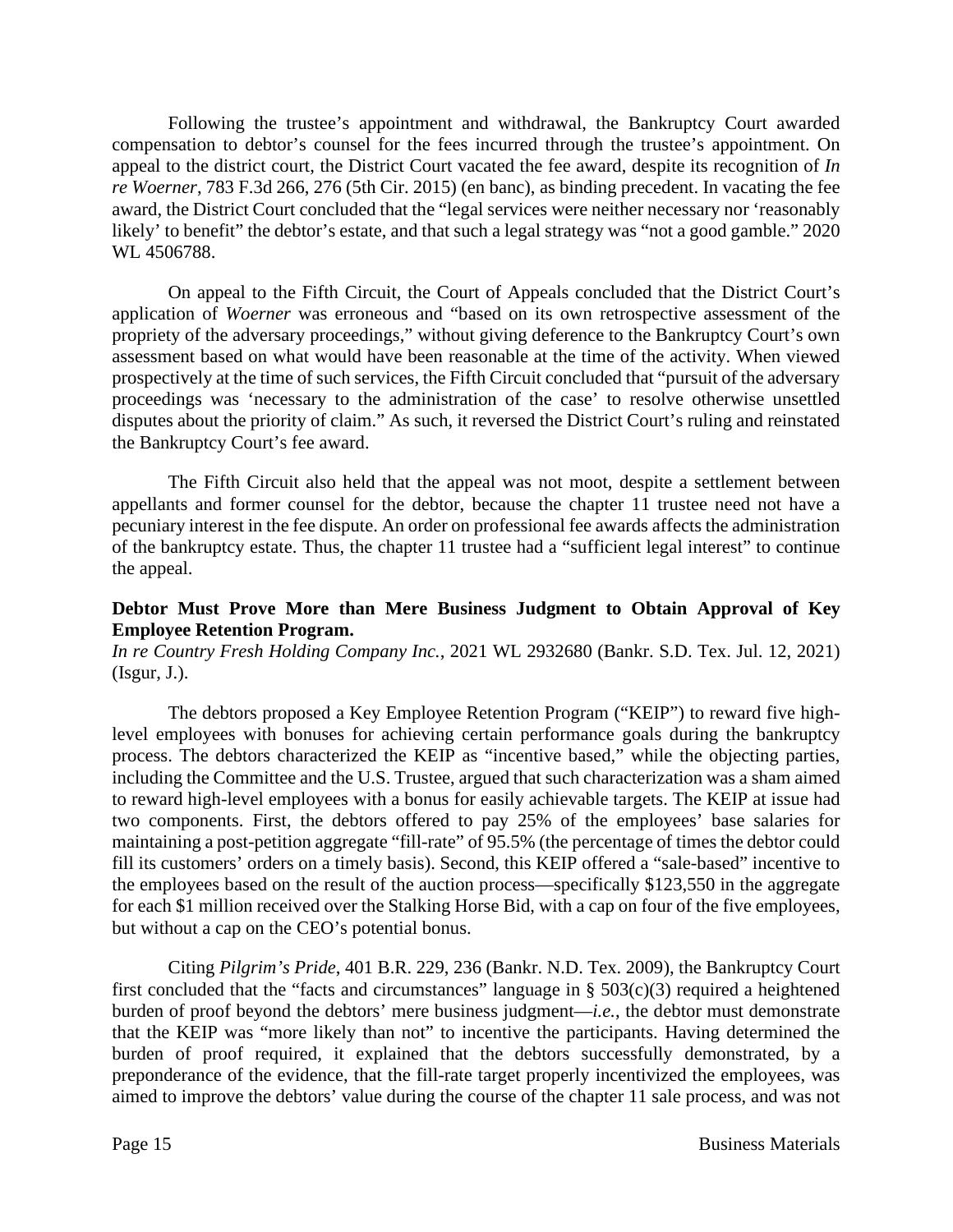an easily achievable target in light of the declining fill-rate in the weeks leading up to the bankruptcy filing. However, the record was unclear whether the employees actually hit their 95.5% target rate and, thus, the Bankruptcy Court deferred this determination to the chapter 7 trustee based on the Court's validation of the fill-rate component of the incentive plan.

Finally, the Bankruptcy Court determined that the debtors carried their burden of proving that the sale-based target properly incentivized the employees in a manner that was justified under the circumstances of the case—*i.e.*, the employees were incentivized to assist in the marketing of the assets to drive up the potential purchase price. Although it noted that the review should not be based on a retrospective view, the Court found relevant the \$13.2 purchase price increase over the Stalking Horse Bid. The Bankruptcy Court did, however, find that the absence of a cap on the CEO's sale-based incentive could not be justified by the facts and circumstances of the case. Without a cap, the CEO would have been entitled to a bonus of 4.5 times his base salary. The Bankruptcy Court found that he would have been equally incentivized to maximize the debtors' assets had the sale-based target bonus been capped at 50% of his base salary. When adjusting the bonus with this cap, the Bankruptcy Court found that the total bonus pool was roughly 2% of the increased sale price, which was justified by the facts and circumstances given the participating employees' efforts to maximize the debtors' sale value. Accordingly, it approved the sale-based target component of the KEIP, as modified to include the cap for the CEO.

# *E. Sale Issues*

# **State Law Alone may Authorize a Sale Free and Clear.**

*In re Royal Steet Bistro, L.L.C.*, No. 26 F.4th 326 (5th Cir. 2022) (per curiam).

The chapter 11 trustee sought to sell the debtor's real property free and clear of all claims and interests under section 363 of the Bankruptcy Code. Two lessees objected to the proposed sale; however their interests in the properties were subordinate to a senior secured lender under state law. The Bankruptcy Court held that because the property could be sold free and clear under state law, this satisfied section 363(f)(1) of the Bankruptcy Code and authorized the sale. The Bankruptcy Court also cited the failure to pay required lease as another reason to deny the sale under section 363(f)(4) of the Bankruptcy Code, citing the Seventh Circuit's decision in *Precision Indus., Inc. v. Qualitech Steel SBQ, LLC*, 327 F.3d 537 (7th Cir. 2003). However, the Fifth Circuit clarified that in this case, because state law authorized the sale, that was all that was required and cautioned against a broad application of *Qualitech's* holding.

# **Appeal Equitably Moot for Failure to Obtain a Stay.**

*Su v. C Whale Corp. (In re C Whale Corp.)*, No. 21-20147, 2022 WL 135125 (5th Cir. Jan. 13, 2022) (per curiam).

Su was the president and owner of a large fleet of shipping containers, including C Whale, which employed under-deck piping technology and were funded by Mega International Commercial Bank Co., Ltd. and a syndicate of lenders. Despite confirming a chapter 11 plan, the shipping containers failed to generate sufficient revenue and Mega sought relief from the automatic stay to sell C Whale. The Bankruptcy Court approved the sale of C Whale pursuant to a credit bid by the lenders. Su appealed the sale to the Fifth Circuit alleging bad faith, but had not sought a stay of the sale. The Fifth Circuit dismissed Su's appeal as moot because he failed to produce any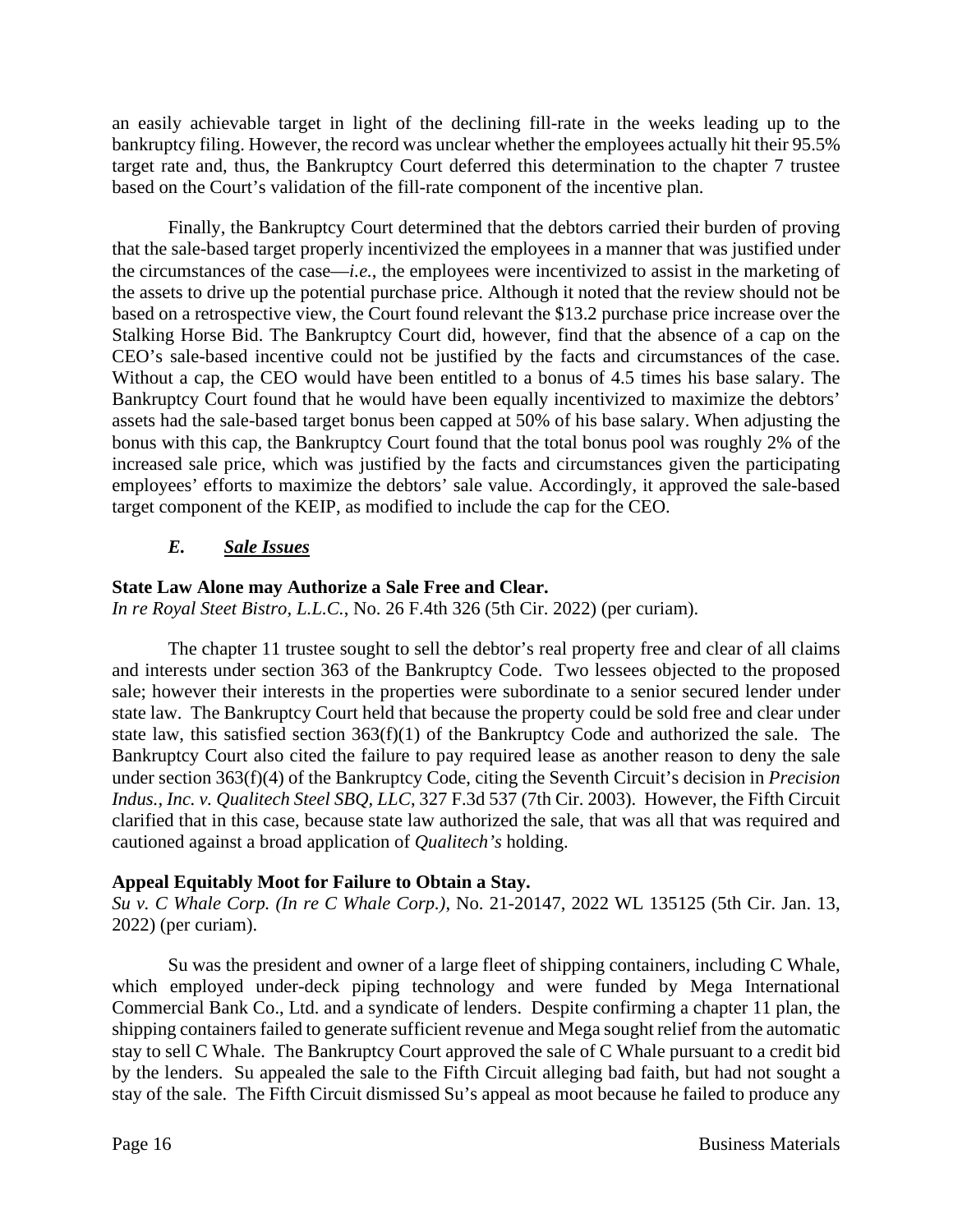evidence of bad faith on the record and because the District Court had dismissed the appeal as moot under section 363(m) of the Bankruptcy Code because Su had failed to obtain a stay of the sale.

# **"Fatal means Fatal" – Fifth Circuit Declined to Review Sale Order Without a Stay, Despite Due Process Concerns.**

*In re Walker County Hospital Corp.*, 3 F.4th 230 (5th Cir. 2021) (Jolly, J.).

The Debtor sought to sell substantially all of its assets to a Buyer. The Committee initially opposed the sale, but ultimately waived its objection when it reached a settlement with the Buyer that provided for, among other things, an agreed sharing of Medicaid receivables expected after the contemplated sale closing date. The settlement terms were memorialized in the initial sale order. However, after entry of the sale order, the closing was delayed while the Buyer's lender completed its due diligence. During the intervening time, the Debtor and Buyer entered into side agreements to allow the Debtor to maintain hospital operations through closing, and the Debtor ultimately received the Medicaid payment *before* closing. These circumstances forced the Debtor to file an emergency motion to amend the sale order, which undermined the Buyer's prior settlement with the Committee, but was necessary to ensure a timely closing with the Buyer. The Committee opposed the emergency motion and filed this appeal, but the Committee did not seek a stay pending appeal before the sale closed less than 24 hours after the Court approved the amended sale order.

Before considering the merits of this appeal, the Fifth Circuit cited its four-decades-long history of declining judicial review for statutorily moot sale orders.<sup>4</sup> From these decisions, it made one thing clear: "[A] failure to obtain a stay is *fatal* to a challenge of a bankruptcy court's authorization of the sale of property. . . And fatal means fatal."<sup>5</sup>

While it noted the Committee's proffered distinction between the sale order and the *amended* sale order, the Fifth Circuit found the distinction to be one without a material difference. The Court concluded that the amended order was "integrally linked to, and indeed, inseparable from, the Sale Order. The Amendment Order does just that—it amends the Sale Order—and therefore cannot be separated from it, just as the lease in *American Grain* and the cash disbursement in *Sneed Shipbuilding*." Because the Committee did not obtain a stay of the amended order, the Fifth Circuit affirmed the District Court's dismissal of the appeal as statutorily moot under § 363(m) and did not reach the merits of the appeal.

<sup>4</sup> *Am Grain Ass'n v. Lee-Vac, Lts.*, 630 F.2d 245, 247 (5th Cir. 1980); *Fabrique, Inc. v. Corman*, 813 F.2d 725, 725 (5th Cir. 1987); *In re Gilchrist*, 891 F.2d 559, 560 (5th Cir. 1990); *In re Sneed Shipbuilding, Inc.*, 916 F.3d 405, 407 (5th Cir. 2019); *see also In re Bleaufontaine, Inc.*, 634 F.2d 1383, 1389 n.10 (5th Cir. 1981); *In re Ginther Trusts*, 238 F.3d 686, 689 (5th Cir. 2001).

<sup>5</sup> *In re Walker Cty. Hosp. Corp.*, 3 F.4th at 234 (quoting *In re Ginther Trusts*, 238 F.3d at 689) (internal quotations omitted, emphasis in the original).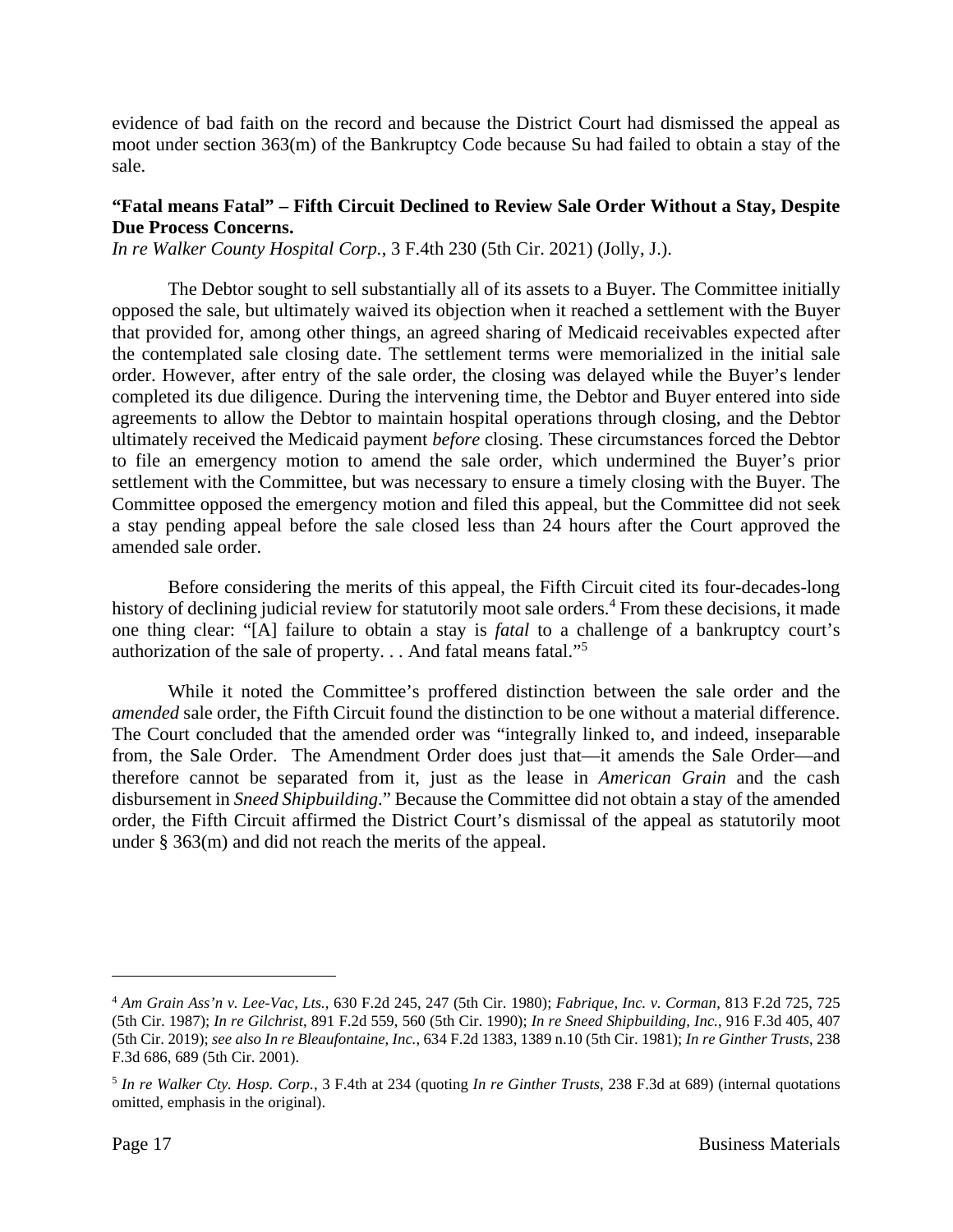### **Statutory Mootness Applied, Despite Absence of Express Findings of "Good Faith."**

*Sanford v. Piazza (In re Pursuit Holdings (NY), LLC)*, 845 Fed. Appx. 60 (2d Cir. Mar. 9, 2021) (per curiam).

The Second Circuit dismissed this appeal in a summary ruling. The debtor and its *pro se* principal appealed an order approving a settlement between the trustee and a creditor that provided for the creditors' payment of cash, conveyance of property to the creditor and mutual release of claims among the parties.

While the Bankruptcy Court did not expressly approve the settlement as a sale under § 363(b), the Trustee's motion cited § 363(b) as a statutory predicate, the Trustee stated at the hearing that the transaction was a sale-settlement hybrid, and the Bankruptcy Court approved the motion in its entirety. Further, while the Bankruptcy Court did not expressly find that the creditor was a "good faith" purchaser under § 363(m), the record included findings of good faith, arms' length negotiations among the trustee and creditor, which implied that the creditor acted in good faith. On this record, the Second Circuit agreed with the District Court that "the bankruptcy court's order approving the settlement agreement was an authorization of a § 363(b) sale and thus § 363(m)'s mootness rule applies."

### **Buyer Had Expressly Assumed Obligations Under Purchase and Sale Agreement.**

*Sanare Energy Partners, LLC v. Petroquest Energy, L.L.C.*, No. 4:21-CV-2443, 2021 WL 6194715 (S.D. Tex. Nov. 22, 2021) (Hoyt, J.).

Sanare alleged that Petroquest had failed to obtain required consents to transfer certain oil and gas leases in accordance with a purchase and sale agreement, which closed prior to Petroquest's bankruptcy case. Petroquest did not obtain consents from Eni US Operating Co., Inc. and the Bureau of Ocean Energy Management. The District Court held that Sanare had taken control of and operated the leases at issue and as a result, were bound by the PSA to assume all obligations and liabilities.

**Challenging "Good Faith" is not Statutorily Moot, Even Without a Stay Pending Appeal.**  *In re Palm Springs II, LLC*, 2021 WL 3213013, 2021 U.S. Dist. LEXIS 141351 (N.D. Tex. Jul. 29, 2021) (Boyle, J.).

This appeal presents the exception to "fatal is fatal" rule set forth in *Walker County Hospital, supra*. One of the issues raised in this appeal was whether the purchasers were "good faith" purchasers within the meaning of  $\S$  363(m). As a general matter, the doctrine of statutory mootness limits an appellate court's ability to review a court order approving the sale of estate property pursuant to § 363(m), thereby assuring good faith buyers that once a bankruptcy court approved sale is consummated, the order cannot later be set aside by an appellate court or otherwise attacked.

Here, because the appellant challenged that very issue—*i.e.*, whether the purchasers met the "good faith" standards to receive the statutory protections of § 363(m)—the District Court concluded the appeal was not moot, at least with respect to the "good faith" issue. Thus, the District Court denied the motion to dismiss the appeal as moot and set a briefing schedule.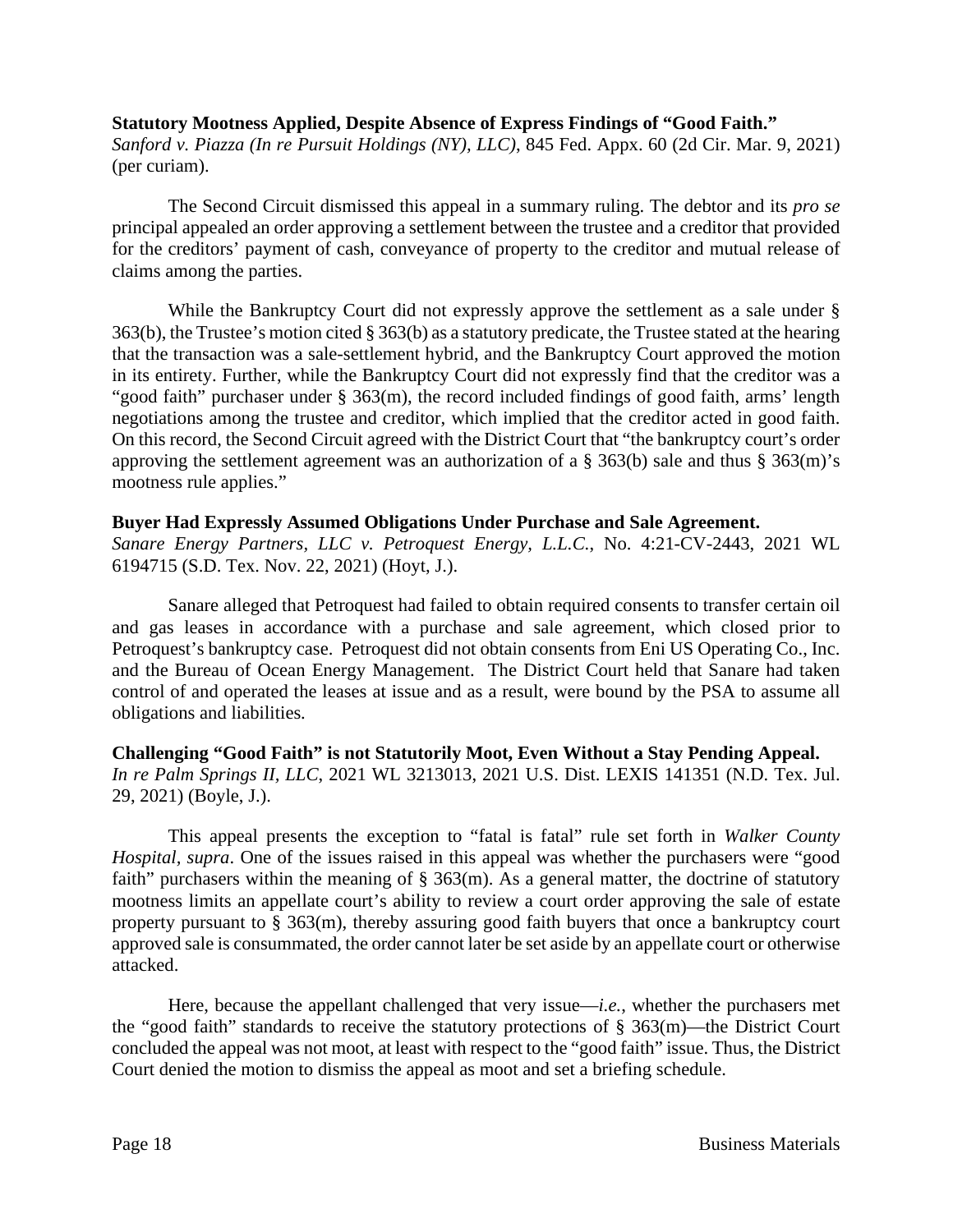### *F. Dismissal, Conversion and Other Relief*

### **Bankruptcy Court Dismissed Cases Filed to Gain an Unfair Litigation Advantage and Were Not Filed in Good Faith.**

*In re National Rifle Association of America*, 628 B.R. 262 (Bankr. N.D. Tex. 2021) (Hale, J.).

The NRA filed the bankruptcy case seeking protection from a prepetition lawsuit filed by the New York Attorney General seeking dissolution of the NRA based on the allegations that (1) the NRA exceeded the authority conferred upon it by New York law and conducted its business in a persistently illegal manner and abused its powers contrary to the public policy of the state of New York by operating without effective oversight or control by its officers and directors, and (2) the directors or members in control of the NRA looted or wasted the corporate assets, perpetuated the corporation solely for their personal benefit, or otherwise acted in an illegal, oppressive, or fraudulent manner. Shortly after the NRA filed bankruptcy, the AG filed three alternative forms of relief: dismissal of the bankruptcy cases, the appointment of a chapter 11 trustee, or the appointment of an examiner.

After an extensive trial that lasted several weeks, the Bankruptcy Court issued a memorandum opinion dismissing the bankruptcy cases as having been filed in bad faith. The Bankruptcy Court considered the *Little Creek* factors and the totality of circumstances and concluded that the NRA did not file bankruptcy for legitimate restructuring purposes—*e.g.*, to reduce operating costs, address burdensome executory contracts, modernize its charter and organization structure, or obtain a breathing spell. Instead, the Bankruptcy Court explained that the NRA's filing was for non-bankruptcy purposes—*i.e.*, to avoid or frustrate the regulatory dissolution proceeding pending in New York. Such an illegitimate purpose deprived the New York attorney general of its state law police and regulatory remedies under nonbankruptcy law.

Finally, the Bankruptcy Court held that keeping the bankruptcy cases alive with the appointment of a trustee or examiner would not serve the best interests of creditors and estate. It determined that outside of bankruptcy, the NRA could pay its creditors faster than in bankruptcy, continue to fulfill its mission, continue to improve its governance and internal controls, contest the dissolution of the NRA in the lawsuit, and pursue legal steps necessary to leave New York.

Ultimately, the Bankruptcy Court held, consistent with precedent, the bankruptcy cases were filed to gain an unfair litigation advantage and were not filed in good faith. While the cases were dismissed without prejudice, the Court cautioned that an immediate refiling of another chapter 11 case could provide sufficient grounds for the appointment of a trustee in a subsequent case. Notably, the NRA declined to appeal or file another chapter 11 case following this decision.

### **Involuntary Petitions Dismissed Due to Petitioning Creditors' Failure to Make Proper Disclosures.**

*In re Banner Resources, LLC*, 2021 WL 2189085, 2021 Bankr. LEXIS 1452 (Bankr. N.D. Tex. May 28, 2021) (Jones, J.).

The Bankruptcy Court dismissed an involuntary petition because the petitioning creditor refused to comply with Bankruptcy Rule 1003(a). The rule requires disclosure of the consideration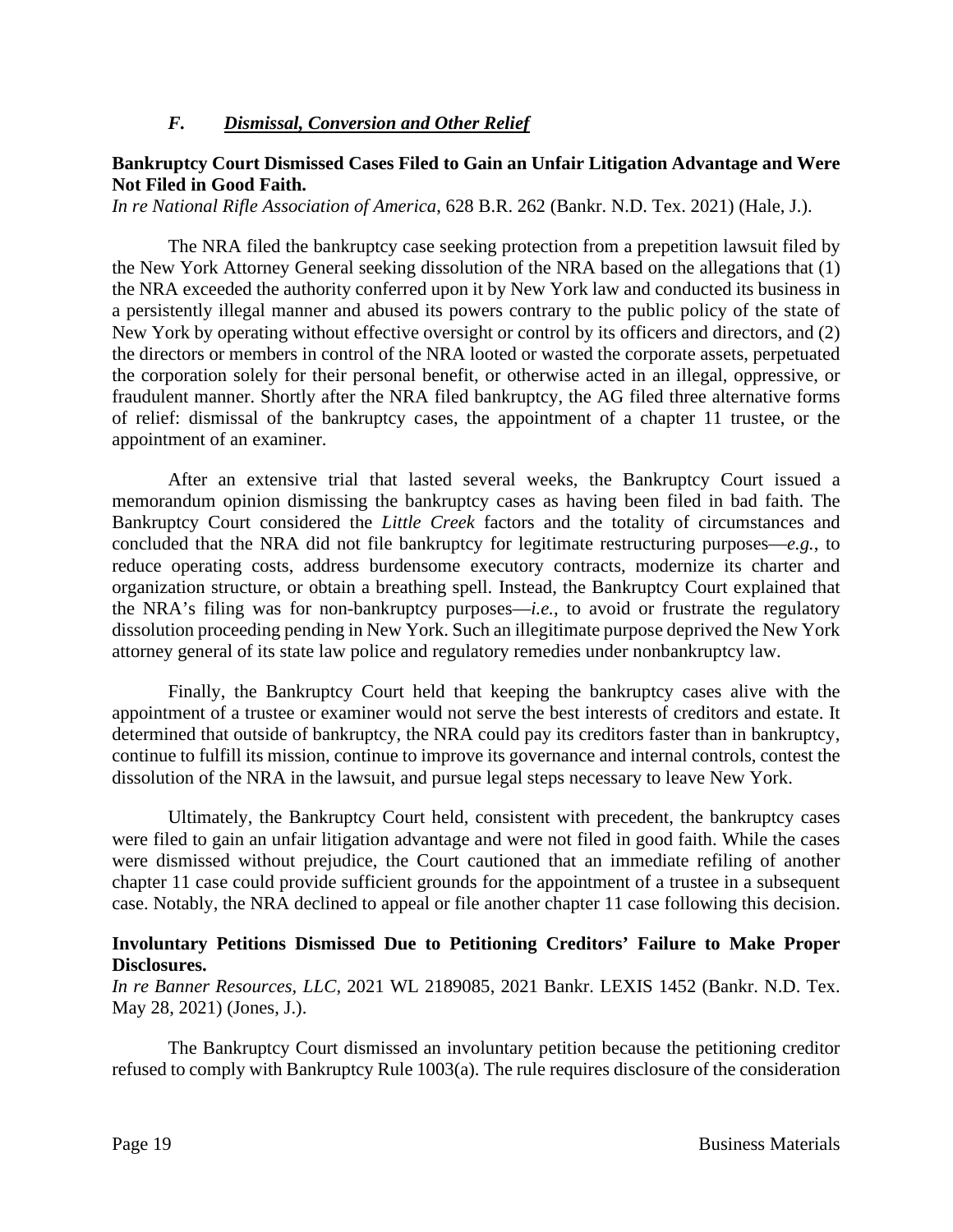and terms of any prepetition transfer of the claim, as well as a statement verifying that the claim was not acquired for the purpose of filing an involuntary petition.

The Bankruptcy Court also held that there was a *bona fide* dispute over the other three petitioning creditors' claims because the only evidence presented suggested that their claims were against the alleged debtor's wholly owned subsidiary, not the alleged debtor, and the petitioning creditors declined to participate in the trial to refute this evidence. Noting a presumption of good faith for the filing of involuntary petitions, the Bankruptcy Court was unpersuaded by the record to find bad faith on the petitioning creditor's part.

### **Bad Faith Not an Independent Basis for Dismissal of an Involuntary Petition.**

*In re Seven Three Distilling Company, L.L.C.*, 2021 WL 3814802, 2021 Bankr. LEXIS 2072 (Bankr. E.D. La. Aug. 4, 2021) (Grabill, J.).

In this involuntary bankruptcy case, the Bankruptcy Court found that the petitioning creditors had standing as creditors and proved beyond a preponderance of the evidence that the alleged debtor was not paying its undisputed debts as they became due. Notwithstanding this finding and clear basis for entering an order for relief, the alleged debtor asked the Bankruptcy Court to dismiss the petition as a bad faith filing, citing, as authority for such relief, the Third Circuit's ruling in *Forever Green Athletic Fields, Inc.*, 804 F.3d 328, 330 (3d Cir. 2015).

According to the alleged debtor, under the *Forever Green* decision, bad faith is an independent basis to dismiss the involuntary petition, even though the petitioning creditors carried their burden under section 303(b) and (h). The Bankruptcy Court noted that, under *Little Creek* and its progeny, bad faith can support "cause" for dismissal of *voluntarily* filed petitions under §§ 707(a), 1112(b) and 1307(c). However, in the absence of clear guidance from the Fifth Circuit on the *Forever Green* line of authority, and particularly in light of the petitioning creditors having carried their burden of proof under § 303(b) and (h), the Bankruptcy Court was not persuaded that "bad faith" or "cause" was a valid basis for dismissal under § 303.

The Bankruptcy Court agreed with the other circuits to rule on this issue and held that if petitioning creditors have carried their burden under § 303(b) and (h), then a bankruptcy court lacks authority to impose a non-statutory requirement to the procedure for filing involuntary petitions. Moreover, the Bankruptcy Court cited a number of cases for the proposition that there is a presumption of good faith in favor of the petitioning creditors, and that the alleged debtor would have the burden to overcome this presumption. In this case, the alleged debtor failed to produce sufficient evidence to overcome the presumption of good faith. Thus, even if the Fifth Circuit adopted the *Forever Green* line of authority, the Bankruptcy Court concluded that the record did not support dismissal of the involuntary petition based on bad faith.

### **Second Committee of Commercial Creditors Warranted Once Committee Became Comprised Solely of Tort Claimants.**

*In re Roman Catholic Church of the Archdiocese of New Orleans*, 2021 WL 454220, 2021 Bankr. LEXIS 302 (Bankr. E.D. La. Feb. 8, 2021) (Grabill, J.).

In this case, the Bankruptcy Court ruled that a creditors' committee, which eventually consisted of only tort claimants, did not adequately represent the interests of the body of unsecured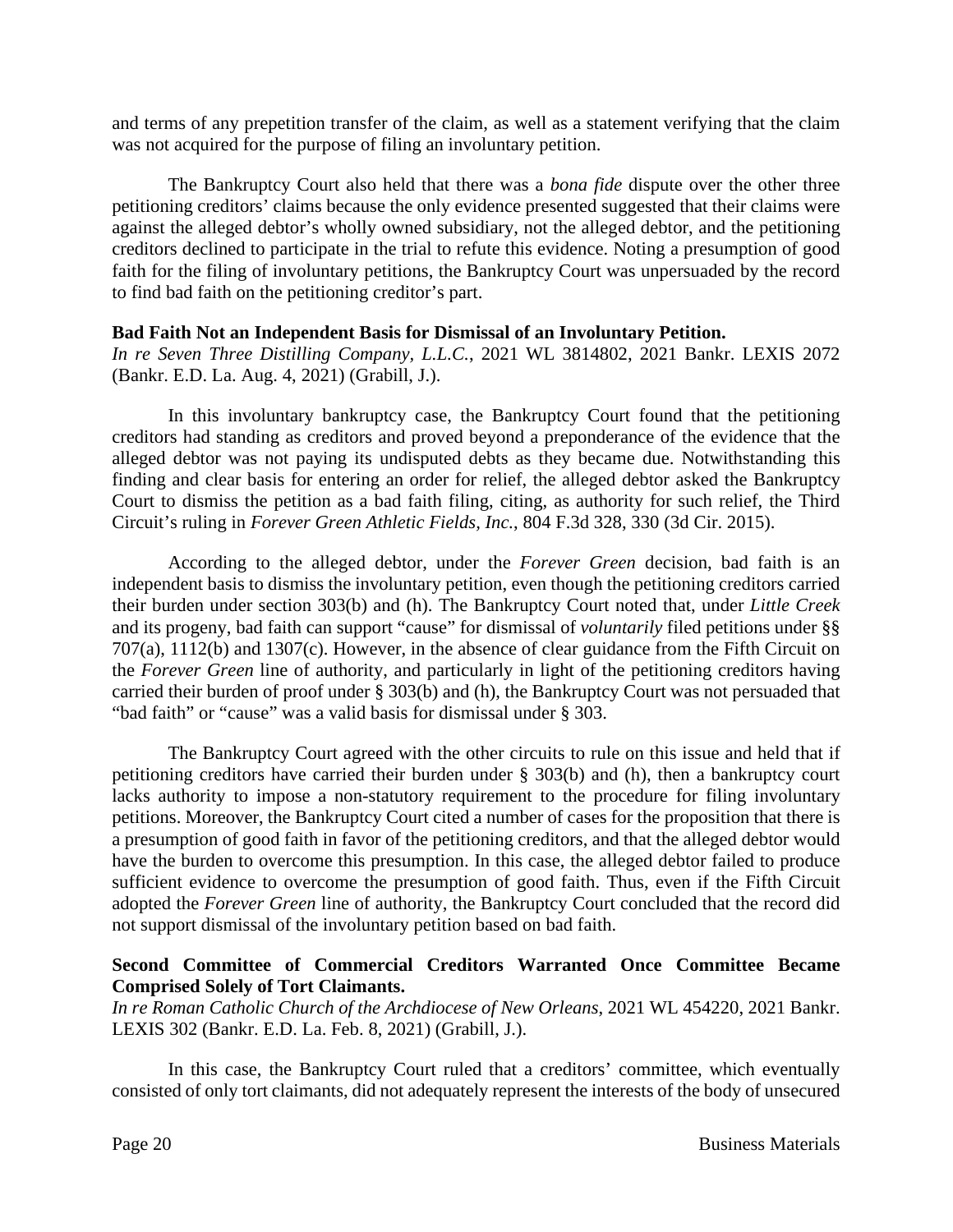creditors, particularly the commercial trade creditors. It likewise found that adding commercial creditors to the relevant committee would not provide commercial creditors with a meaningful voice on the committee, and so instead ordered that a separate committee of unsecured commercial creditors be formed under § 1102(a)(2).

In determining whether the committee could adequately represent the interests of the entire creditor body, the Bankruptcy Court examined a number of factors. In respect of the first factor, whether the existing committee had the ability to function, the Bankruptcy Court found that although there had been some disagreements between the tort claimants and TMI Trust Company (the commercial creditor who filed the motion to reconstitute the committee), the committee was generally functioning. The Bankruptcy Court noted, however, that just because a committee is functioning does not mean all creditor groups are adequately represented. Second, the Bankruptcy Court examined the nature of the case and the need for representation. There, while it found that the bankruptcy case was not a "mega" case and involved only a single debtor, there was a significant body of commercial claimants requiring representation, and the Bankruptcy Court was not comfortable the committee could do so given the lack of any commercial claimants on the committee. Next, the Bankruptcy Court examined the standing and desires of the various constituencies and the ability of creditors to participate without an additional committee. The Court found that the Debtor was supportive of either an additional committee or the addition of commercial claimants to the existing committee, and that though the U.S. Trustee opposed the motion, it did not provide evidence or testimony at the hearing. The committee likewise opposed the request, but stated at the hearing that it was not opposed to adding additional members, and that its only issue with a second committee related to the additional costs that the estate would incur as a result.

# *G. Subchapter V and Small Business Cases*

**Statutory Deadline for Filing Plan is not an Absolute Bar to Request for Extension.**  *In re Excellence 2000, Inc.*, 636 B.R. 475 (Bankr. S.D. Tex. 2022) (Rodriguez, J.).

The debtor filed a chapter 11 case under subchapter V of the Bankruptcy Code, which required that the debtor file its chapter 11 plan no later than December 27, 2021. The debtor failed to meet this deadline but filed an emergency motion to extend the deadline for filing its chapter 11 plan on December 28, 2021. The Bankruptcy Court examined whether a debtor could file a motion to extend the deadline to file a chapter 11 plan under subchapter V after the time prescribed under the statute had closed. Although section 1189 of the Bankruptcy Code established a deadline for a debtor to file a chapter 11 plan, it did not establish a time for filing a requested extension. The Bankruptcy Court contrasted this statutory language with section 1121 of the Bankruptcy Code, which requires that a motion to extend be filed within the time period prescribed. Noting the tension between the two statutory provisions, the Bankruptcy Court concluded that had Congress intended to prohibit the filing of an extension after the close of the statutory period, it would have done so. The Bankruptcy Court held that it had discretion under the statute to grant retractive relief if merited. However, after careful consideration of the facts and circumstances in this case, the Bankruptcy Court ultimately concluded the debtor lacked merit for the requested extension.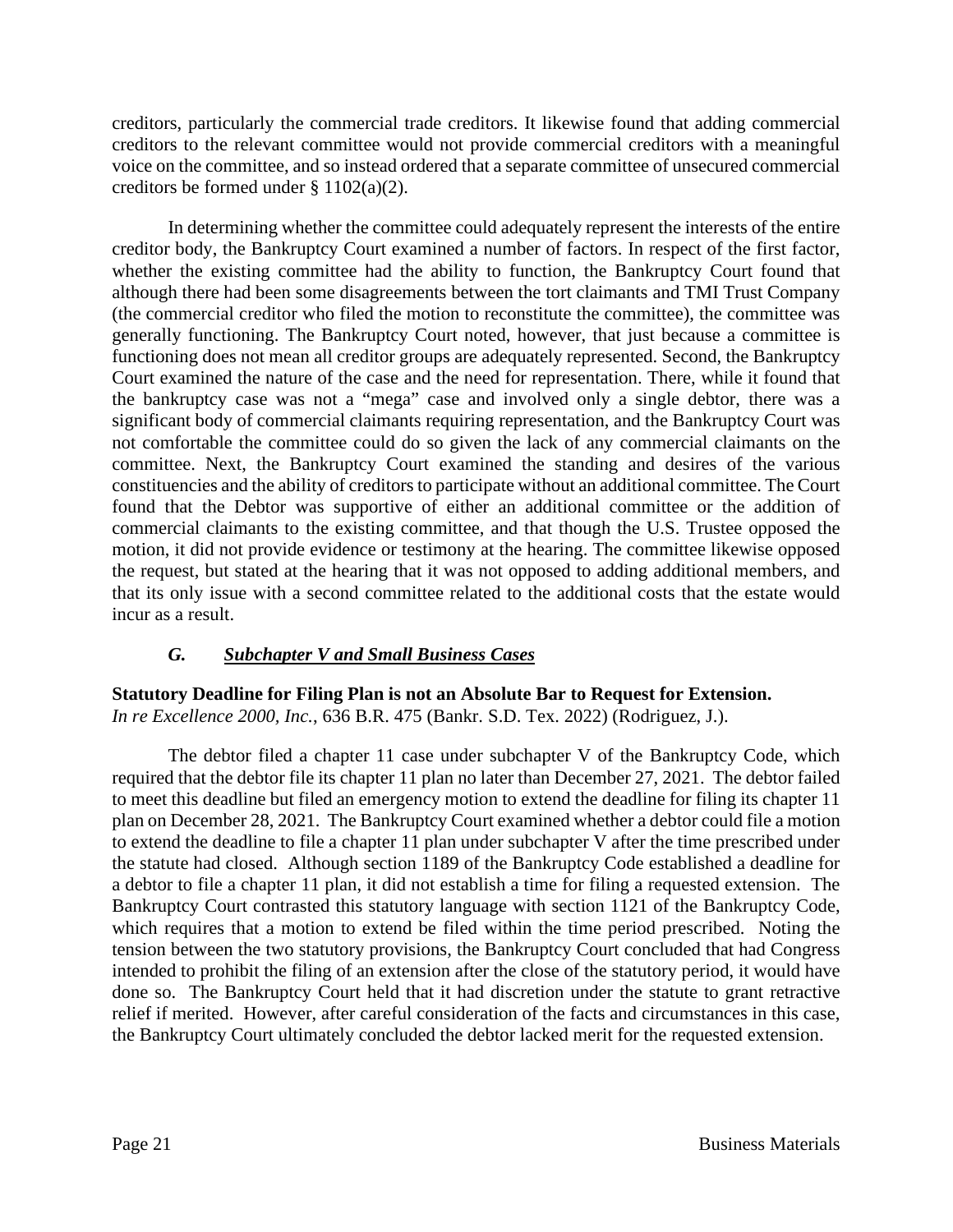### **Sua Sponte Appointment of CRO Warranted.**

*In re Ironside, LLC*, No. 20-34222, 2022 WL 509890 (Bankr. S.D. Tex. Feb. 18, 2022) (Rodriguez, J.).

The debtor had sold significant assets including a 3D printer for \$165,000 and a mill for \$12,000. The debtor did not disclose these sales or seek the Bankruptcy Court's approval. As a result, the Bankruptcy Court appointed a CRO to oversee the debtor's operations, direct litigation strategy, and formulate a restructuring plan, among others. The Bankruptcy Court further ordered that the persons in control of the debtors turn over all estate property and books and records to the CRO and enjoined others from exercising control over estate property.

### **Individuals Not "Engaged in Commercial or Business Activity" Could Convert to Subchapter V.**

*In re Johnson*, 2021 WL 825156, 2021 Bankr. LEXIS 471 (Bankr. N.D. Tex. Mar. 1, 2021) (Morris, J.).

Cord David Johnson and Sunny Lea Johnson (the "Debtors") commenced their joint Chapter 7 bankruptcy case on May 22, 2019. After months of discovery, the U.S. Trustee commenced an adversary proceeding to object to their discharge. By this time, the Small Business Reorganization Act of 2019 ("SBRA") took effect. Admittedly, to avoid the U.S. Trustee's objection to discharge, the Debtors moved to convert their case to Chapter 11, but *only if* they could maintain their case under the new Subchapter V of Chapter 11. The U.S. Trustee and certain creditors objected on several grounds, including their ineligibility for Sub Chapter V.

Mr. Johnson served as a full-time employee and President of his parent's energy company. Mrs. Johnson was a full-time nurse for a local hospital in Fort Worth, Texas. Before the commencement of the bankruptcy cases, Mr. Johnson owned and managed several oil and gas drilling companies (the "Defunct Companies"). Most of the debts in the case arose from Mr. Johnson's management (or mismanagement) of the Defunct Companies. The record was clear that Mr. Johnson had no intention of restarting drilling operations under the Defunct Companies.

To qualify for relief under new Subchapter V of Chapter 11, the Debtors must meet the definition of "small business debtors" under § 101(51D), which requires that the debtors be "engaged in commercial or business activities." Thus, the issue before Judge Morris in this case was whether the Debtors qualified as small business debtors. On the facts presented, the Bankruptcy Court concluded that the Debtors did not qualify for two reasons.

First, analogizing similar language from railroad and farming bankruptcy provisions, the Bankruptcy Court concluded that "engaged in" under the definition of "small business debtors" required current operations as of the Petition Date.<sup>6</sup> In this case, both Debtors were W-2 employees for companies owned by non-debtors, and the Defunct Companies were shuttered before the Petition Date with no evidence that they would restart operations in the future. Second, the Bankruptcy Court concluded that neither of the Debtors was "engaged in the exchange or buying

<sup>6</sup> *Id*. at \*7 (citing *Hileman v. Pittsburgh & Lake Erie Props., Inc.* (*In re Pittsburgh & Lake Erie Props., Inc.*,), 290 F.3d 516, 519 (3d Cir. 2002); *Watford v. Fed. Land Bank of Columbia (In re Watford)*, 898 F.2d 1525, 1528 (11th Cir. 1990); *In re McLawchlin*, 511 B.R. 422, 427-28 (Bankr. S.D. Tex. 2014)).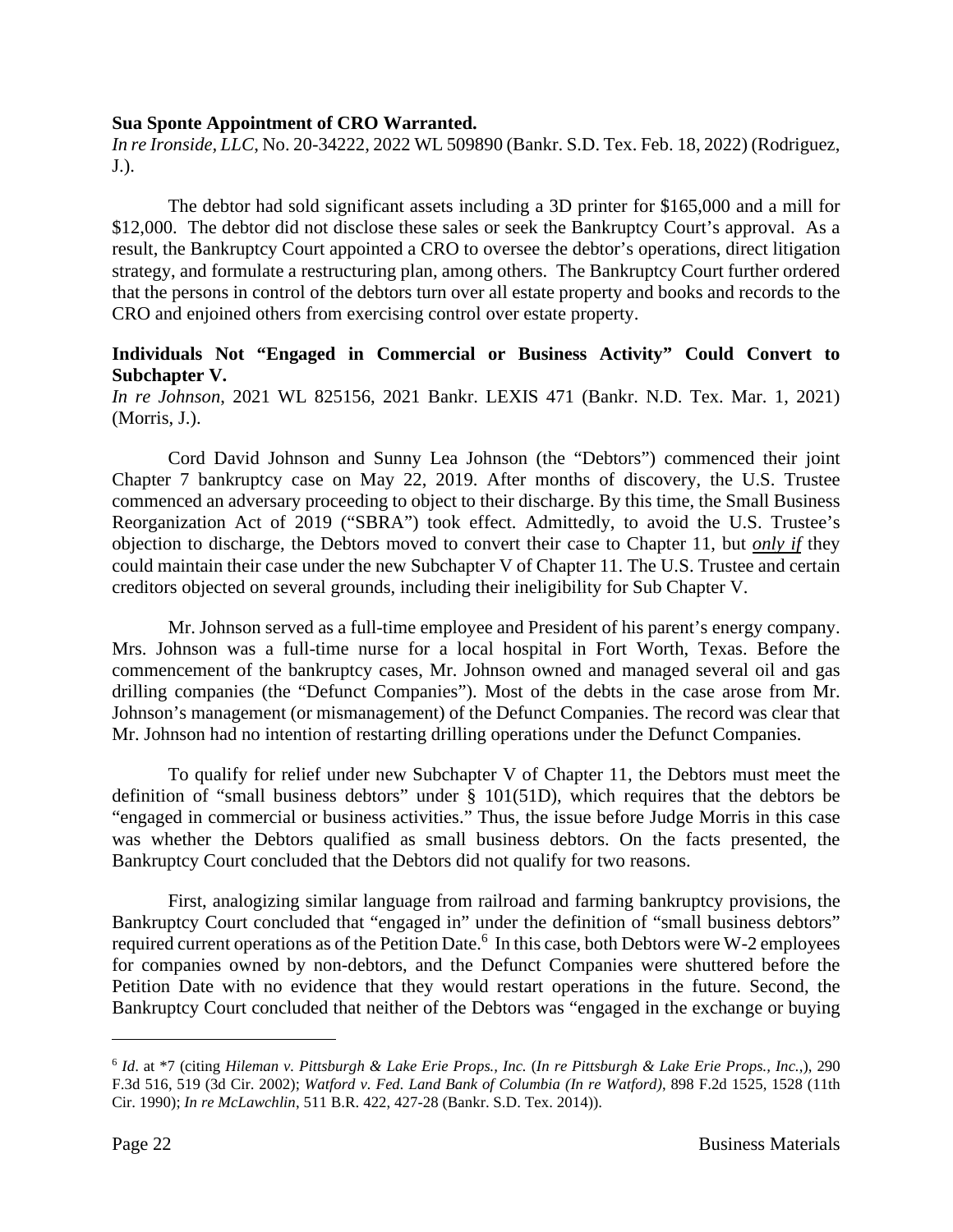and selling of any economic goods or services of their own for profit." Even Mr. Johnson's position as president of his parents' company was "insufficient under the facts and circumstances of this case to equate [Mr. Johnson's] individual engagement in commercial activities." Thus, because the Debtors did not qualify as "small business debtors" under § 101(51D), they were not entitled to relief under Subchapter V, and the Court accordingly denied their motion to convert.

## **Unlike All Other Chapter Trustees, Subchapter V Trustees Must Remain Neutral at All Times.**

*In re 218 Jackson LLC*, --- B.R. ---, 2021 WL 3662377 (Bankr. M.D. Fla. Aug 17, 2021) (Vaughan, J.).

The Court removed the subchapter V trustee and denied his compensation, concluding that the trustee was not "disinterested," as required under § 1183(a). "Simply put, an attorney who is adverse to the Debtor's principal in another case cannot serve as the subchapter V trustee."

Unlike trustees appointed under Chapters 7, 11, 12 and 13, subchapter V trustees are "the *only* trustee directed to 'facilitate the development of a consensual plan of reorganization'" per § 1183(b)(7).

In other words, a subchapter V trustee is "an independent third party and fiduciary who must be fair and impartial to all parties in the case." In this case, the Bankruptcy Court found that the trustee spent his time "thwarting the Debtor's efforts to reorganize and taking the side of the secured creditor. This is not the role of a subchapter V trustee."

# *H. Parties Behaving Badly*

### **Receiver Had an Interest and thus Standing to Defend Sanctions Order for Persistent and Baseless Claims.**

*In re Cleveland Imaging & Surgical Hospital, L.L.C.*, 26 F.4th 285 (5th Cir. 2022) (Smith, J.) *In re Cleveland Imaging & Surgical Hospital, L.L.C.*, No. 14-34974, 2022 WL 677459 (Bankr. S.D. Tex. Mar. 7, 2022) (Isgur, J.)

The Cleveland Imaging and Surgical Hospital, L.L.C. was a four bed hospital, which filed bankruptcy in 2014, sold the majority of its assets, and retained certain causes of action in a litigation trust, which expired by its own terms in 2018. In its bankruptcy case, a group of doctors, which had invested in the hospital had sought to purchase the hospital, but lost to a competitor. The Bankruptcy Court approved the sale and the doctors did not appeal the sale order. In 2019, the doctors filed an adversary proceeding, alleging that the sale of the hospital's assets was fraudulent and a breach of fiduciary duty by the receiver appointed to the estate. The Bankruptcy Court ultimately sanctioned the doctors' conduct for acting in bad faith by knowingly violating the court's confirmation order. The Bankruptcy Court's remedies included payment of the receiver's attorney's fees for the doctors' adversary proceeding and issued an injunction which imposed a \$100,000 penalty for each future violation. The doctors paid the sanctions but appealed to the District Court, which affirmed the Bankruptcy Court's ruling. The key issue on appeal to the Fifth Circuit was whether the litigation trustee had standing to defend the sanctions order since the trust had expired. The Fifth Circuit ultimately held that the litigation trustee had retained an interest in the outcome of the litigation, because he retained an interest in ensuring the litigation trust's funds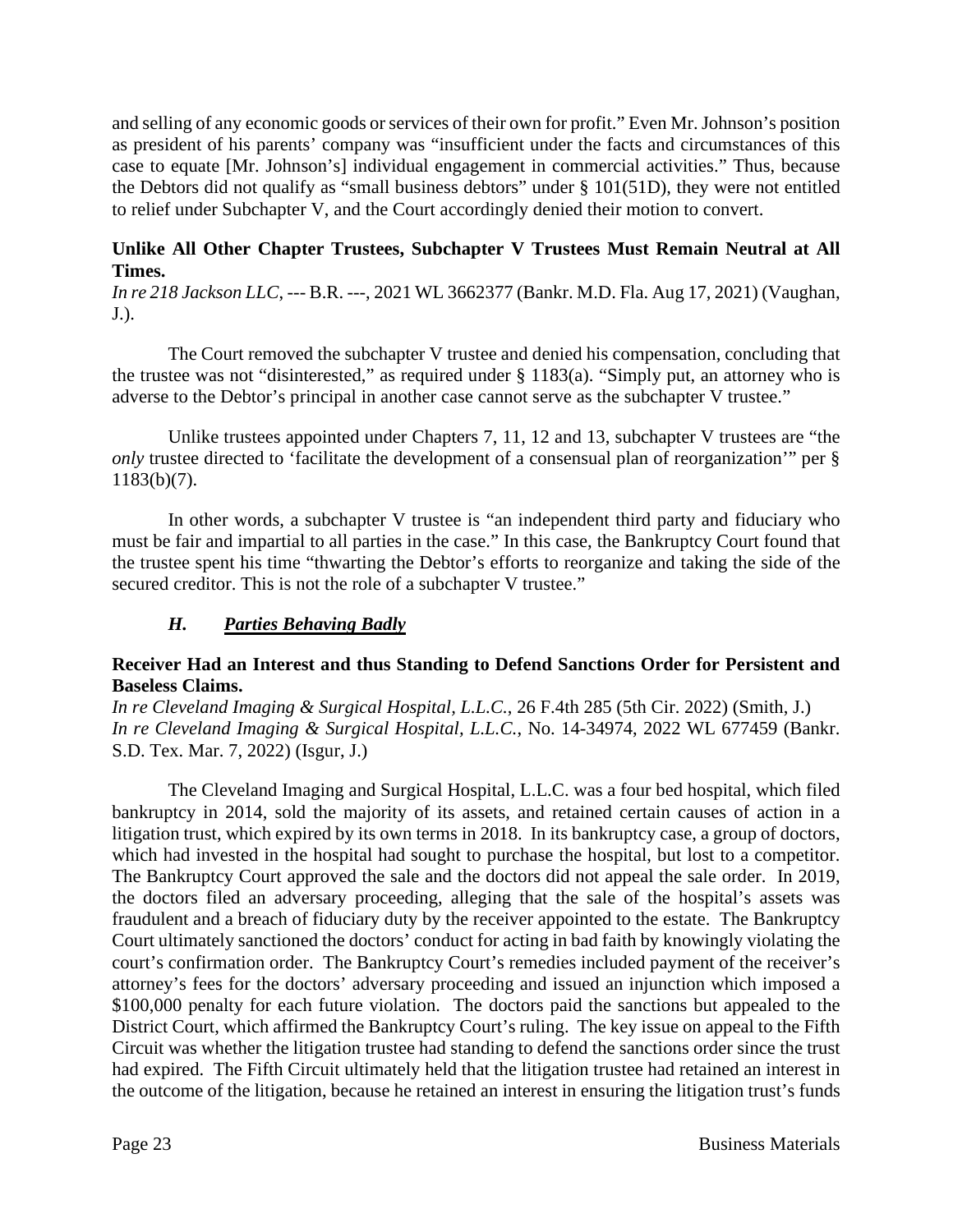were distributed to the trust's beneficiaries. After addressing the jurisdictional issue, the Fifth Circuit ultimately affirmed the Bankruptcy Court's sanctions order.

In August 2021, while the Fifth Circuit appeal was pending, the doctors filed a motion to vacate the Bankruptcy Court's sale order, again alleging that the parties involved had perpetrated a fraud on the court. In response, the debtors and trustee sought sanctions under Bankruptcy Rule 9011 against the doctors and their counsel. In a measured response, the Bankruptcy Court first denied the doctors requested relief as moot because the 180-day deadline to revoke the confirmation order under section 1144 of the Bankruptcy Code had lapsed. Addressing the doctors' allegations, the Bankruptcy Court examined the record and found no support for the doctors' claims and concluded that sanctions were appropriate, but said such sanctions may be ameliorated by beneficial conduct, such as an apology or withdrawal of allegations.

### **Attorney Disgorged Prepetition Amounts Received for Failure to Provide Services to the Estate.**

*In re Smdonovick Ventures, LLC*, No. 21-33716, 2022 WL 710196 (Bankr. S.D. Tex. Mar. 9, 2022) (Rodriguez, J).

The debtor and its attorney failed to appear for a meeting of creditors and the chapter 7 trustee filed a motion to dismiss the debtor's bankruptcy case. The debtor's representative advised the chapter 7 trustee that his attorney was in the hospital but had represented that she would seek a continuance of the meeting of creditors. The Bankruptcy Court conducted a hearing regarding in which it ordered the debtor's representative and its attorney to appear. Although the debtor's representative appeared, its attorney did not and the Bankruptcy Court issued a bench warrant. The attorney eventually self-surrendered to the United States Marshalls Service and voluntarily surrendered her admission to the Southern District of Texas. In light of the circumstances, the Bankruptcy Court continued the motion to dismiss and granted the debtor additional time to find substitute counsel. The Bankruptcy Court also ordered that the attorney disgorge approximately \$6,800 received prepetition for cause because she had not provided any reasonable value to the debtor.

# **Bankruptcy Court Finds Former CEO in Civil Contempt for Repeated Violations of TRO.**

*Highland Capital Mgmt., L.P. v. Dondero (In re Highland Capital Mgmt. L.P.)*, 2021 Bankr. LEXIS 1533, 2021 WL 2326350 (Bankr. N.D. Tex. June 7, 2021) (Jernigan, J.).

The Bankruptcy Court held a debtor's co-founder in civil contempt in the latest chapter in the contentious twenty-month plus bankruptcy of Highland Capital Management LP.

In the 1993, James Dondero and Mark Okada formed the investment advisory firm that would become Highland Capital and moved their business to Texas. Lean years gave way to success and notoriety until trouble hit in 2008. Over the next decade, Highland Capital found itself mired in consistent litigation against investors, investment banks, and at least two ex-employees. On October 16, 2019, with Dondero at the helm as its CEO, Highland opted to file a chapter 11 petition shortly before it was due in Delaware Chancery Court for a hearing related to a \$189 million arbitration award against the firm's "Crusader" funds, launched with just \$20 million in 2000 and valued to \$3 billion by 2007, and about two weeks after Okada's retirement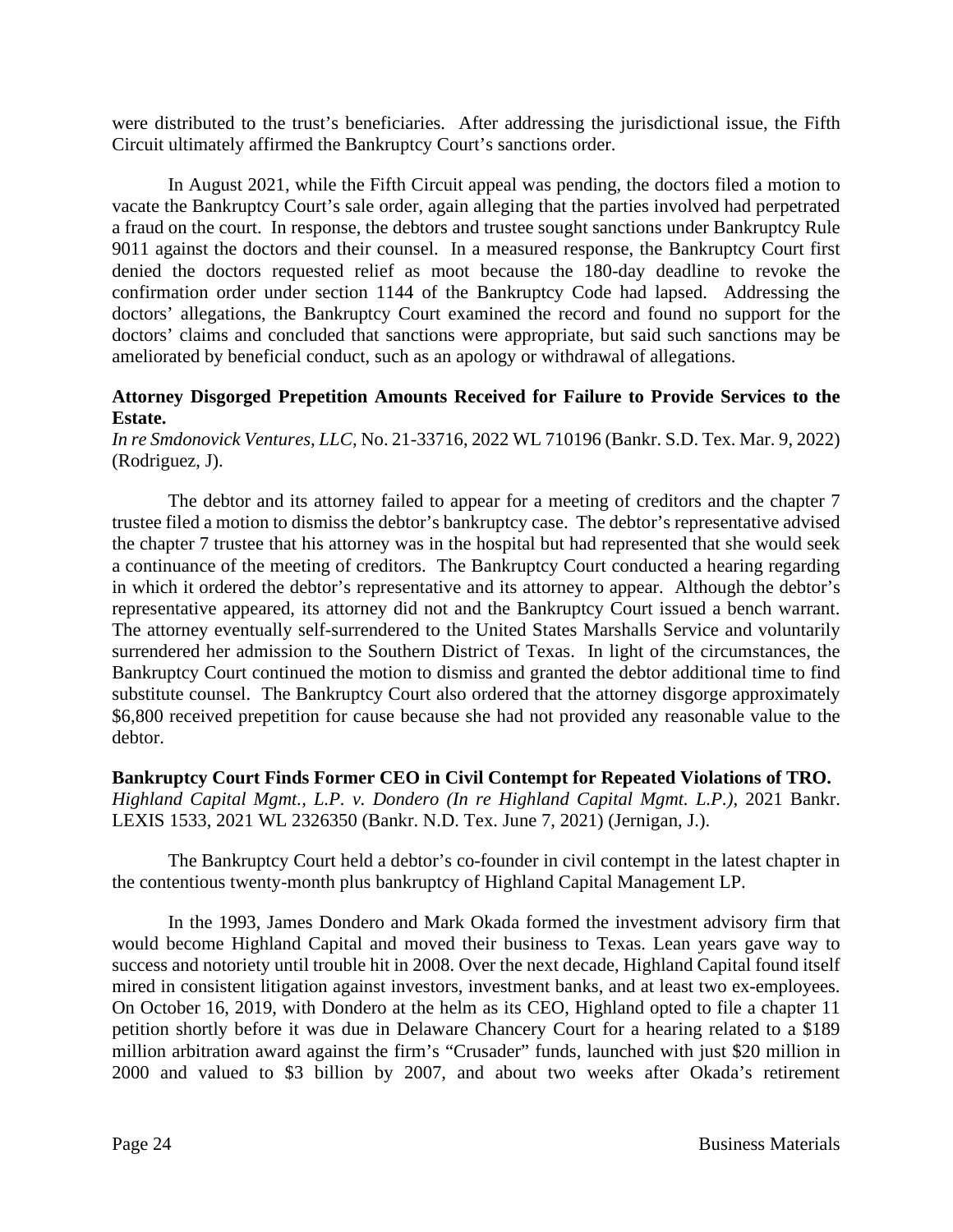announcement. By December 2019, Highland's reorganization case had been transferred to the Northern Texas Bankruptcy Court, and no other Highland-linked entity had followed.

When it later faced the prospect of the appointment of a trustee to oversee the case—and potentially wrest control of the process from its hands—Highland agreed to changes in its governance structure with its the Official Unsecured Creditors Committee and the U.S. Trustee. Per this accord, Highland removed Dondero as an officer of the bankrupt entity and as the director of its general partner, but left undisturbed his position as an employee and portfolio manager at Highland itself and his leadership roles at other entities owned by Highland-affiliated non-debtor entities. In October 2020, this uneasy coexistence ended when Highland's new independent board and manager opted to end Dondero's services.

Within a week of this termination, Dondero began challenging Highland's restructuring efforts, often joined by non-debtor entities that he directly or indirectly controlled as co-plaintiffs. Filed by Dondero and two entities—NexPoint Advisors, L.P., and Highland Capital Management Fund Advisors, L.P.—whose presidency he held and in which he enjoyed some indeterminate ownership stake, the first sought to impede the proposed sale of various Debtor assets by its chief restructuring officer, Jim Seery. In response, Highland first filed an adversary complaint for injunctive relief and then sought an entry of a temporary restraining order with the same goal in mind: to prevent Dondero from further interfering with its operations, management of assets, and pursuit of a plan. On December 10, 2020, the bankruptcy court issued the requested temporary restraining order. Within weeks, Dondero and another two linked entities—the Charitable DAF Fund LP and the CLO Holdco Ltd—sued Seery, among others, in the U.S. District Court for the Northern District of Texas. Accordingly, less than a month after the entry of the TRO, Highland filed a motion to hold Dondero in civil contempt of court for allegedly violating the TRO. As Highland LP contended, Dondero has not stopped his "vexatious" litigation strategy; rather, he and the entities he controlled had persisted.

Based on "convincing evidence," the Bankruptcy Court found Dondero to have violated the specific wording of the TRO. The court held that he had done so by interfering with Highland's decisions concerning disposition of its assets, communicated and conspired against Highland with its own employees. Emphasizing that a court's power to hold a litigant in contempt is an ancient one and heeding the longstanding, if muddled, purposive distinction between civil and criminal contempt,<sup>7</sup> the Bankruptcy Court held Dondero in civil contempt for numerous violations of sections 2(c) and 3(a) of the TRO, awarded \$450,000 in compensation to Highland's estate, and promised to add \$100,000 for any future unsuccessful motions for rehearing, appeals, or petitions for certiorari.

**Confirmed Chapter 11 Case Converted to Chapter 7, Plan Trustee Ordered to Disgorge Fees.**  *Weigel v. Barnard, --- B.R. ---*, 2021 WL 3793794 (E.D.N.Y. Aug. 26, 2021) (Brown, J.).

The liquidating trustee was appointed under a plan that was confirmed in 2011. Over the next six years, the liquidating trustee disbursed all of the trust assets, including over \$375,000 to

<sup>&</sup>lt;sup>7</sup> This aspect of the opinion implicates the applicability of § 362(b)(1)'s "criminal" exception to a class of ostensibly civil contempt orders designed to punish a debtor for his or her defiance of prior judicial orders and issued pre-petition by a state court, the subject of a multi-decade debate among scholars and federal courts.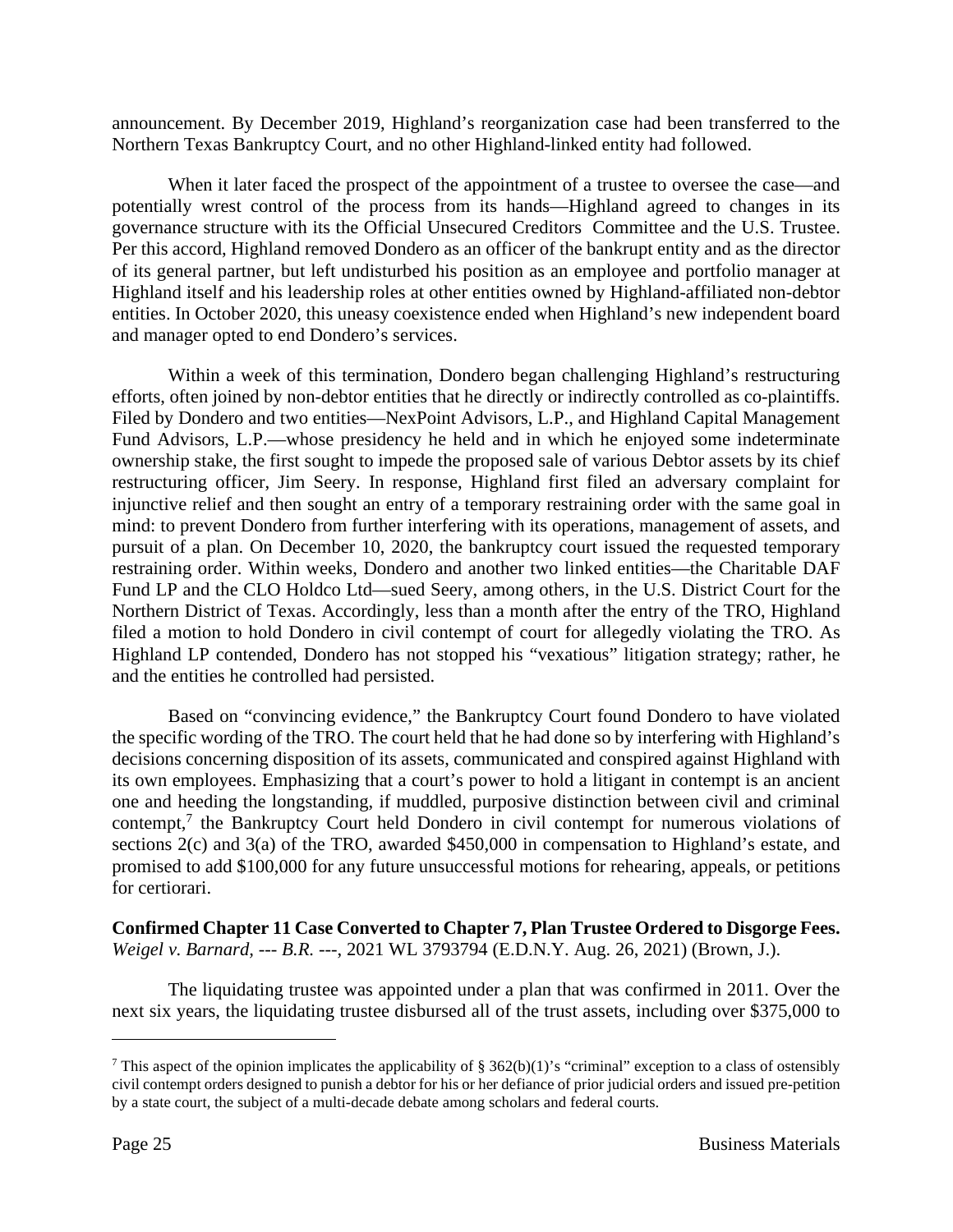pay the trustee's fees. After the case lingered, the Bankruptcy Court contacted the reorganized debtor to seek entry of a final decree. The reorganized debtor responded by filing a letter stating that the case was complete and ready for entry of a final decree. The U.S. Trustee filed an objection, noting that no operating reports had been filed since the second quarter of 2012, nor had statutory fees been paid.

The Bankruptcy Court scheduled a hearing to determine how to address the case in light of the filing and fee deficiencies. Finding the plan trustee to be responsible for the failure to file postconfirmation operating reports and remitting quarterly U.S. Trustee fees, the Bankruptcy Court concluded that the only recourse was to convert the case to Chapter 7 and order disgorgement of the trustee's fees. This appeal followed.

In this decision, the District Court affirmed Bankruptcy Court's authority and jurisdiction to use equitable powers, under §§ 105(a) and 1142 and Bankruptcy Rule 3020, to convert the case to Chapter 7 and compel the plan distribution trustee to disgorge fees he previously paid to himself as the remedy for the trustee's failure to pay post-confirmation U.S. Trustee fees and file postconfirmation quarterly reports.

# **II. CONTESTED MATTERS AND OTHER LITIGATION**

# *A. CLAIM ALLOWANCE, SUBORDINATION, PRIORITY AND LIEN DISPUTES*

# **Fifth Circuit Warns Oil and Gas Producers to Beware the "Amazing Disappearing Security Interest."**

*Deutsche Bank Trust Co. Ams. v. U.S. Energy Dev. Corp. (In re First River Energy, L.L.C.)*, 986 F.3d 914 (5th Cir. 2021) (Jones, J.).

The Fifth Circuit affirmed the Bankruptcy Court's order granting in part and denying in part a motion for summary judgment filed by a lender in respect of competing security interests over the proceeds from certain oil sales. In this case, the Debtor had purchased crude oil and condensate form certain producers (the "Producers") prior to the bankruptcy filing which it then sold to downstream purchasers. After the Debtor did not pay the Producers for the purchased oil, the Producers asserted statutory liens on the oil production and proceeds, which liens arise under both Texas and Oklahoma law. Deutsche Bank Trust Company Americas (the "Lender") asserted a competing lien on the sale proceeds based upon its lien on accounts receivable.

In ruling on the Lender's motion for summary judgment, the Bankruptcy Court below was required to wade through significant conflicts of law issues. The Lender's credit agreement with the Debtor was governed by Delaware law, and the control agreement between the parties and JPMorgan Chase, under which the Lender was granted a security interest in all of the Debtor's accounts held at JPMorgan Chase, was governed by New York law. The Texas Producers' purported lien rights to the sale proceeds stemmed from Texas UCC § 9.343, a non-standard provision which gives producers a first priority purchase money security interest in oil and gas produced in Texas as well as proceeds in the hands of any "first purchaser" like the Debtor. The Oklahoma producers relied upon the Oklahoma Lien Act, which creates a similar statutory lien but one unconnected to the Uniform Commercial Code.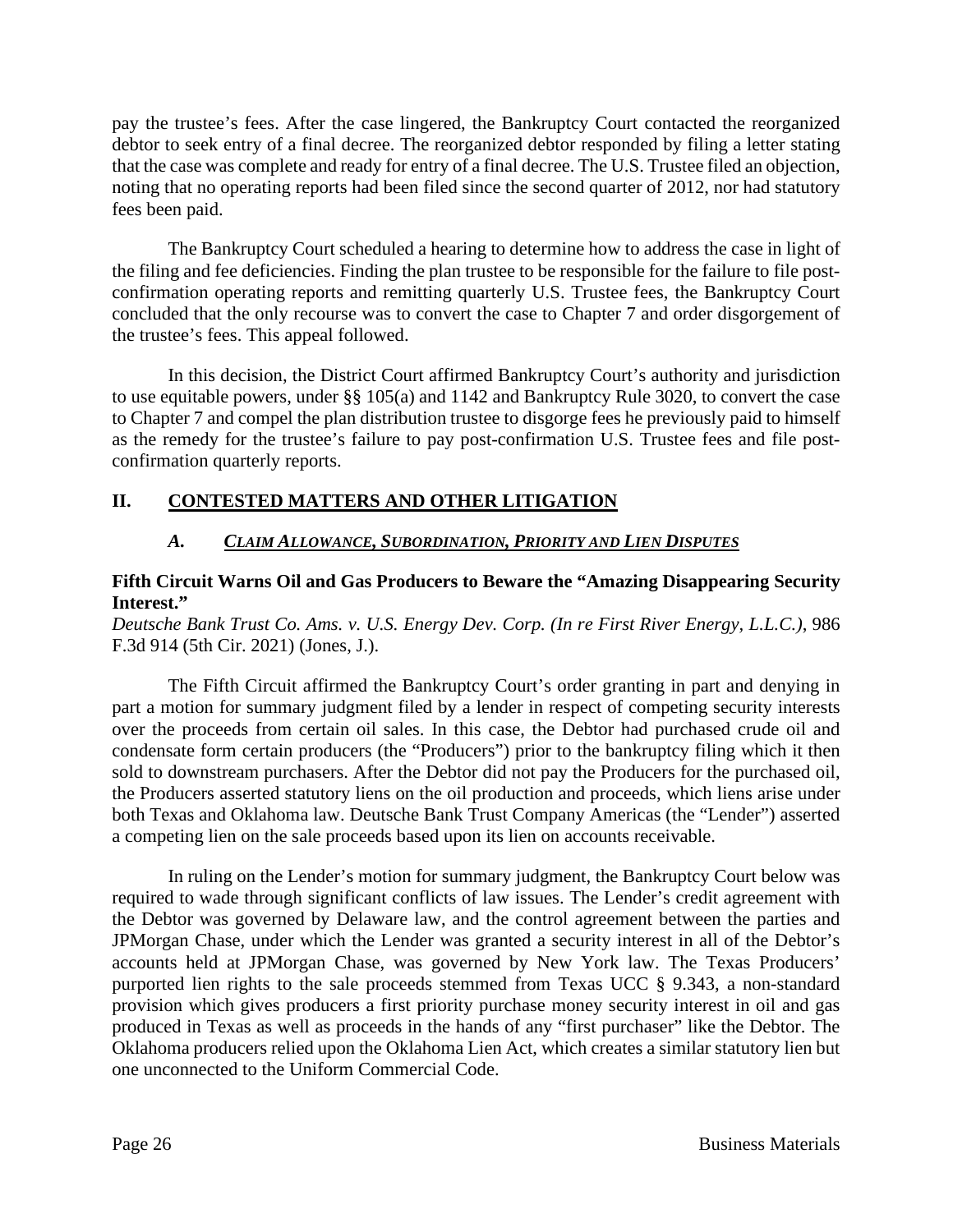Applying the Restatement (Second) of Conflicts of law, as Texas courts do, the Bankruptcy Court below looked to Texas UCC § 9.301, which applies the law of the jurisdiction where the debtor is located, and found that Delaware law would apply to the lien dispute as the Debtor was a Delaware LLC. It rejected the Producers' argument that Texas UCC § 9.343(p) displaces the general choice of law rules under the Texas UCC in sections 9.301 through 9.307, finding instead that the latter provisions made no exception for security interests created by section 9.343.

Because the Delaware UCC did not contain a provision similar to Texas UCC § 9.343, the Court found that the Lender's security interest was senior on account of its filed UCC-1 financing statements, which perfected the Lender's security interests and were on file prior to the sale of the oil in question. However, because the Oklahoma Lien Act was not tied to the UCC, and because the Delaware UCC does not preempt statutory liens created by other states, the Fifth Circuit affirmed the finding below that the Oklahoma Producers had the senior security interest in the oil sale proceeds. In fact, the Oklahoma Lien Act was enacted in large part to avoid the result suffered by the Texas Producers here, a point of which the Fifth Circuit suggested that the Texas Legislature should take note.

**Claim for Attorneys' Fees Allowed in Part Under Section 502(b)(6) of the Bankruptcy Code.**  *In re RGN-Grp. Holdings, LLC*, No. 20-11961, 2022 Bankr. LEXIS 394 (Bankr. D. Del. Feb. 17, 2022) (Shannon, J.).

This case concerned the request of Teachers Insurance and Annuity Association of America ("*TIAA*") for the allowance of attorneys' fees and interest as part of its claim against the debtor H-Work, LLC and its affiliates (the "*Debtors*"). During the bankruptcy, TIAA timely filed a proof of claim against H-Work asserting damages arising from the breach of a commercial property lease in Dallas, Texas. The Debtors subsequently filed an objection to TIAA's Claim and, prior to trial, the parties agreed that the Debtors' objection to the portion of TIAA's Claim related to interest and attorneys' fees would be held in abeyance until the Court decided the main issues in dispute.

In October 2021, the Debtors objected to TIAA's request for attorneys' fees and interest. In December 2021, the Debtors filed a letter with supplemental authority in support of their objection to TIAA's interest claim. The Debtors objected to the allowance TIAA's claim for attorneys' fees, contending that: (i) neither the Lease nor applicable law permits TIAA to recover attorneys' fees on its claim; (ii) TIAA's requested fees are unreasonable; and (iii) other deficiencies and the doctrine of res judicata preclude recovery of a portion of TIAA's requested fees. TIAA first argued that the bankruptcy court allowed part of its claim and, therefore, it was a prevailing party that can recover its attorneys' fees. The Debtors disagreed, asserting that the Lease included at least preconditions to recovery that TIAA could not satisfy. Namely, that (a) the Lease required the lawsuit to be between parties to the Lease, and (b) that the Lease required TIAA to obtain a prevailing judgment in a lawsuit, and that a proof of claim is not lawsuit but, instead, a "written statement that a debt exists."

In rejecting the Debtors arguments, the Court concluded that even though H-Work has assigned its interest to an affiliate, it remained responsible for the obligations under the Leases. The Court further concluded that an objection to a proof of claim initiates a contested matter under Bankruptcy Rule 9014, and therefore satisfied the Lease's requirement that TIAA obtain a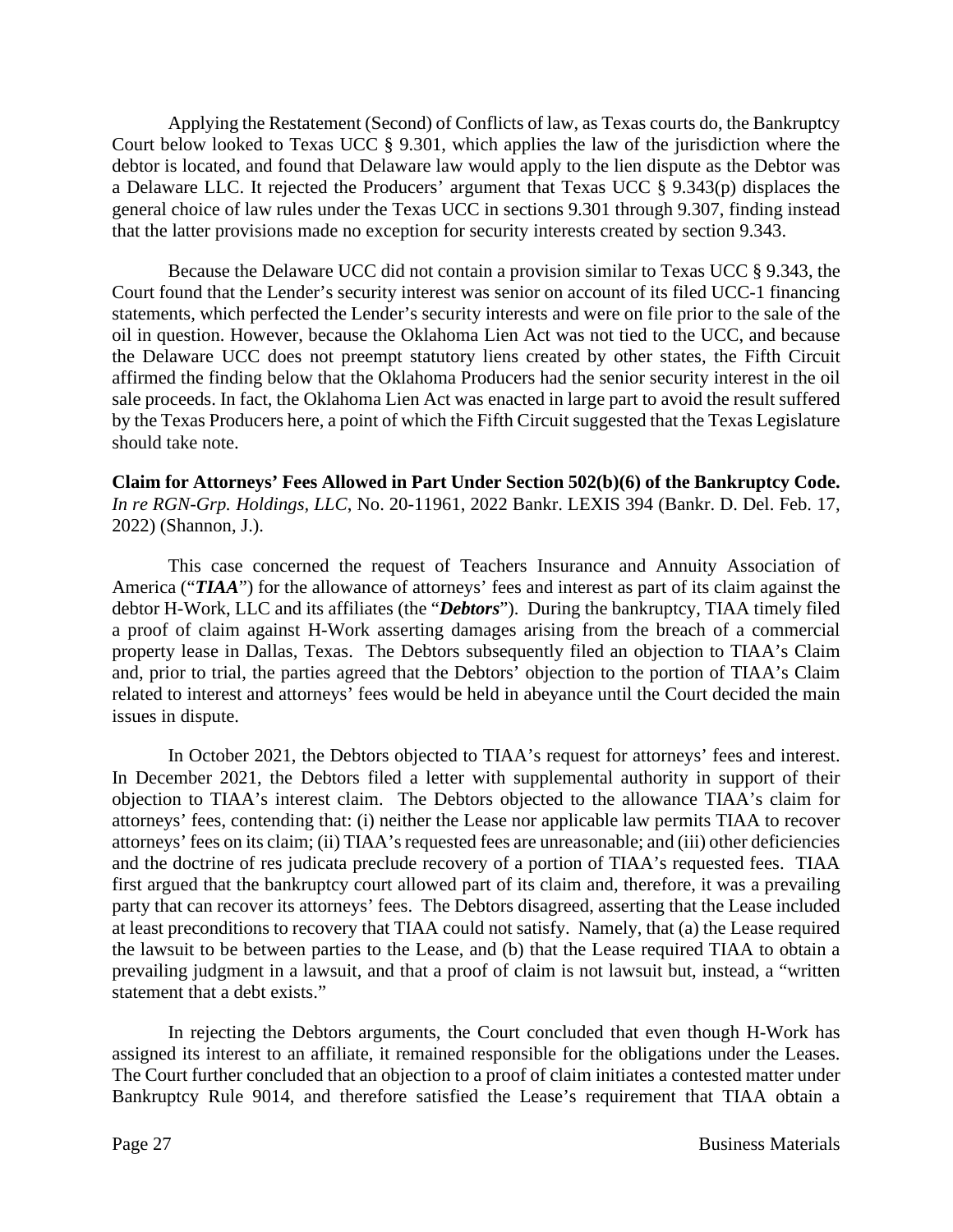prevailing judgment in a lawsuit. The Debtors also argued that TIAA's attorneys' fee claim was precluded by section 502(b)(6) of the Bankruptcy Code. Concerning this point, TIAA argued that the attorneys' fees did not fall within the "rent reserved" cap of section 502(b)(6)(A) of the Bankruptcy Code and, therefore, are not subject to the statutory cap. In doing so, TIAA relied on a three-part test, which requires a charge to meet a three-part test to constitute "rent reserved" under section 502(b)(6) of the Bankruptcy Code: (1) the charge must (a) be designated as "rent" or "additional rent" in the lease; or (b) be provided as the tenant's/lessee's obligation in the lease; (2) the charge must be related to the value of the property or the lease thereon; and (3) the charge must be properly classifiable as rent because it is a fixed, regular or periodic charge. *In re McSheridan,* 184 B.R. 91, 99-100 (9th Cir. B.A.P. 1995).

The Court agreed that the statutory cap on landlord damage claims is broader than the "rent reserved" analysis. Section 502(b)(6) of the Bankruptcy Code caps a landlord's claim "for damages resulting from the termination of a lease of real property." But – to determine whether attorneys' fees (and other non-rent costs) are *termination* damages, other courts have considered the following: Assuming all other conditions remain constant, would the landlord have the same claim against the tenant if the lease had not been terminated?" Previously, the Court issued a September 15, 20212 Opinion that allowed TIAA's claim against H-Work in three parts: (i) unpaid rent obligations outstanding as of the date of termination of the Lease (\$19,720.44); (ii) broker commissions (reduced to \$1,672,425.14); and (iii) tenant relocation expenses (\$1,688,009.79). The Court disallowed TIAA's claim for lobby renovations (\$2,056,169.57). However, only attorneys' fees related to the unpaid rent obligations accruing prior to termination of the lease would not be subject to the 502(b)(6) cap. TIAA's Claim for broker commissions and tenant relocation expenses, along with the attorneys' fees incurred in the pursuit of those claims, would not exist except for the termination of the Lease. therefore, those claims, and the attorneys' fees associated with them, were determined to be subject to the statutory cap set for the in section 502(b)(6) of the Bankruptcy Code.

The Debtors also argued against the allowance of the attorneys' fees in claiming that TIAA's attorneys' fee claim was unreasonable and should be disallowed or reduced. However, the Court found that, after careful review of the billing entries, the records submitted reflected intensive trial preparation, briefing, and discovery entirely consistent with what the Court would expect for a complex commercial trial. Next, TIAA argued that it was entitled to post petition interest on the Allowed Claim at the contract rate, as provided for under the Lease. The Debtors timely objected, contending that the appropriate rate for postpetition interest on unimpaired claims is the federal judgment rate. In reaching its conclusion, the Bankruptcy Court relied on a prior Delaware bankruptcy case – *In re Hertz Corp.,* 20-11218, 2021 Bankr. LEXIS 3491 (Bankr. D. Del. Dec. 22, 2021) – in which Judge Mary F. Walrath, observed that the federal judgment rate, rather than the contract rate, was the appropriate standard to determine the appropriate amount of postpetition interest payable to unimpaired creditors by a solvent debtor. Thus, the Bankruptcy Court agreed with the analysis set forth in the *Hertz* opinion, concluding that TIAA was entitled to interest on its allowed claim at the federal judgment rate.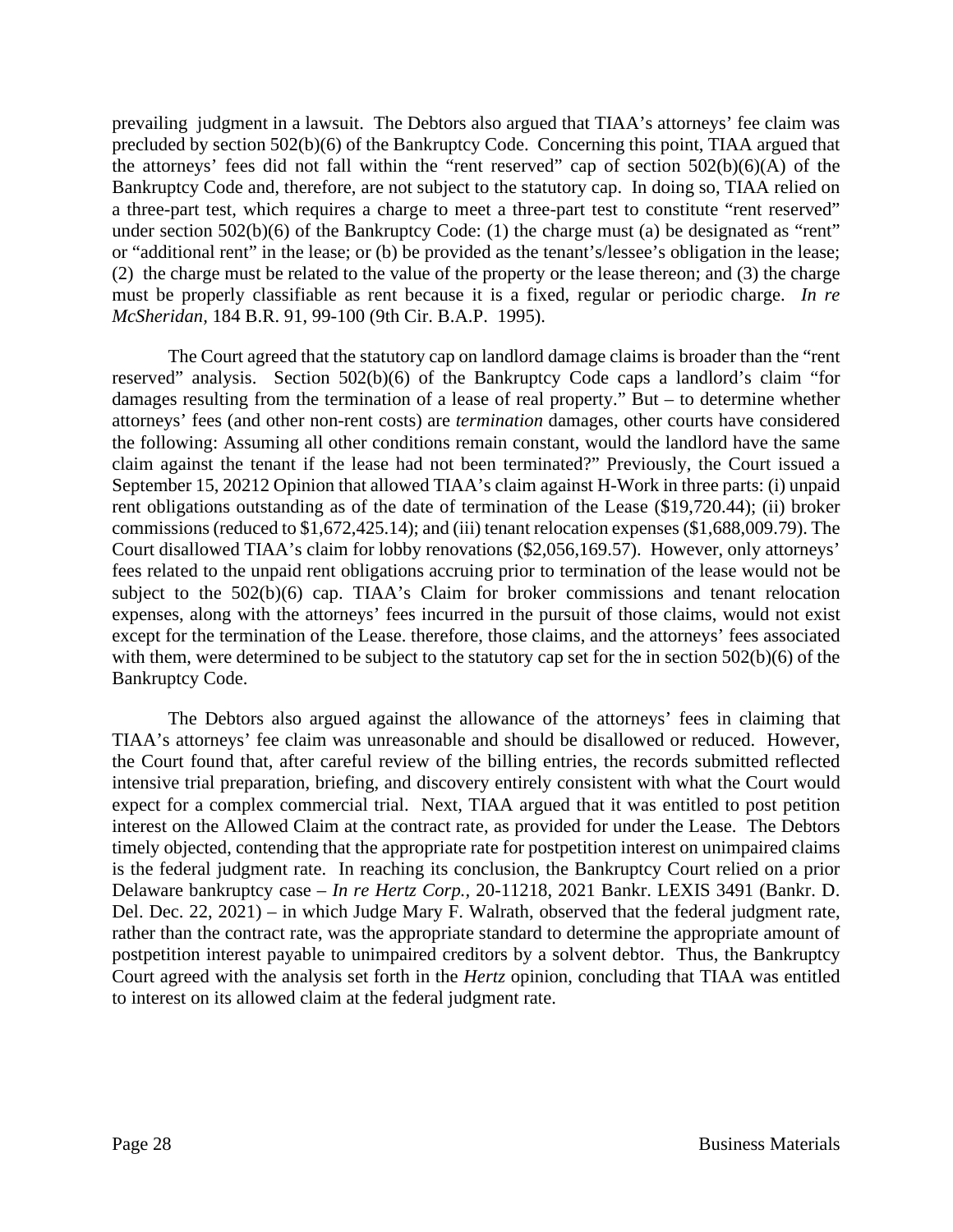### **Indenture Trustee Failed to Demonstrate a Substantial Contribution, Despite Clear Language In the Indenture Agreements Authorizing Payment of Fees Postpetition.**  *In re Sanchez Energy Corp.*, 2021 WL 1747364, 2021 Bankr. LEXIS 1175 (Bankr. S.D. Tex. May

3, 2021) (Isgur, J.).

The debtors issued an indenture prepetition. The Delaware Trust Company ("DTC") was the successor Indenture Trustee under such agreements. The debtors listed the indenture agreements as executory contracts on their bankruptcy schedules and ultimately rejected them under their confirmed chapter 11 plan.

Post-confirmation, DTC sought allowance of its fees pursuant to §§ 503(b) and 507(a)(2). The fees and costs were incurred post-petition but before the plan Effective Date. The reorganized debtor objected. The Bankruptcy Court noted that although indentures contemplated the allowance of fees and expenses incurred to be treated as administrative expenses in a bankruptcy case, such provision did not replace the Court's authority to grant or deny administrative claims. Thus, the Court turned to  $\S$  503(b)(3)-(5) for such analysis.

Section  $503(b)(3)-(5)$  sets a higher standard for when creditors, including indenture trustees, and their respective professionals are entitled to administrative priority. DTC argued that the mere existence of  $503(b)(3)-(5)$  did not preclude it from seeking reimbursement under § 503(b)(1)(A), as a reasonable and necessary expense of the estate. The Bankruptcy Court rejected this argument, however, explaining that such application would render  $\S$  503(b)(3)-(5) superfluous, because no indenture trustee would seek an administrative expense under the higher standards of § 503(b)(3)-(5), if all they had to show under section  $503(b)(1)(A)$  was that the expense was a reasonable and necessary expense incurred by the estate. Despite the contractual language in the indentures authorizing DTS to seek attorneys' fees, the Bankruptcy Court denied the application, concluding that DTS failed to carry its burden of showing a substantial contribution to the estate.

### **Void or Voidable? The Distinction Proves Critical in Dispute Over Liens On Oil and Gas Leases.**

*In re Sanchez Energy Corporation*, 2021 WL 923182 (Bankr. S.D. Tex. Mar. 10, 2021) (Isgur, J.).

The Bankruptcy Court determined that liens held by senior noteholders on certain oil and gas leases were potentially avoidable because the deeds of trust creating the liens failed to reference the leases in question with reasonable certainty. In this case, after discovering certain inaccurate references to the leases on the recorded deeds of trust, the senior noteholders filed correction affidavits in respect of the deeds of trust shortly before the Debtors' bankruptcy filing. After the bankruptcy was filed, an ad hoc group of unsecured noteholders suggested that the correction affidavits constituted avoidable preferences. The Debtors then confirmed a chapter 11 plan which allowed unsecured creditors to designate a representative to pursue the litigation over the liens.

The senior noteholders had also provided DIP financing to the Debtors, and in doing so obtained a lien on all unencumbered assets of the Debtors but not on avoidance actions or their proceeds. This meant that if errors on the deeds of trust were immaterial, the senior noteholders' pre-petition liens on the leases would be treated as if perfected. If the errors were material and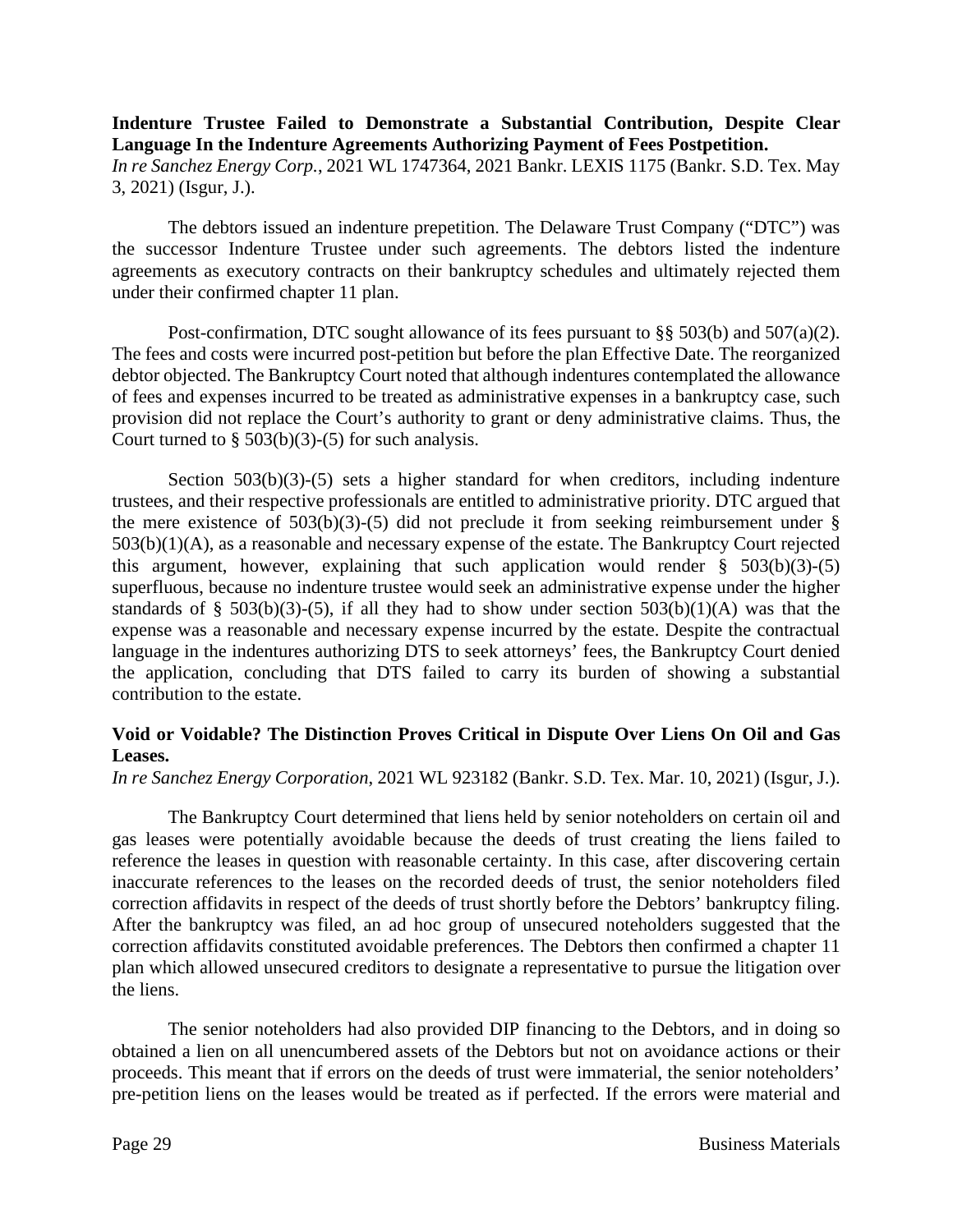rendered the liens void, the leases would be considered unencumbered assets as of the bankruptcy filing and therefore would be subject to the senior noteholders' DIP liens. However, if the errors were material but only rendered the liens voidable, and the liens were then perfected by the correction affidavits, the senior noteholders would lose their lien on the leases if the correction affidavits were avoidable as preferences under § 547.

The errors on the deeds of trust related to the six challenged leases were of two main varieties, in some instances the leases were identified by reference to a single county with incorrect recording information, and in other instances the challenged leases or lease memoranda contained misleading property descriptions. There was no dispute that the correction affidavits fixed all of these errors which the senior noteholders described as merely clerical in nature.

The Bankruptcy Court found that three of the challenged leases were not identified with reasonable certainty on the deeds of trust, and that Texas and Fifth Circuit case law established that this rendered the liens voidable rather than *void ab initio*. The court then found that the correction affidavits may be avoidable as the granting of a lien on the leases constituted a transfer of the Debtor's property, and that transfer was not deemed to have occurred until the lien was perfected by the filing of the correction affidavits. Whether the correction affidavits were actually avoidable (i.e. whether the trustee could prove the remaining elements of § 547) was left for subsequent litigation.

### **Bonus Payment to Mineral Interest Holder Not Entitled to Secured Status Under Oklahoma Law.**

*In re Alta Mesa Resources, Inc.*, 2021 WL 1731774, 2021 Bankr. LEXIS 1121 (Bankr. S.D. Tex. Apr. 27, 2021) (Isgur, J.).

The working interest holder owned several oil and gas working interests in Kingfisher County, Oklahoma, part of a pooled well unit. One of the debtors ("Debtor") was the operator of the pooling unit. At one point, the Debtor notified the interest holder that it would drill three new wells in the pooling unit. Rather than operate them, the interest holder opted to receive a cash payment in place of royalty payments. The Debtor never completed the wells, and it, along with several affiliates ultimately filed chapter 11 bankruptcy. The interest holder filed a proof of claim asserting a secured claim for the bonus amount.

The Bankruptcy Court determined that working interest holder's prepetition election for a cash payment converted its royalty interests into a general unsecured claim for the agreed upon bonus. Likewise, it did not create a lien under applicable Oklahoma law because the debtors were not first purchasers of oil and gas and the bonus obligation was not an obligation to pay a sales price.

**Creditor's Motions to Permissively Dismiss Claims and Remand Affirmed by District Court.**  *2999TC LP, LLC v. Hodges*, 2021 WL 1375744, 2021 U.S. Dist. LEXIS 69973 (N.D. Tex. Apr. 12, 2021) (Pittman, J.).

Debtor-Appellants and Appellees entered into prepetition promissory notes whereby the Appellees were the lenders. Upon defaulting on the notes, Appellees sued in Tarrant County District Court. Appellees eventually moved for summary judgment, and on the eve of the hearing,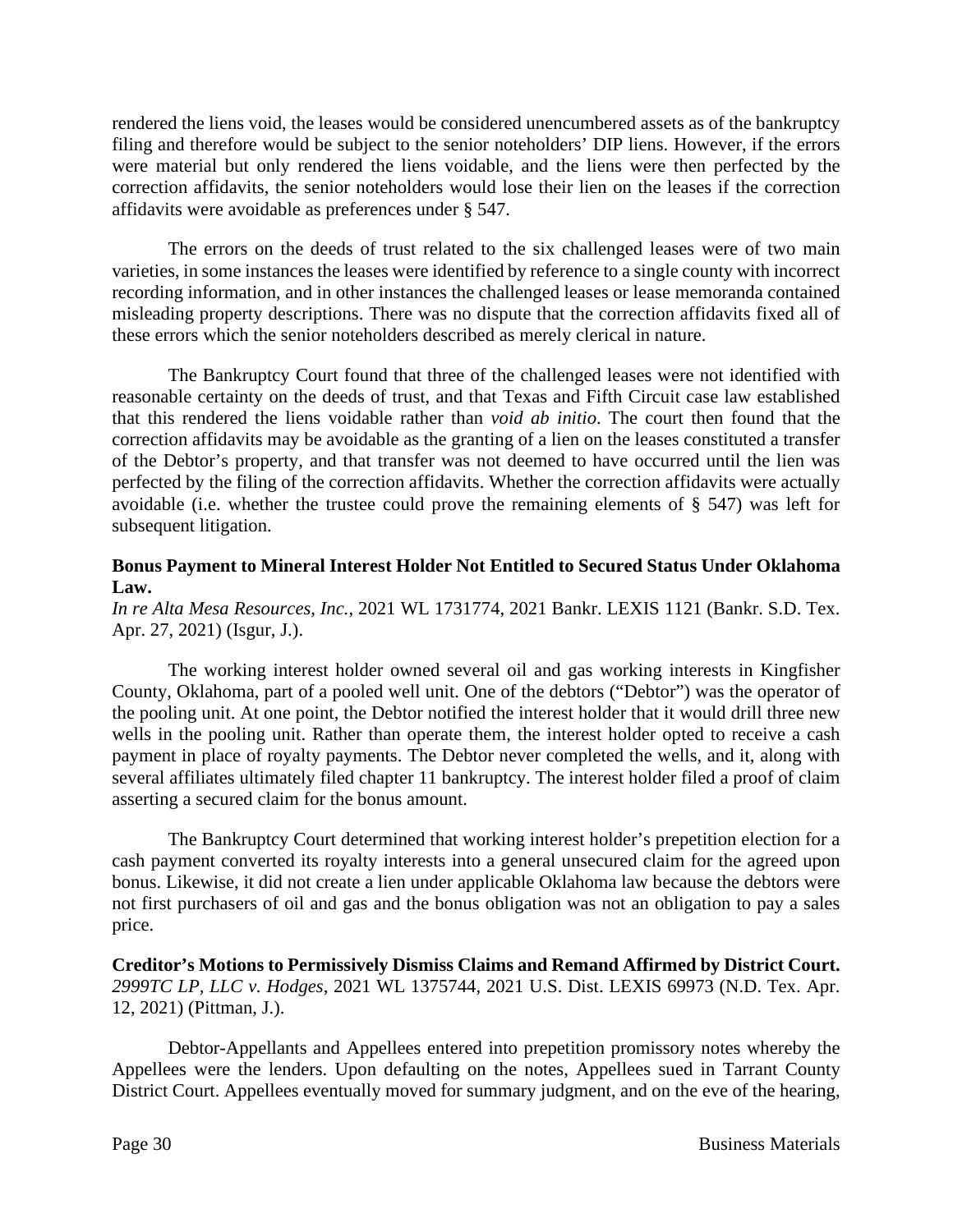the Debtors filed for chapter 11 bankruptcy and subsequently filed a counterclaim. During the pendency of the bankruptcy, Appellees sought dismissal of their claims under Civil Rule 41(a)(2) against the Debtors and moved to have the claims remanded back to state court, upon which the Bankruptcy Court granted. Debtors filed an appeal in the U.S. District Court for the Northern District of Texas seeking reversal.

The District Court tackled two issues: (i) whether the bankruptcy court erred in granting the dismissal and (ii) whether the bankruptcy court erred in granting the remand. On the first issue, the District Court determined that dismissal of the case did not cause "harm or legal prejudice" to the Appellants, nor did it preclude them from prosecuting their counterclaim. On the second, after reviewing multiple factors, the District Court determined that the bankruptcy court was not clearly erroneous in remanding the case. The appeal was affirmed.

### **Court Allowed Late Filing of Claim, Despite Employees' Knowledge of the Bankruptcy Filing.**

*In re Helios & Matheson Analytics, Inc.*, 629 B.R. 772 (Bankr. S.D.N.Y. 2021) (Jones, J.).

The creditor was not listed on creditor matrix and, thus, did not receive formal notice of the claims bar date. However, certain employees of the creditor received "actual notice" of the bankruptcy before the bar date. Despite such notice, the Bankruptcy Court concluded under the circumstances that the employees' knowledge of the bankruptcy was insufficient to afford creditor "a reasonable opportunity to file a proof of claim" before the bar date. Thus, the Court granted a creditor's motion for leave under Bankruptcy Rule 3002(c)(6)(A) to file late claim in chapter 7 case.

### **Convenient but Ineffective – Email Service of Bar Date Ruled Not Sufficient to Establish Notice of Bar Date.**

*In re Cyber Litigation Inc.*, 2021 WL 4927550, 2021 Bankr. LEXIS 2905 (Bankr. D. Del. Oct. 21, 2021) (Goldblatt, J.).

The Bankruptcy Court held that notice of a bar date delivered via email does not comply with the Bankruptcy Rules and in itself is insufficient to enforce the bar date. In this case, service of the bar date to the debtor's largest unsecured creditor was mailed to the wrong address, though the proof of service indicated that the bar date notice was also sent to an email address actively used by the creditor's principal (though not for business). The creditor filed an untimely proof of claim, to which the debtor objected on grounds that it was not timely filed, and the creditor argued that it did not learn of the bar date until after it had passed.

Though the Bankruptcy Court noted that the email service to the creditor's principal seemingly satisfied due process insofar as a debtor truly desirous of informing a creditor of a bar date could easily determine that the most appropriate and effective way to do so would be to inform the creditor's principal through an email address known by the debtor to be used by the principal. However, it observed that satisfying due process is not enough—the debtor must also satisfy the Bankruptcy Rules, which do not allow for email service. Accordingly, as the Bankruptcy Rules provide for at least 21 days' notice by mail pursuant to Bankruptcy Rule 2002(a)(7), the Bankruptcy Court ruled that the bar date could not be enforced against the creditor in the absence of a showing that the error was harmless.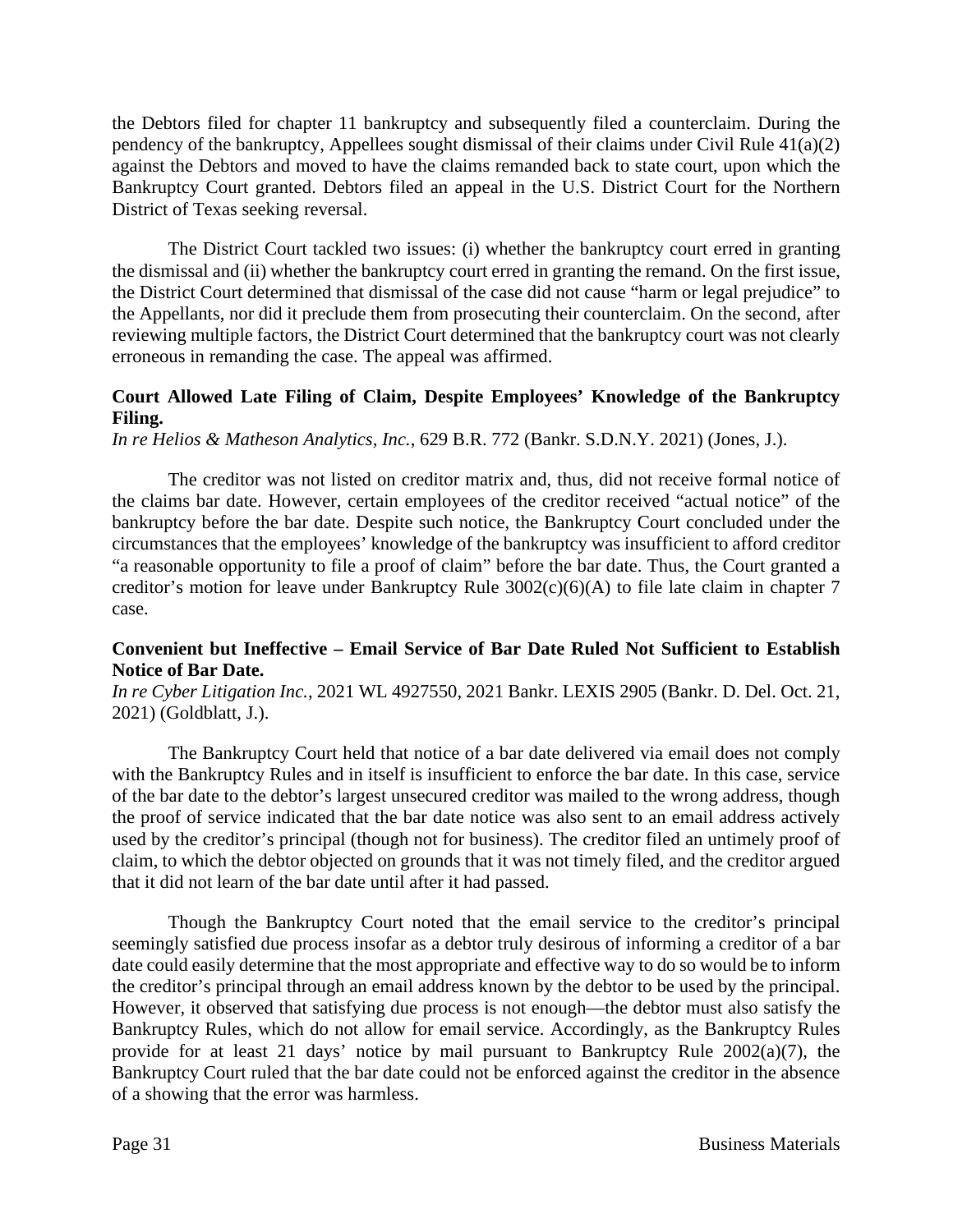To establish that the error was harmless, the debtor was required to demonstrate that the creditor had actual, subjective knowledge of the bar date. The debtor was unable to do so. The creditor's principal testified that he was unaware of the bar date until he received a Bankruptcy Rule 2004 subpoena after the bar date had passed. He testified that he would have filed a claim in advance of the bar date had he been aware of it given that the creditor was owed approximately \$350,000 from the debtor. The Bankruptcy Court therefore overruled the debtor's objection on the basis that the claim was not filed in advance of the bar date.

### **Words in an Agreement Matter as Evidenced by the Bankruptcy Court's Calculation of Royalty and Interest Rate.**

*Petty Bus. Enters., L.P. v. Chesapeake Exp., L.L.C. (In re Chesapeake Energy Corp.)*, 2021 WL 4190266, 2021 Bankr. LEXIS 2503 (Bankr. S.D. Tex. Sept. 14, 2021) (Jones, J.).

Before the bankruptcy filings, the debtors entered into a series of mineral leases with the lessor covering 25,000 acres in the Eagle Ford Shale formation. The leases were virtually identical but contained several unusually favorable terms for the lessor, including (i) calculation of royalties before the deduction of costs; (ii) variations of pricing formulas for royalties due from the production of specific minerals; (iii) imposition of royalties on all financial transactions, and (iv) provision of third-party beneficiary treatment for the lessor in any agreement affecting the sale, disposition or transportation of minerals attributable to the leases. A month before the bankruptcy, the lessor filed suit against the debtors seeking money damages for the alleged underpayment of royalty due under the leases.

First, the Bankruptcy Court determined the calculation of royalty as follows, pursuant to the terms of leases:

- *Natural Gas Liquids Claim*. The transportation and fractionation fee should have been added back to the royalty base prior to calculating the royalty on the NGLs.
- *Financial Derivative Claim*. Royalty was not due on gains from the debtor's financial hedging program because no *minerals* were specifically hedged or the subject of any derivative agreement. The leases required the involvement of *minerals*, and the lessor failed to produce any evidence that minerals were ever at risk in any hedging transaction.
- *Mile/Oil Condensate Pricing Claim.* The proper calculation of royalty on all oil, condensate and field liquids produced is based on the price received by the Lessee regardless of whether the purchaser is an affiliate. The adjustment for gravity and quality to the royalty base by the debtor was appropriate.

Next, the Bankruptcy Court considered the lessor's claims of breach of utmost good faith and fair dealing, holding that an error by the debtor in contract interpretation did not rise to the level of intentional breach of duty, especially without evidence from the lessor to support such claim. Similarly, the lessor failed to prove that the miscalculation of royalty was a breach of fiduciary duty and not just a mistake. Additionally, the Bankruptcy Court determined that the contractual language "the highest rate allowed by the law applicable to this transaction, but in no event, less than ten (10%) percent per annum" sufficiently specifies an interest rate. Finally, the Bankruptcy Court awarded attorney's fees for lessor.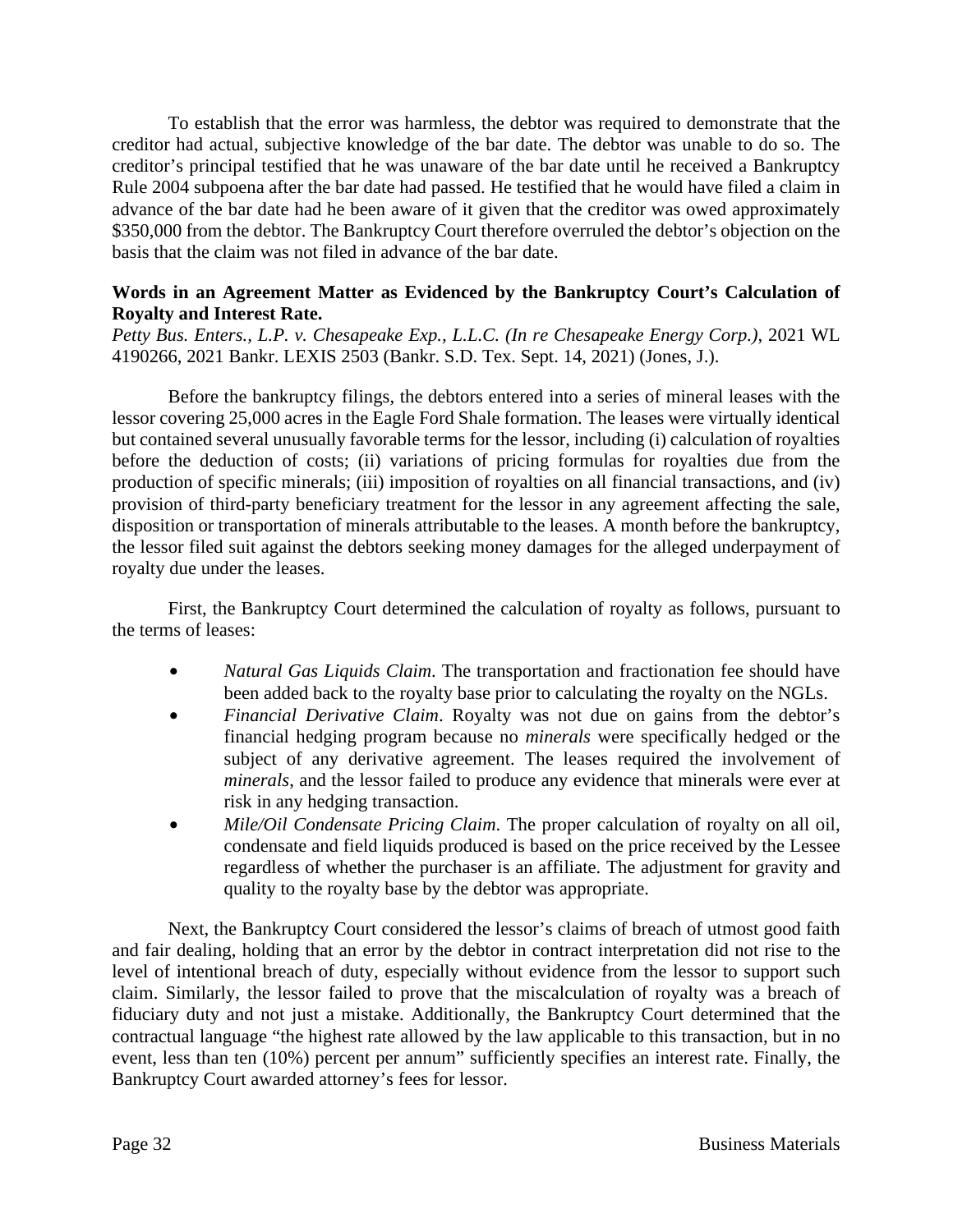### **Adversary Complaint Filed Before the Proof of Claims Bar Date Served as Timely Information Proof of Claim.**

*In re Expo Construction Group, LLC*, 630 B.R. 289 (Bankr. S.D. Tex. 2021) (Rodriguez, J.).

The Bankruptcy Court applied the Fifth Circuit's *Nikoloutsos* test for determining whether an adversary complaint could qualify as an informal proof of claim. "This test requires that, to qualify as an informal proof of claim: (1) the claim must be in writing; (2) the writing must contain a demand by the creditor on the debtor's estate; (3) the writing must evidence an intent to hold the debtor liable for such debt; (4) the writing must be filed with the bankruptcy court; and (5) based upon the facts of the case, allowance of the claim must be equitable under the circumstances." *Nikoloutsos v. Nikoloutsos (In re Nikoloutsos)*, 199 F.3d 233, 236 (5th Cir. 2000) (adopting the test from *Reliance Equities, Inc. v. Valley Fed. Sav. & Loan Ass'n* (*In re Reliance Equities, Inc.*), 966 F.2d 1338, 1345 (10th Cir. 1992)).

Here, the complaint satisfied the test because: (i) it was in writing, (ii) it demanded monetary damages in a specific amount, (iii) it evidenced the intent to hold the debtor liable for the alleged misapplied funds, (iv) it was filed prior to the proof of claim bar date, and (v) disallowance of the informal claim by the bankruptcy court would be inequitable under the circumstances because the complaint was filed well before the bar date and the claimant is entitled to its share of the estate.

### **After Failed Attempt to File a Class Claim, and Two Year Delay to File Individual Claims, District Court Held that Claimants Demonstrated Excusable Neglect Warranting Leave to File Late Claims.**

*W. Wilmington Oil Field Claimants v. CJ Holding Co.*, 2021 WL 3356371, 2021 U.S. Dist. LEXIS 149292 (S.D. Tex. Jun. 29, 2021) (Rosenthal, C.J.).

Before the Court was an appeal from the bankruptcy court's order denying the appellant's motion to file late-filed proofs of claims on behalf of the 96 individual creditors who comprised a putative class of wage claimants. During the course of the bankruptcy, there was some confusion about whether the appellants needed to file individual proof of claims or whether they could rely on previously filed class proof of claims. The bankruptcy court denied the appellant's motion, finding that the claimants failed to meet the standards of excusable neglect. The individual claims were filed two years and nine months after the bar date.

The District Court reversed, holding that the appellant carried its burden because the record reflected that: (i) the appellant-claimants acted in good faith; (ii) there was little to no danger of prejudice the debtors because the plan already included a disputed claims reserve, and the class claim put the debtors on notice of the individual claim amounts in dispute; (iii) while the 2+ year delay to file the individual proof of claim was a long time, the District Court found that the delay would "not significantly affect the bankruptcy proceedings" because the plan already contemplated such a lengthy delay to allow similarly situated claimants to liquidate their individual and class claims in California federal court; and (iv) the delay was caused by circumstances beyond the claimants' reasonable control. Specifically, the claimants' counsel struggled to locate and contact all 96 individual claimants, and the delay was prolonged by counsel's efforts to negotiate a global resolution. Under these circumstances, the District Court found that the appellant- claimants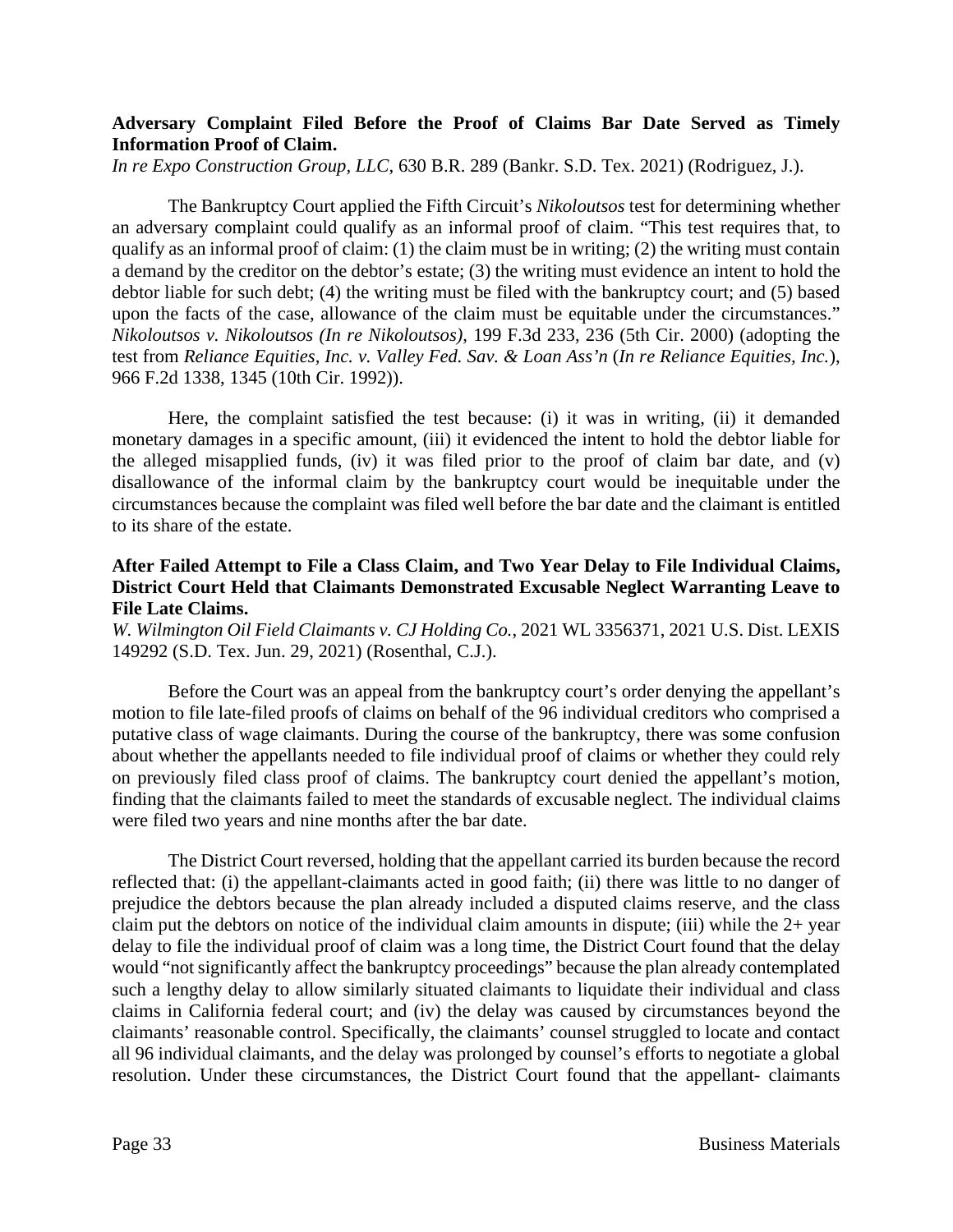demonstrated cause for relief, and that the bankruptcy court erred in denying leave to file late claims over two years after the bar date.

### **Government Waiver Extinguished Surety's Subrogation Rights Because Claims Were Not "Paid in Full."**

*Giuliano v. Ins. Co. of State of Pa. (In re LTC Holdings, Inc.)*, 10 F.4th 177 (3d Cir. 2021) (Smith, J.).

At common law, the right of subrogation arises when a surety pays the debt of another, but has two limitations: (1) the surety/subrogee takes no more rights than the subrogor/creditor had; and (2) payment in full is typically required before rights are subrogated. In this case, the Third Circuit explained that section 509 "is the statutory enactment of the long-standing doctrine of equitable subrogation." *Id.* (quoting *In re Chateaugay Corp.*, 89 F.3d 942, 947 (2d Cir. 1996)).

Unlike common-law subrogation, subrogation under § 509(a) allows a surety to obtain partial subrogation "to the extent the surety has made *any* payments" to the creditor. However, § 509(c) provides that the surety/subrogee is then "subordinated to the remainder of the creditors' claim until the creditor has been paid in full." *Id.*

In this case, the Third Circuit considered the meaning of "paid in full" under  $\S$  509(c). The debtor was a contractor that defaulted on its obligations to the United States to construct the \$55 million National Police Command Center in Afghanistan (the "NPCC Contract"). The United States made demand on the debtor's surety, the Insurance Company of the State of Pennsylvania ("ICSP") to honor its surety obligations. ICSP hired and paid a third-party contractor over \$12 million to complete the construction.

The status of the United States' claim was critical because the United States waived its right to set off part of its \$222 million claims against the debtor's \$5.5 million tax refund. The settlement followed a mediation with the trustee, a secured creditor and ICSP. The result of the mediation was that ICSP reserved a right to assert an interest in the \$5.5 million tax refund, although the settlement order did not specifically elaborate on what those rights were.

To determine exactly what ICSP reserved, the Third Circuit first had to consider whether the United States had been "paid in full" at the time of the settlement order. It concluded that no reasonable finder of fact could reach this conclusion given that the \$55 million NPCC Contract represented only a small portion of the United States' \$222 million claims, and the record indicated that the final payments on the NPCC Contract were made *after* the bankruptcy court entered the settlement order. Thus, the Court concluded that the United States was not "paid in full" as of the time of its waiver, and that ICSP's subrogation rights were subordinate to the United States at such time.

Having concluded that ICSP's subrogation rights were subordinated, the Third Circuit concluded that the United States was authorized to waive its setoff rights as part of a settlement of its other claims against the estate, and that such a waiver would have extinguished any rights ICSP may have asserted in the tax refund. After all, a subrogee can obtain no greater interest than the subrogor possesses.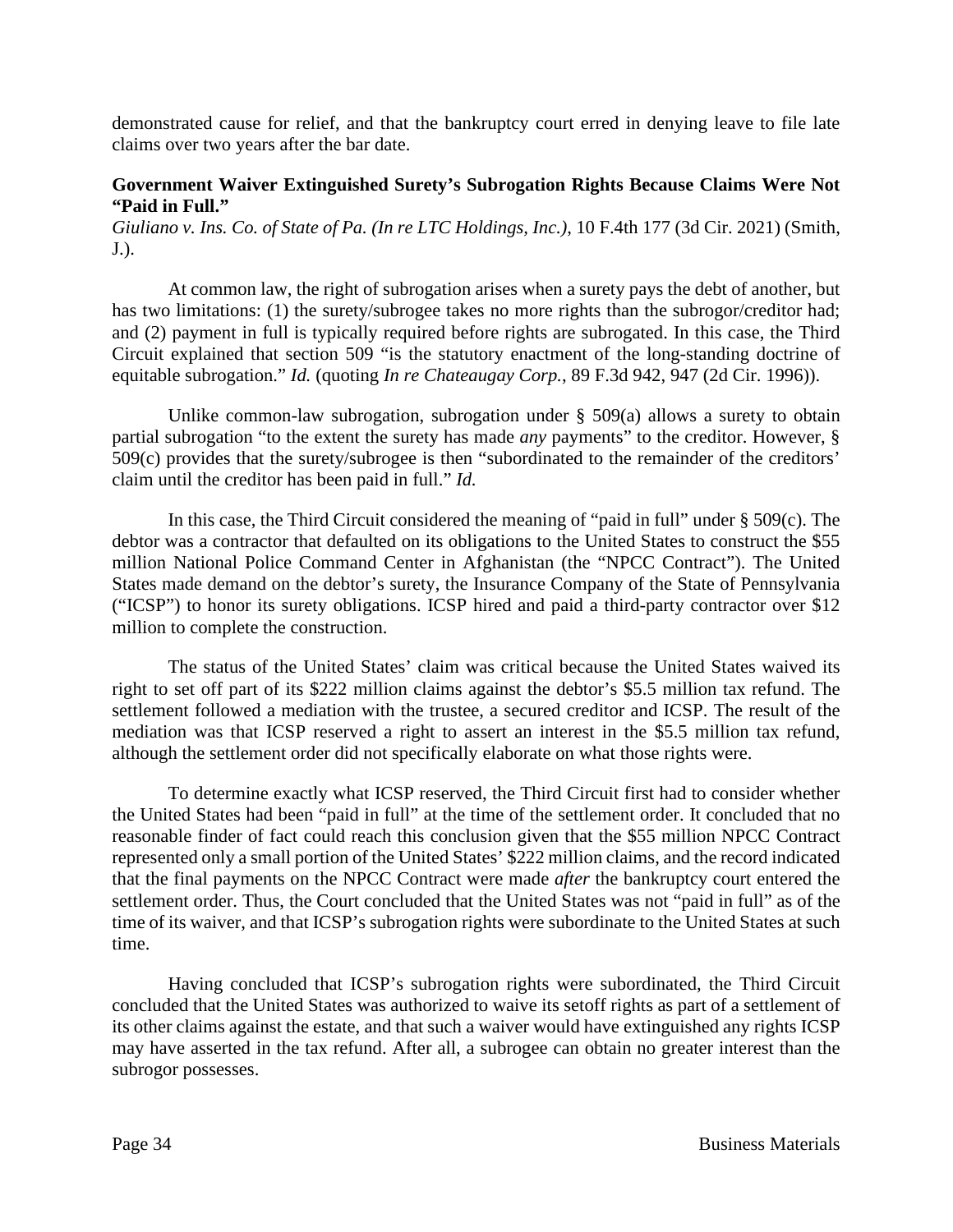### *B. CONFIRMATION DISPUTES*

### **After Overruling U.S. Trustee's Objection to Plan Releases, Court Denies Stay Pending Appeal.**

*In re Retail Group, Inc.*, 2021 WL 2188929, 2021 Bankr. LEXIS 1455 (Bankr. E.D. Va. May 28, 2021) (Huennekens, J.).

The U.S. Trustee appealed exculpations and third-party releases approved in a confirmed plan and sought a stay pending appeal. In this decision, the Bankruptcy Court denied a stay, concluding that the U.S. Trustee failed the four-part test, most notably the first element likelihood of success on the merits. The Bankruptcy Court explained that the U.S. Trustee's challenges to the form and manner of the "opt out" notices were not only late, but were also "disingenuous."

The Bankruptcy Court noted that the "crux" of the U.S. Trustee's argument was that a third-party release cannot be binding on creditors unless they take some affirmative steps to opt in. However, the Bankruptcy Court gave examples under the Bankruptcy Code where "the absence of such affirmative action" leads to a loss of a creditor's rights, such as filing a proof of claim or responding to an objection to claim. Based on such specific examples, it concluded that the "opt out" notice procedures employed in the case were "entirely consistent" with the requirements of Bankruptcy Code. The Bankruptcy Court also found that the U.S. Trustee failed to prove that the balance of equities favored a stay or that a stay would serve the public's interest.

### **Solvent Debtors Impair Creditors' Claims Unless They Pay Contractual Rate of Interest Under Plan.**

*In re Ultra Petroleum Corp.*, 624 B.R. 178 (Bankr. S.D. Tex. 2020) (Isgur, J.).

What happens when you have a solvent debtor who seeks to leave creditors unimpaired for voting purposes? Can the solvent debtor propose a uniform plan rate of interest, or must the debtor pay the contractual or some statutory judgment rate? Section 1124(1) defines impairment in terms of whether creditors' rights are left unaltered by "the plan." But how far does this definition go?

In October 2020, Judge Isgur applied the "solvent-debtor exception," concluding that if a debtor is solvent, a plan "impairs" that creditor unless the solvent debtor pays the interest provided for under the creditor's contract, or other applicable law. "The underlying purpose of the [solvent debtor] exception, recognized for nearly three hundred years, is that a debtor must repay its debts in full when it has the means to do so. This means that when a debtor is solvent, 'a bankruptcy court's role is merely to enforce the contractual rights of the parties.'" *Id.* (quoting *In re Dow Corning*, 456 F.3d 668, 679 (6th Cir. 2006)).

### **California v. Texas – California Bankruptcy Court Rejects the "Solvent Debtor Exception."**  *In re Cuker Interactive, LLC*, 622 B.R. 67 (Bankr. S.D. Cal. 2020) (Adler, J.).

Months after Judge Isgur's ruling in *Ultra Petroleum*, Judge Adler considered the same issue and reached the opposite result. In this case, the debtor was solvent and proposed to provide creditors with a "plan" rate of interest necessary to leave creditors "unimpaired" by the plan. Under binding Ninth Circuit precedent, the Court of Appeals held that the Federal Judgment Rate was the applicable post-petition "legal rate" necessary to be paid to creditors where a debtor is solvent.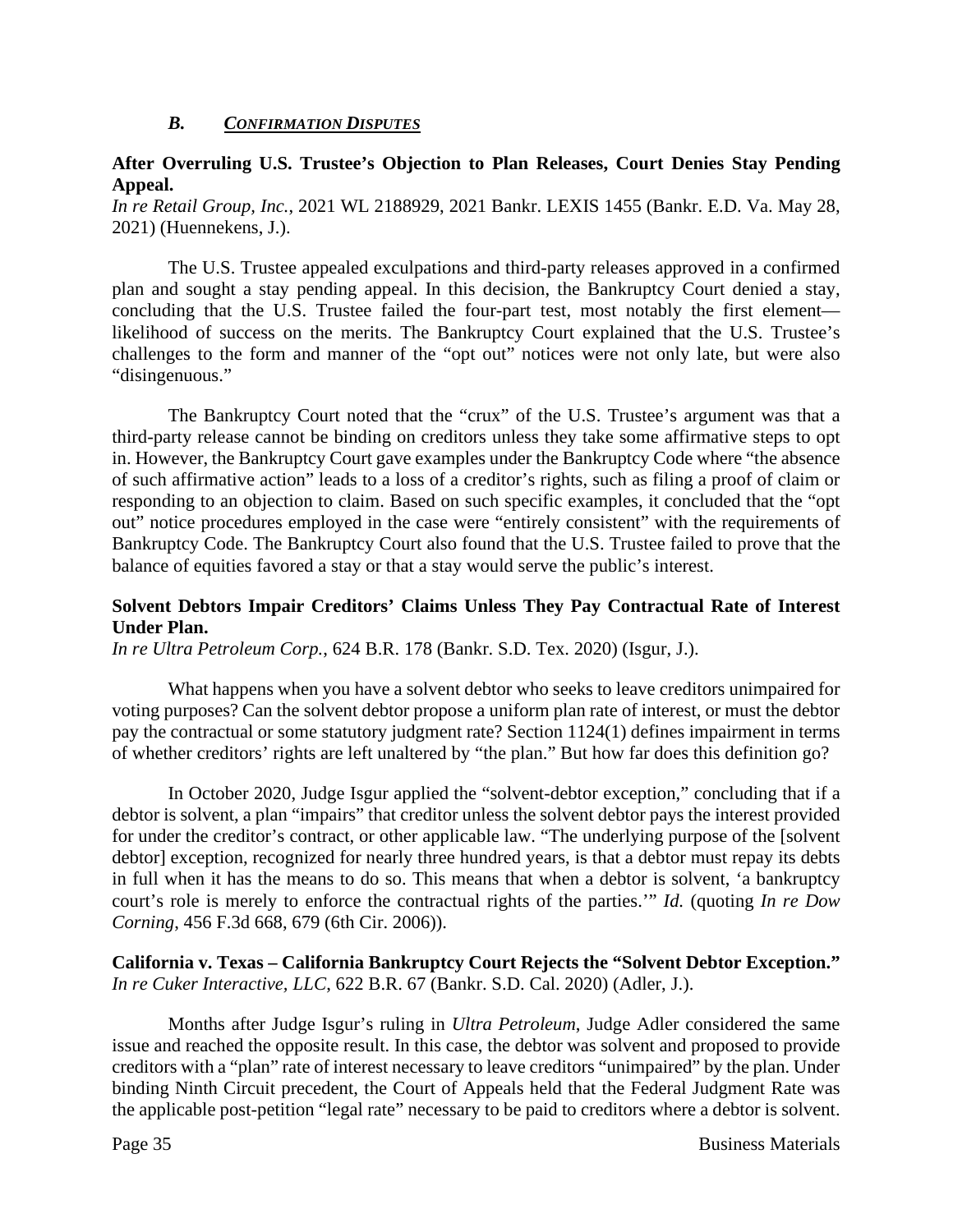*See In re Cardelucci*, 285 F.3d 1231 (9th Cir. 2002). This decision was followed by Bankruptcy Court in the Northern District of California in 2019. *See In re PG&E Corp*, 610 B.R. 308, 312-13 (Bankr. N.D. Cal. 2019) ("The rule in the seventeen years since *Cardelucci* is clear: unsecured creditors of a solvent debtor will be paid the Federal Interest Rate whether their prepetition contracts call for higher or lower rates, or applicable state law judgment rates are higher, or there are no other applicable rates to consider.").

Thus, while Judge Adler considered Judge Isgur's reasoned decision in *Ultra Petroleum*, this Bankruptcy Court concluded that *PG&E* and *Cardelucci* remained binding. "If the 'solventdebtor exception' were applied to a debtor with hundreds or thousands of creditors, the estate might be compelled to carry on indefinitely, at a large administrative expense, determining the individual contractual rights of each individual unsecured creditor, and perhaps, resulting in different treatment to creditors of the same class." Accordingly, the *Cuker* Court rejected the "solvent debtor exception" and held that the Federal Judgment Rate was the applicable "legal rate" necessary to leave creditors' legal rights unaltered by the plan.

## **District Court Affirmed Feasibility, Finding No Error in Bankruptcy Court's Line of Questioning.**

*In re Quintela Grp, LLC*, 2021 WL 4295247, 2021 U.S. Dist. LEXIS 179710 (S.D. Tex. Sept. 20, 2021) (Hanks, J.).

On this appeal, the Internal Revenue Service ("IRS") challenged Bankruptcy Judge Lopez's order confirming the debtor's plan of reorganization. The debtor was a small consulting company, which proposed a plan that would pay the IRS's priority tax claims over a period of time just under five years, as authorized by  $\S$  1129(a)(9)(C). The IRS objected to the plan on the basis that the plan was based on unrealistic projections and, therefore, not feasible.

During the confirmation hearing, the IRS objected to the admissibility of the debtor's financial projection exhibits because the debtor did not exchange them within the time required under local rule. Judge Lopez sustained the objection and excluded the exhibits (although, on appeal, the District Court questioned this ruling, noting that the IRS clearly had the underlying projections weeks in advance of the confirmation hearing, as evident from the IRS's own filings).

Perhaps one of the most interesting points of error raised on appeal was the IRS attorney's objection to the Judge Lopez's own line of questioning concerning the financial projections. In overruling the IRS's objection, Judge Lopez explained: "I'm asking where the numbers came from. What facts did he have? What facts can be in evidence? Just asking where they came from. He can answer that."

In this appeal, the District Court found no error in Judge Lopez's line of questioning, concluding that Judge Lopez was free to elicit testimony from the debtor's principal to determine the source of the debtor's past and anticipated revenue projections. Even though Judge Lopez sustained the IRS's objections to the *exhibit*, the District Court agreed that the debtor's testimony adequately supported the Bankruptcy Court's findings of feasibility, and that none of the testimony "quoted from the excluded documents or read them into the record."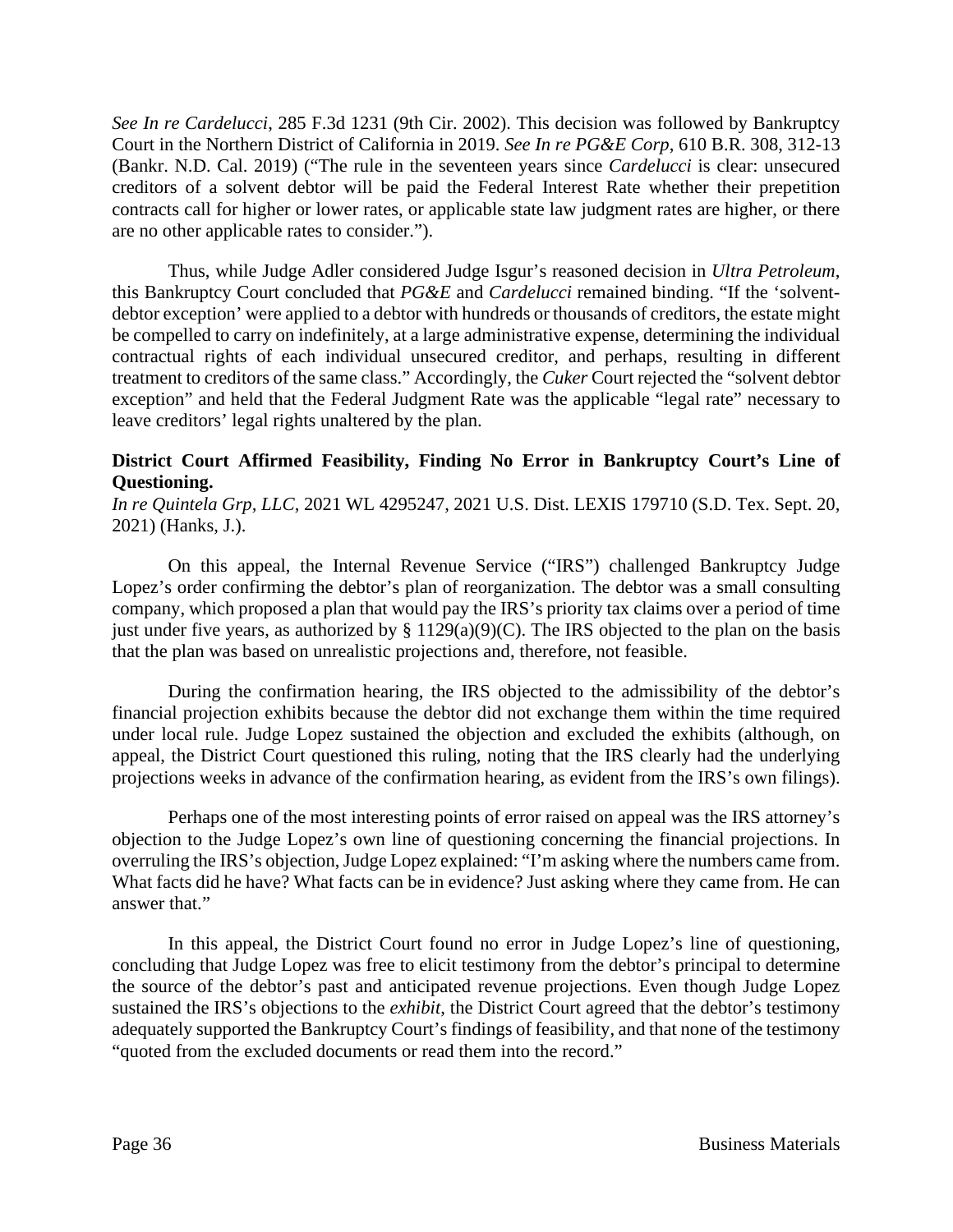The District Court noted that the appeal was apparently equitably moot in light of the debtor's substantial consummation of the plan without a stay pending the appeal. Because no party moved to dismiss the appeal as moot, however, the Bankruptcy Court ruled on the merits.

# *C. POST-CONFIRMATION AND DISCHARGE MATTERS*

### **Fifth Circuit Finds UST Fee Increase Constitutional.**

*In re Buffets, L.L.C.*, 979 F.3d 366 (5th Cir. 2020) (Costa, J.).

To address budget shortfalls and ensure continued funding of the United States Trustee Program, Congress enacted the Bankruptcy Judgeship Act of 2017 ("2017 Act"), which increased the quarterly fees payable to the United States Trustees ("UST") under 28 U.S.C. § 1930(a)(6) for fiscal years 2018 through 2022 if the United States Trustee System Fund (the "Fund") balance fell under \$200 million. Per the 2017 Act, if the Fund balance was not maintained, the statutory fees for a debtor could be 1% of total quarterly disbursements, up to \$250,000.

Buffets, L.L.C. ("Buffets") and its affiliates filed their chapter 11 cases in 2016—before the enactment of the 2017 Act. However, post-confirmation, the reorganized debtors challenged the constitutionality of the 2017 Act, as applied to them, arguing that the statutory fee calculation should exclude operating expenses. The Bankruptcy Court initially rejected this argument but, on reconsideration, found that the rate increases under the 2017 Act violated the U.S. Constitution in numerous ways. On direct appeal, the Fifth Circuit reversed the Bankruptcy Court decision finding the rate increases were constitutional and not in violation of the uniformity provisions of the Constitution.

Buffets presented five arguments that were all rejected by the Fifth Circuit. *First*, Buffets again argued that "disbursements" should not include operating expenses, which the Fifth Circuit found to be in conflict with the plain language of § 1930(a)(6). *Second*, Buffets asserted that the fee increase could not apply to bankruptcy cases that were underway prior to the enactment date of the 2017 Act. The Fifth Circuit also rejected this argument on plain language grounds as the text of the 2017 Act provided that the fee increase applied to "disbursements made in any calendar quarter that begins on or after" the 2017 Act's enactment date, and that Congress has previously increased rates and applied them to pending chapter 11 cases. *Third*, Buffets argued that application of the quarterly fee increase in pending cases was impermissibly retroactive. The Fifth Circuit noted the due process concerns regarding retroactive application of statutory changes and the presumption against retroactivity, but found the fee increase to be prospective, even though it applied to an entity who initially sought bankruptcy protection before the 2017 Act became effective. The increased quarterly fees only applied after the enactment date and did not impair any rights or increase liability for past conduct. *Fourth*, Buffets brought a due process challenge asserting the quarterly fee increase was excessive and violated Buffets substantive due process rights. The Court rejected these arguments stating that the 2017 Act "easily survived" rational basis review as the fee increase was meant to address potential budget shortfalls, only applied if such a shortfall occurred and the quarterly fee increase was capped at 1% or less of quarterly disbursements, which was lower than the fees certain small debtors are required to pay.

After addressing these preliminary arguments, the Court turned to the constitutional question of uniformity. Bankruptcy Courts are split between those that are part of the United States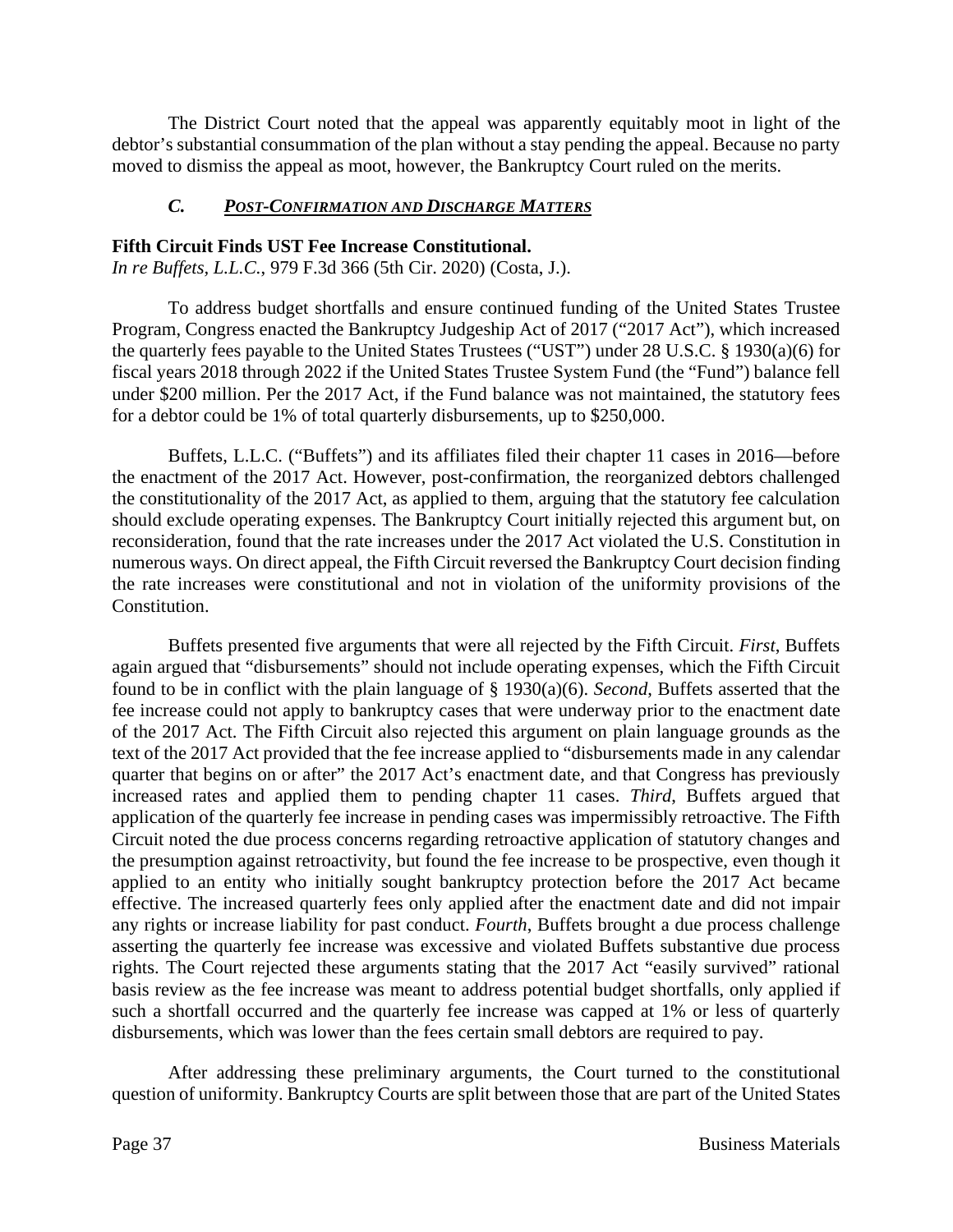Trustee Program ("UST Districts") and those that use Bankruptcy Administrators ("BA Districts"). Six districts located in Alabama and North Carolina are BA Districts, which are funded by the judiciary's general budget, which is set by the Judicial Conference unlike the UST Districts that are funded by fees paid by debtors.

The constitutionality of this dual system was challenged over 25 years ago leading Congress to amend 28 U.S.C. § 1930(a)(7) to give the Judicial Conference discretion to set fees in the six BA Districts "equal to those imposed" in the UST Districts. That amendment seemed to fix the constitutional problem until the 2017 Act increased the fees for cases filed in UST Districts, but not BA Districts. The Judicial Conference delayed its implementation of the fee rate increases in BA Districts until the third quarter of 2018, meaning that fees charged in the first three quarters of 2018 were higher in UST Districts. Subsequently, Congress passed the Bankruptcy Administration Improvement Act of 2020 which clarified that the Judicial Conference no longer had discretion with respect to the rates charged in BA Districts.

Buffets argued that this lack of uniformity rendered the 2017 Act unconstitutional as it violated the uniformity principle of the Bankruptcy Clause in the Constitution. A split panel of the Court of Appeals for the Fifth Circuit disagreed and held that the 2017 Act did not violate the uniformity provisions of the Bankruptcy Clause to the U.S. Constitution, because the "geographically isolated problem" exception allowed for disparate treatment between UST Districts and BA Districts, and although the fee increases were initially enacted only in UST Districts, the difference was not the result of "arbitrary regional differences" and thus was not unconstitutional.

Since the Fifth Circuit's split-panel ruling in *Buffets*, three other Circuit Courts have opined on the issue. On April 29, 2021, a split-panel of the Fourth Circuit joined the Fifth Circuit in upholding the constitutionality of the fee rate increase set forth in the 2017 Act. *See In re Circuit City Stores, Inc*. 996 F3d 156 (4th Cir. 2021). Less than one month later, on May 24, 2021, a unanimous panel of the Second Circuit rejected the constitutionality of the 2017 Act. *See In re Clinton Nurseries, Inc.*, 998 F.3d. 56 (2d Cir. 2021). Finally, on October 5, 2021, a split panel of the Tenth Circuit agreed with the Second Circuit, and held that the 2017 Act was unconstitutionally nonuniform. *See In re John Q. Hammons Fall 2006, LLC*, --- F.4th ---, 2021 WL 4535285 (10th Cir. Oct. 5, 2021).

### **Upon Reconsideration, Chapter 11 Plan Extinguished State Statutory Lien.**

*QuarterNorth Energy LLC v. Atl. Mar. Servs. (In re Fieldwood Energy LLC)*, No. 20-3476 (Bankr. S.D. Tex. Feb. 23, 2022) (Isgur, J.).

Atlantic Maritime provided drilling services for Fieldwood and asserted statutory privileges against Fieldwood under the Louisiana Oil Well Lien Act ("*LOWLA*") after Fieldwood failed to pay for services rendered. Pursuant to its chapter 11 plan, Fieldwood sold certain assets to QuarterNorth Energy LLC. QuarterNorth alleged that it would be required to indemnify working interest owners if Atlantic successfully enforced its privileges under LOWLA and sought a determination that Fieldwood's bankruptcy plan had extinguished Atlantic's LOWLA privileges. In October 2020, the Bankruptcy Court ruled that Fieldwood's chapter 11 plan did not extinguish Atlantic's privileges and that Atlantic could proceed with pending litigation in the Federal District Court in Louisiana. *See QuarterNorth Energy LLC v. Atl. Mar. Servs. (In re Fieldwood Energy*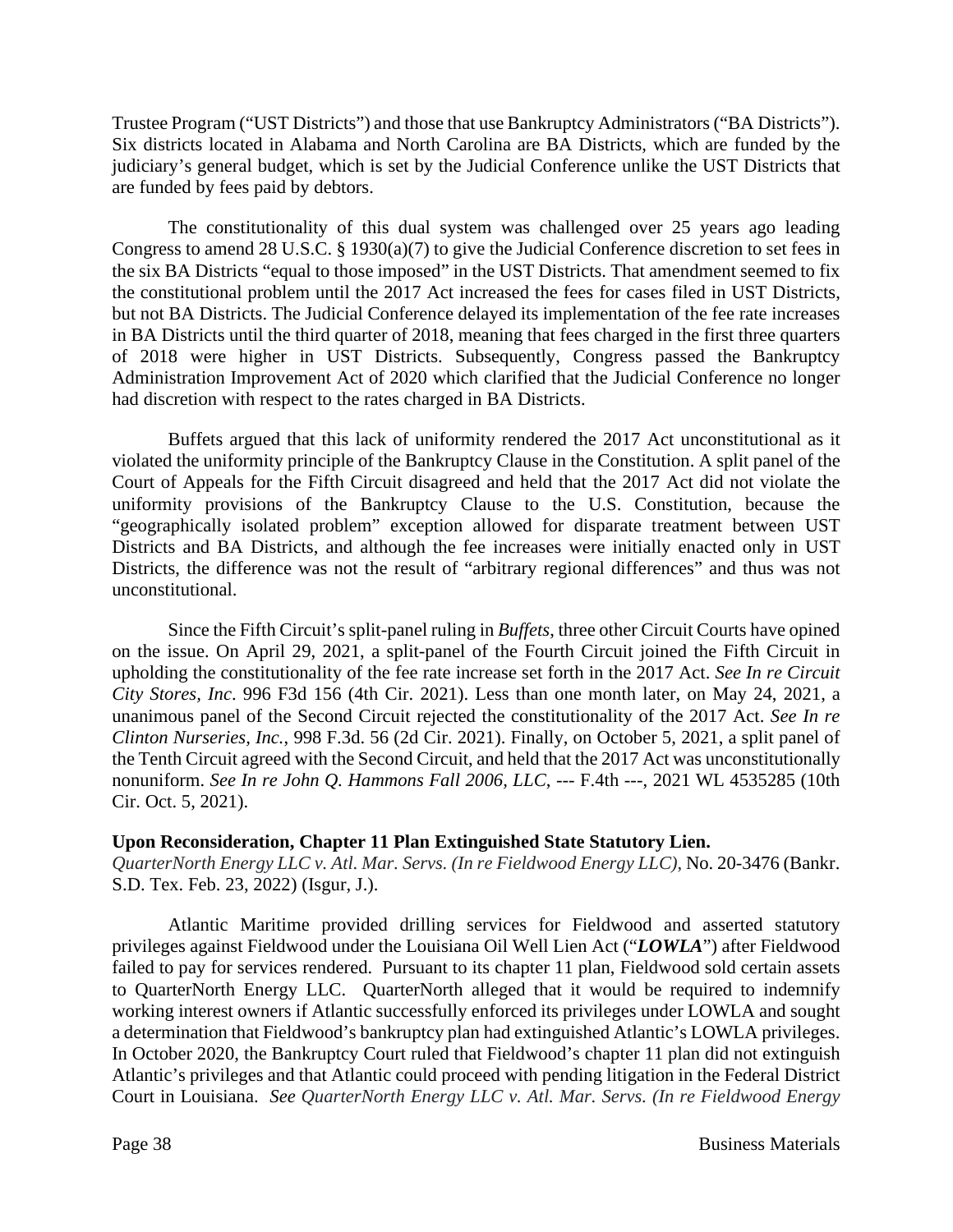*LLC)*, No. 20-33948 (Bankr. S.D. Tex. Oct. 15, 2021). QuarterNorth filed a motion to reconsider the Bankruptcy Court's ruling, arguing that the prior ruling was premised on mistaken facts: (i) that Fieldwood's disclosure statement failed to say that its chapter 11 plan would extinguish Atlantic's LOWLA privileges; (ii) that Fieldwood had previously indicated that the plan would not cause Atlantic to lose any rights; and (iii) that the plan sought an injunction. After concluding that reconsideration was appropriate under Rules 54(b), 59, and 60 of the Federal Rules of Civil Procedure, the Bankruptcy Court examined Fieldwood's plan and concluded that it extinguished its debt to Atlantic on the effective date of its chapter 11 plan, and thus had satisfied and settled Atlantic's claim, regardless of whether a distribution was made. Further, Fieldwood's disclosure statement provided Atlantic with notice that it sought to extinguish its LOWLA privileges. Finally, because Fieldwood had sought declaration regarding the extinguishing of LOWLA liens and not an injunction, Fieldwood did not violate Bankruptcy Rule 3016(c), which requires that "the plan and disclosure statement shall describe in specific and conspicuous language . . . all acts to be enjoined."

### **Bankruptcy Court's Interpretation of the Trust Agreement Determined that Priority Tax Claims Due to the IRS Were Not to be Paid from Litigation Proceeds.**

*In re Waggoner Cattle, LLC*, 2021 WL 2021202, 2021 Bankr. LEXIS 1367 (Bankr. N.D. Tex. May 20, 2020) (Jones, J.).

Post-Confirmation Litigation Trustee sought authorization to disburse recovered litigation proceeds to only general unsecured creditors. The Debtors objected, arguing that the Litigation Trust Agreement required the proceeds be distributed to all unsecured creditors, including both general unsecured creditors and unsecured priority claimants, specifically priority tax claims. The dispute was over the definition of "Allowed Claims" as defined in the Litigation Trust Agreement.

The Litigation Trust Agreement provided that any proceeds recovered from retained litigation are to be paid over to holders of "Allowed Claims." The Litigation Trust Agreement defined "Allowed Claims" as:

> (a) either (i) proof of which has been timely filed with the Bankruptcy Court or has been deemed timely filed by a Final Order; or (ii) if not so filed, scheduled by the Debtors other than as disputed, contingent, or unliquidated; or (iii) any stipulation of amount and nature of a Claim filed prior to entry of the Confirmation Order; and (b) allowed by a Final Order, by the Confirmed Plan, or because no party in interest timely has filed an objection, filed a motion to equitably subordinate, or otherwise sought to limit recovery on such Claim and was classified as a general unsecured claim under the Confirmed Plan.

The Bankruptcy Court held that the construction of an "Allowed Claim," as defined, must satisfy both subpart (a) and subpart (b). The two subparts of the definition were joined by the conjunction "and" to signify that both parts must satisfy the definition of "Allowed Claim."

Next, the Bankruptcy Court turned to the language of both the confirmed plan and the confirmation order. The definition of "general unsecured claim" in both the plan and the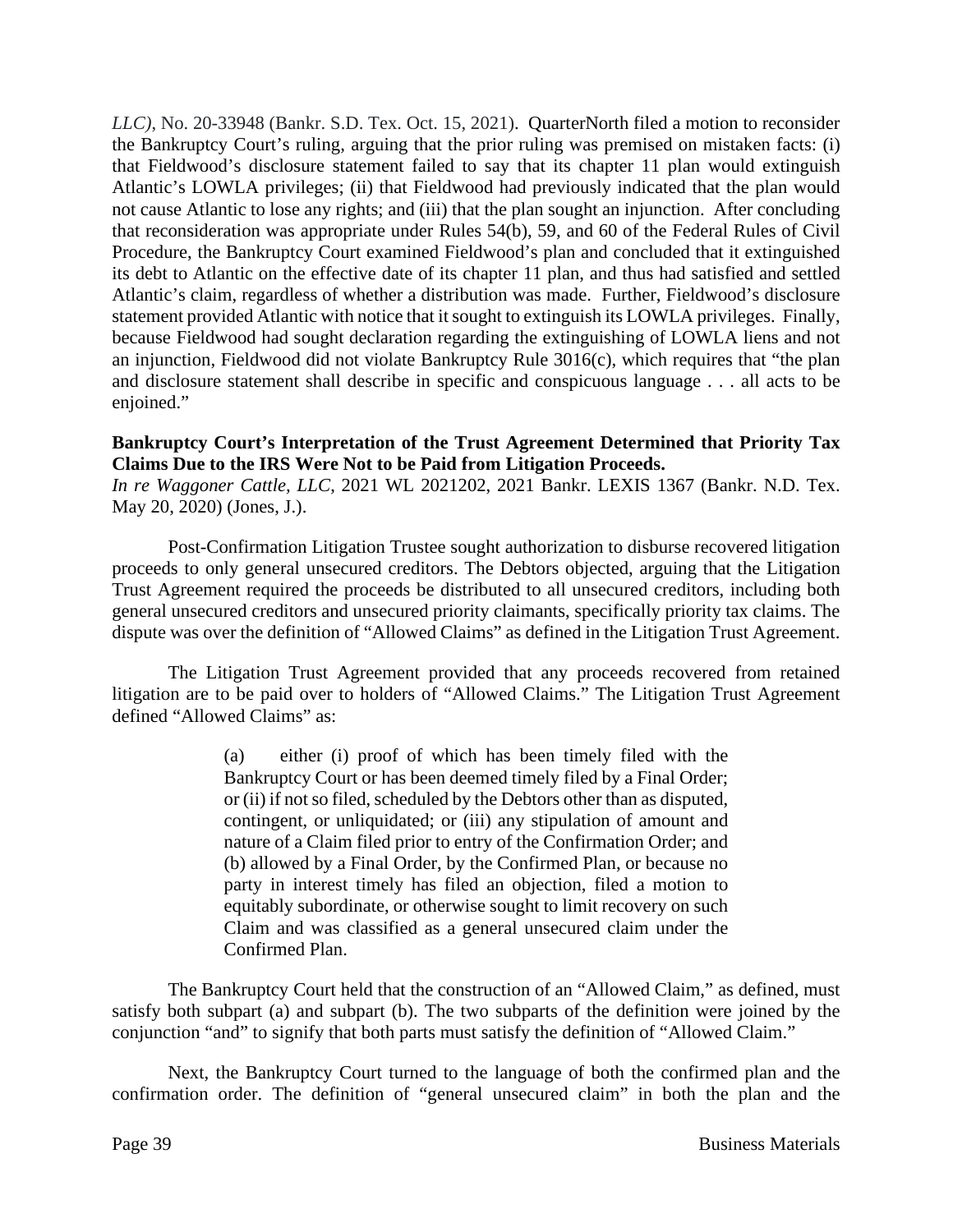confirmation order did not include administrative, secured, or priority claims. Furthermore, the plan and confirmation order specifically provided that the claims and causes of action transferred to the Litigation Trust were preserved for the benefit of the debtor's unsecured creditors. Thus, the Court construed the provision to mean that only general *non-priority* unsecured creditors were to be paid with the litigation proceeds. Moreover, the Bankruptcy Court noted that the Plan provided that the Debtors continued operations would generate the necessary funds to pay other classes of creditors, including priority unsecured claims.

### **Bankruptcy Court Held Discharged Debtor Cannot be Forced to Incur Uninsured Defense Costs.**

*In re Tailored Brands, Inc.*, 2021 WL 2021472, 2021 Bankr. LEXIS 1375 (Bankr. S.D. Tex. May 20, 2021) (Isgur, J.).

Prepetition litigation plaintiff sought relief from the plan discharge injunction to pursue litigation against the discharged debtors under the insurer exception pursuant to § 524(e), which allows plaintiffs to pursue actions against the discharged debtors solely to establish the debtor's nominal liability so to recover directly from the debtor's insurance. However, the plaintiff had failed to file a proof of claim during the pendency of the case. The plaintiff argued that the cost incurred by the debtors to litigate (\$179,000) was negligible given the size of the debtors' estates. In denying the plaintiff's request, the Bankruptcy Court held that  $\S$  524(e) does not contemplate evaluating the equities. The debtors were required to exhaust their self- insured retention before the policy's coverage took effect. Thus the Bankruptcy Court held that § 524 precluded the plaintiff from forcing the discharged debtors to incur uninsured defense costs or liabilities.

### **Bankruptcy Court Defines an "Asbestos Prepetition Claim" and Confirmation as a Proxy for Notice in the Absence of Any Official Records for a 1983 Bankruptcy Case that Closed in 1990.**

I*n re United Refining Co.*, Bankr. 2021 WL 160433, 2021 Bankr. LEXIS 105 (Bankr. S.D. Tex. Jan. 16, 2021) (Lopez, J.).

United Refining Company filed for bankruptcy almost 40 years ago in 1983, confirmed its plan of reorganization in 1988 and closed its bankruptcy case in 1990. Twenty-eight years later, the estate of one of United Refining's former employees filed a wrongful death suit alleging that the employee had been exposed to asbestos while working for United Refining in the 1960s, leading to a mesothelioma diagnosis in 2016 and, ultimately, his death in 2017. The estate pursued litigation against United Refining for two years until, in July 2020, United Refining moved to reopen its bankruptcy case to determine that any liability to the employee had been discharged under its 1988 plan. Complicating things was that no official records remained from United Refining's bankruptcy case. Indeed, "[n]o official docket (hard copy or electronic), no record of the entries in the docket, no affidavits of service, no disclosure statement, and no schedules of assets and liabilities" were available, and that the only available court documents were "a copy of the Plan, the Confirmation Order, and a few miscellaneous post-confirmation orders retained by United Refining."

Confronted with this empty record, the Bankruptcy Court addressed when a tort claim generally and an asbestos claim in particular is deemed to arise for purposes of determining whether it was discharged— either the time of exposure, *i.e.* the time at which the damaging act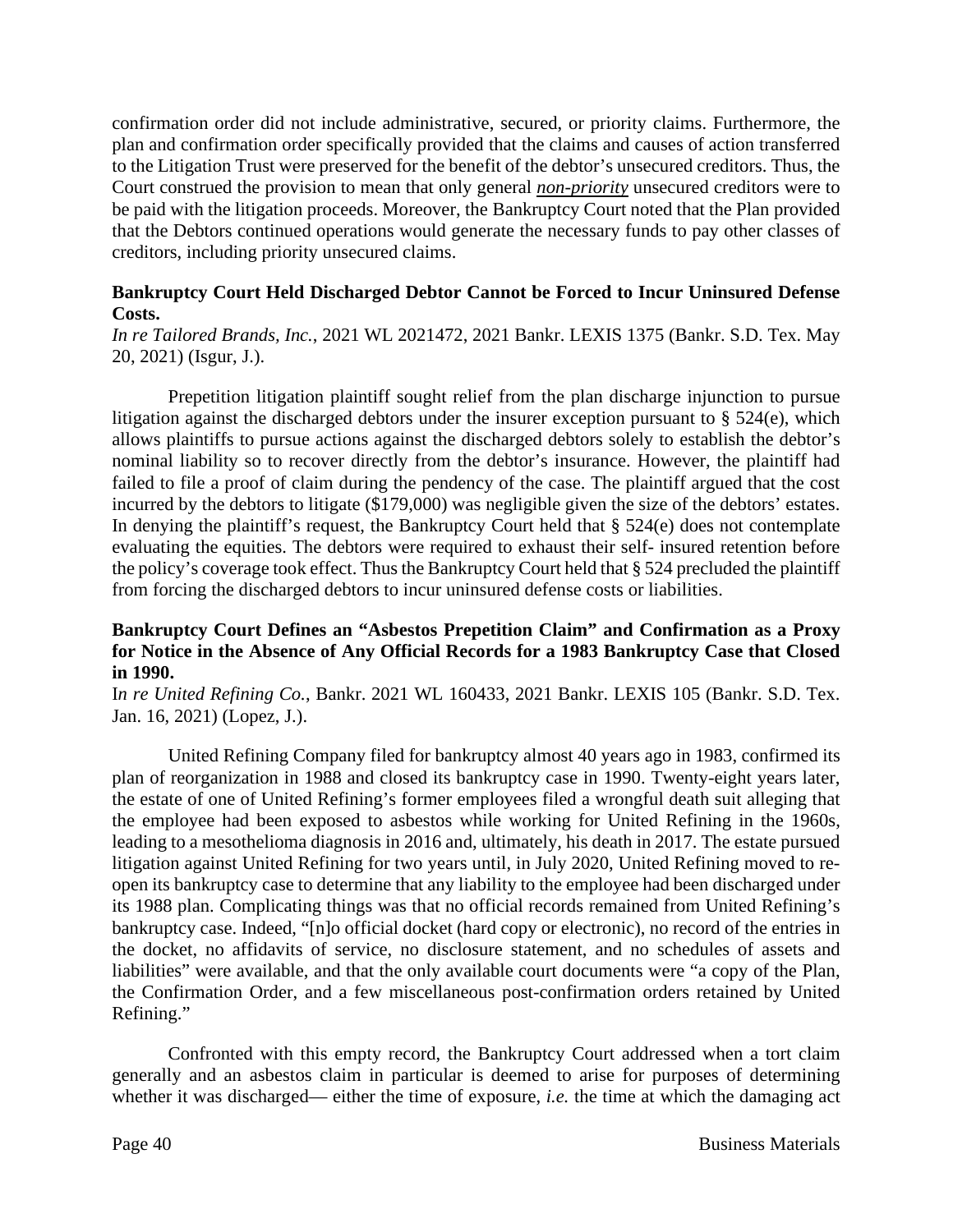occurred, or of the harm's diagnosis, *i.e.* the date of discovery—in a January 2021 decision issued in the re-opened United Refining Company bankruptcy case. The bankruptcy court first canvassed several different tests that various U.S. courts of appeals had applied over the years in determining when asbestos-related claims are deemed to arise and then applied the Fifth Circuit's "prepetition relationship" test. Because the employee and United Refining had an employer-employee relationship at the time the alleged asbestos exposure occurred, the claim arose at the time of the conduct and thus prepetition.

This result, however, left open a second question: whether the claimant had constructive (or legally sufficient) notice of the bankruptcy, a query hampered by the aforementioned lack of records. Based on two conclusions—that all creditors are bound by the terms of a confirmed plan, and that the Bankruptcy Code "imposes no requirement on chapter 11 debtors to maintain copies of the official court docket to back up the National Archives"—the bankruptcy court found that the employee's claim was discharged. It characterized the confirmation order as "prima facie evidence that prepetition claims were discharged and that proper notice was provided to partiesin-interest," as, in the absence of any definitive records, its "findings … that notice to parties-ininterest was proper is uncontroverted and stands."

# *D. AVOIDANCE ACTIONS*

### **Court Partially Denies Chapter 7 Trustee's Summary Judgment for Multiple Counts of Fraudulent Transfers.**

*Sherman v. OTA Franchise Corp. (In re Essential Financial Education, Inc.)*, 629 B.R. 401 (Bankr. N.D. Tex. 2021) (Larson, J.).

This well-written opinion analyzes cross motions for summary judgment on a Chapter 7 trustee's fraudulent transfer claims and the defendant transferee's defenses. The opinion addresses a wide range of topics, ranging from whether fraudulent intent can be established as a matter of law, to what level of evidence is needed to establish ordinary course of business. The Debtor was placed into an involuntary Chapter 7 following a franchise agreement gone awry.

The Chapter 7 Trustee initiated an adversary proceeding against one of the Debtor's creditors ("Transferee") for multiple causes of action under the Bankruptcy Code and the Texas Uniform Fraudulent Transfer Act ("TUFTA").

The Bankruptcy Court first considered whether a transfer of property was made and whether the debtor had a legal and equitable interest in the property transferred. There was no dispute about the timing of the transfer, and the Bankruptcy Court found that the pre-petition lender's failure to properly perfect its security interests left assets sufficiently unencumbered to give the debtor an equitable interest in the property. Thus, the Bankruptcy Court concluded that the Trustee was entitled to partial summary judgment on the first two elements of the actual fraudulent transfer count.

The Bankruptcy Court next analyzed actual intent to hinder, delay, or defraud the Debtor's creditors—the final element of the actual fraudulent transfer count. Despite a pre-petition admission by the debtor to hinder, delay or defraud creditors, the Bankruptcy Court found insufficient evidence in the record to link this admission to the specific transfer at issue. Thus, the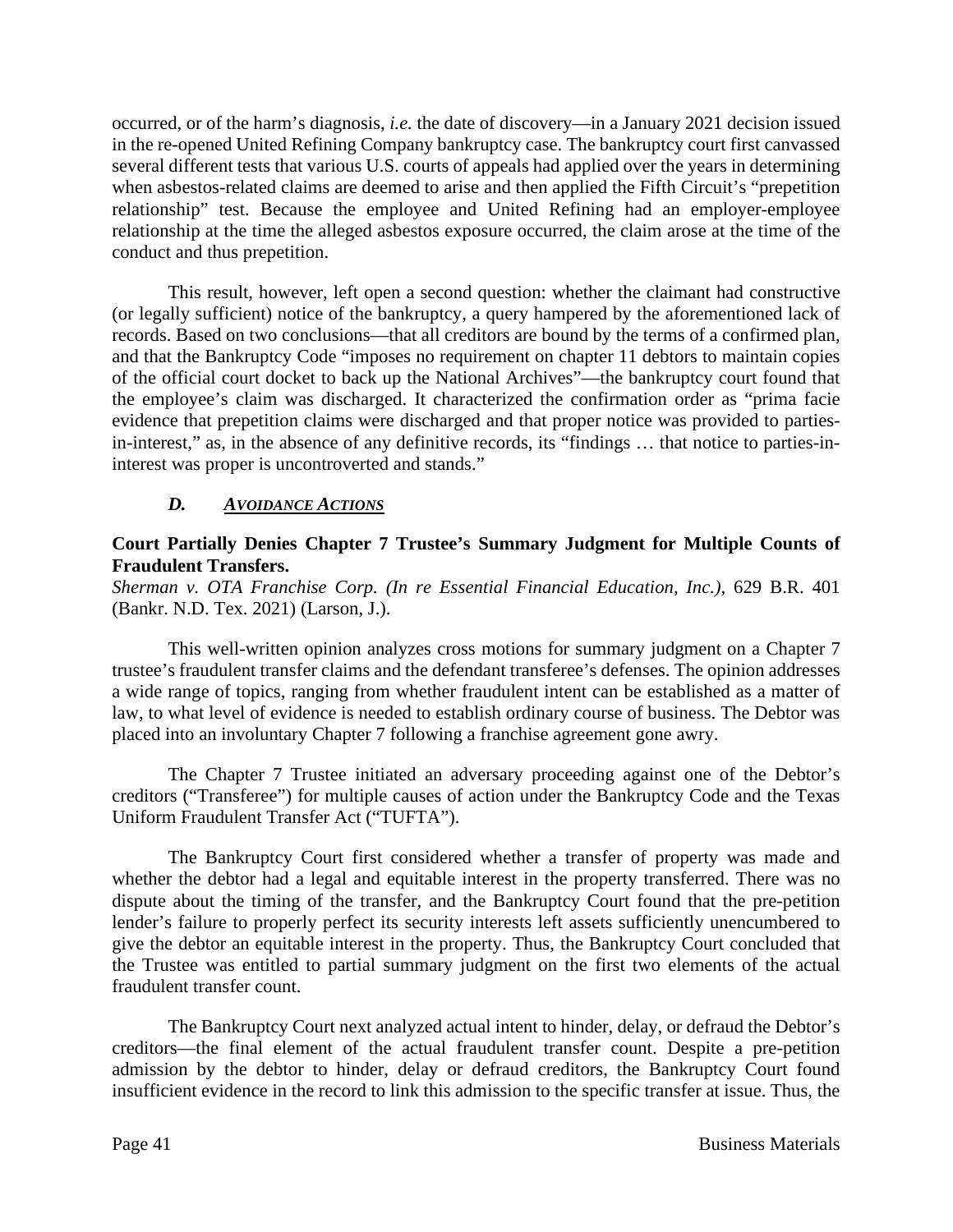Bankruptcy Court declined to apply any form of estoppel or "pseudo-estoppel" to find fraudulent intent as a matter of law, leaving the "badges of fraud" as the only way to determine actual intent.

With respect to the "badges of fraud," the Bankruptcy Court determined that the Trustee had established several "badges" as a matter of law, but concluded that there remained genuine issues of material fact on several other "badges" such that a trial would be necessary to determine this issue.

The Bankruptcy Court then turned to the Trustee's constructive fraudulent transfer counts, but found genuine issues of material fact concerning the existence of reasonably equivalent value in exchange for the transfers. Specifically, the Bankruptcy Court explained that the only two facts presented in support of this element of the Trustee's motion—i.e., the absence of affirmative valuation evidence from the Trustee's expert, and creditors' lack of control over the prepetition transfer—fell short of the proof needed to conclusively establish that the transfer was made for less than reasonably equivalent value. Accordingly, the Bankruptcy Court denied summary judgment on these counts.

Although the Trustee did not seek summary judgment on its remaining preference counts, the parties filed cross motions on the Transferee's affirmative defenses, including contemporaneous exchange of new value, ordinary course of business, and subsequent value defenses. The Bankruptcy Court analyzed each in turn.

First, the Bankruptcy Court considered the Transferee's potentially strongest defense contemporaneous exchange of new value—but could find such a defense to exist as a matter of law because the record was "devoid of any evidence to establish the new value prong." The Bankruptcy Court simply noted that the Transferee "may have a formidable argument at trial."

With respect to the ordinary course defense, the Bankruptcy Court granted summary judgment for the Trustee on one of the transfers, finding that the transfer was sufficiently outside the norm that no reasonable factfinder could conclude that it was made in the ordinary course of business. For the remaining transfers, the Bankruptcy Court found a genuine issue of material fact, leaving the issue for trial. Finally, with respect to the subsequent new value defense, the Bankruptcy Court granted summary judgment in favor of the Trustee, concluding that there was no dispute that the transfer at issue was the last transaction between the parties, leaving no possibility for subsequent value to establish a defense at trial.

### **Federal Pleading Requirements Do Not Include the Requirement of Disproving Affirmative Defenses.**

*Schmidt v. Fuchs (In re Black Elk Energy Offshore Operations, LLC)*, 2021 WL 346226, 2021 Bankr. LEXIS 227 (Bankr. S.D. Tex. Feb. 1, 2021) (Isgur, J.).

A litigation trustee sought to recover fraudulent transfers or preferences paid to various equity owners of the Debtor, alleging that the Debtor and its largest equity holder schemed to sell assets and divert proceeds from secured lenders to equity holders by using the sale proceeds to redeem certain preferred equity instead of using them to pay down secured indebtedness. The trustee sought to recover from the equity holders as subsequent transferees of the sale proceeds, having already obtained default judgments against the initial transferees. Certain defendants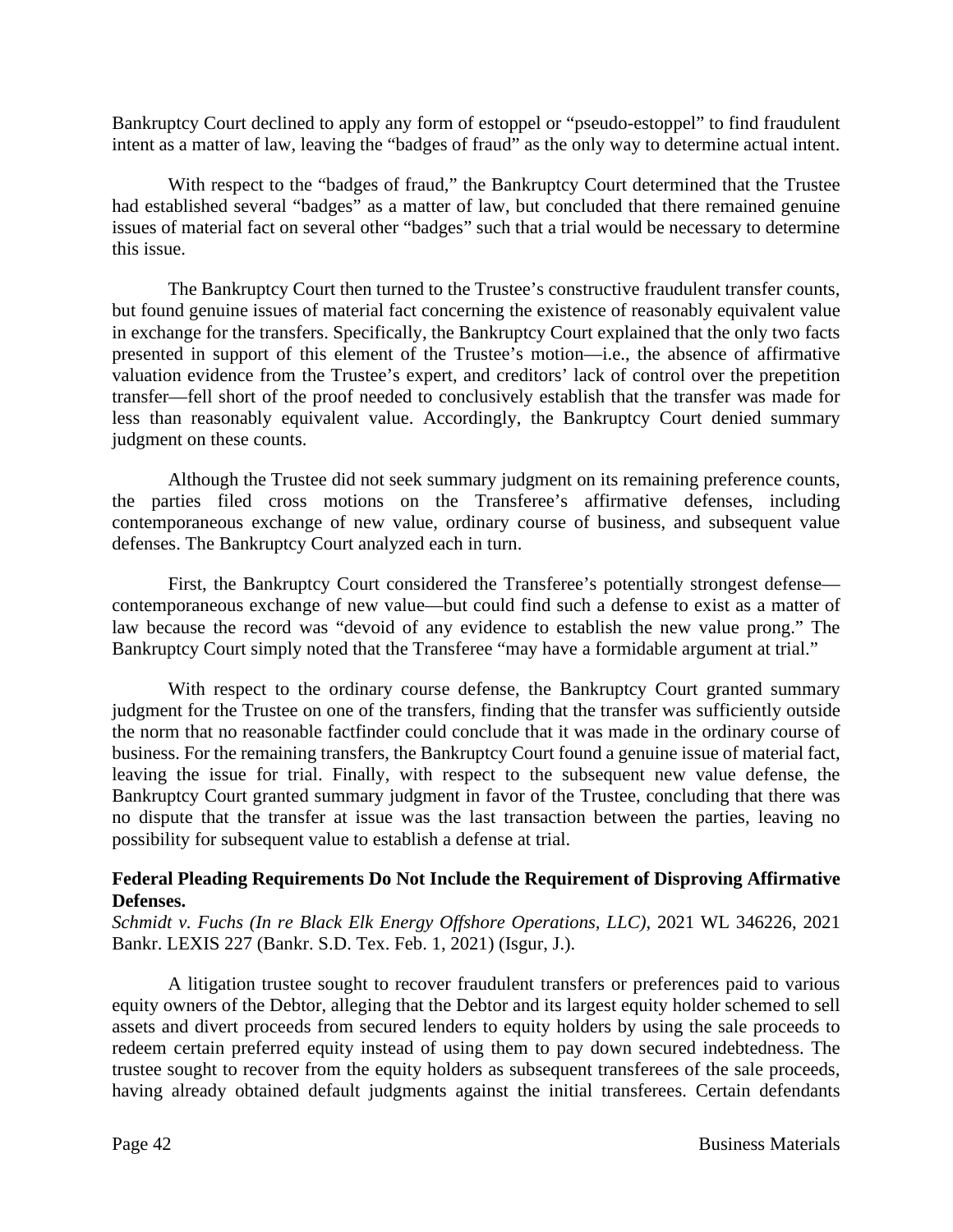asserted that they were good faith transferees without knowledge of the scheme and moved to dismiss the claims.

The trustee alleged that to avoid having the sale proceeds flow to secured creditors, the Debtor's largest equity holder fraudulently manufactured a group of consenting "disinterested" noteholders that allegedly voted on an amendment to the secured notes to allow the sale proceeds to be used to redeem the preferred equity. In fact, the Debtor's largest equity holder controlled this group of noteholders though that fact was not disclosed.

The Bankruptcy Court noted that it was unclear within the Fifth Circuit whether the heightened pleading standard for fraud claims under Civil Rule 9(b) apply to fraudulent transfer claims. Without deciding the issue, the Bankruptcy Court found that the trustee's complaint met the standard regardless of whether it applied, as the trustee's complaint described the alleged scheme in detail. Likewise, the Court found that the allegations, if true, suggest that the preferred equity redeemed by the sale proceeds was not worth the redemption price, and thus the Bankruptcy Court found that the complaint adequately pled claims for constructive fraud.

The Bankruptcy Court rejected the defendants' argument that because the allegations in the complaint were insufficient to establish that they acted in bad faith, the complaint establishes on its face that the defendants acted in good faith. Rather, it noted that the trustee is not required to disprove an affirmative defense in its complaint, even though the complaint alleges facts that may be relevant to such affirmative defense.

However, in respect of punitive damages sought by the trustee against the defendants under the Texas Uniform Fraudulent Transfers Act ("TUFTA"), the Bankruptcy Court found that the trustee is not entitled to punitive damages because the complaint makes no allegations that the defendants owed any duty to the Debtor, acted with malice or with gross negligence in respect of the Debtor, or that they participated in the fraudulent scheme.

### **Liquidating Trustee Allowed to Pursue Fraudulent Turnover Claims Against Bank Allegedly Involved in Debtor's Check-Kiting Scheme.**

*Faulkner v. AimBank (In re Reagor-Dykes Motors, LP)*, 2021 WL 1219537 (Bankr. N.D. Tex. Mar. 30, 2021) (Jones, J.)

A liquidating trustee brought avoidance and other actions against a defendant bank ("Bank"), alleging that it helped the Debtor's CFO defraud the Company and several of its creditors in a large-scale check-kiting scheme. The Bank filed motions to dismiss under Civil Rule 12(b)(1) and (b)(6). The Bankruptcy Court, however, determined that the Bank was not entitled to dismissal based on lack of standing under Civil Rule 12(b)(1) because the Bank was not denied due process concerning the disclosure of plan amendments and retained causes of action. The reservation of claims plan was specific, thus sufficient to preserve the causes of action in the complaint under § 1123(b)(3). Lastly, the Bankruptcy Court rejected the motion to dismiss under Civil Rule 12(b)(6), concluding that the complaint stated a sufficient basis for relief, including claims under § 548 relating to debtors' alleged check-kiting scheme.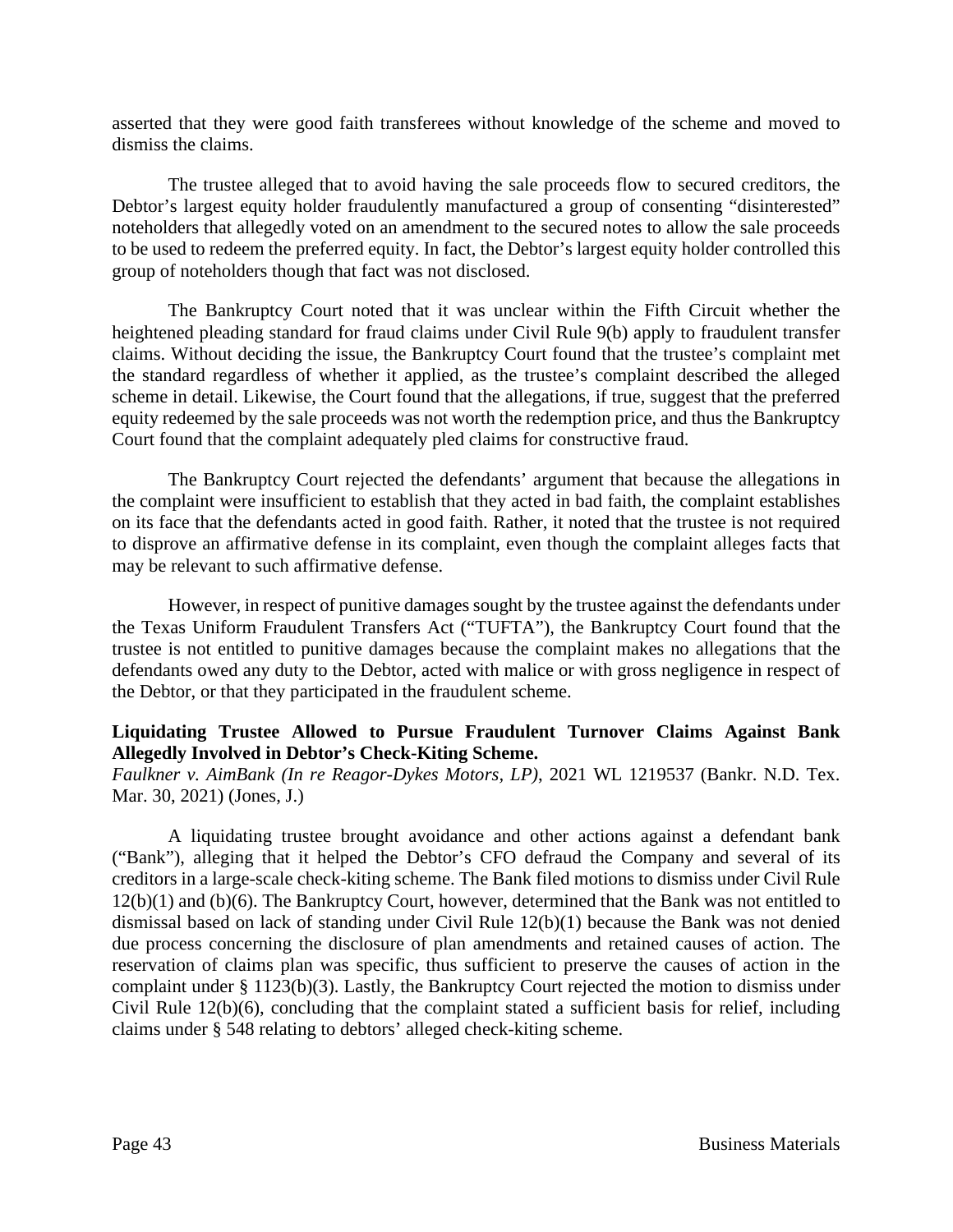### **Payments Made before Execution of Contract Were Reasonably Equivalent Value, Not Constructive Fraudulent Transfers under § 548.**

*Germans Pellets La., L.L.C. v. Wessel GmbH (In re La. Pellets, Inc.)*, 838 Fed. Appx. 45 (5th Cir. 2020) (per curiam).

The liquidating trustee for the reorganized debtor's estate appealed adverse decisions by the Bankruptcy Court and the District Court to the Fifth Circuit seeking to avoid transfers made to a foreign creditor as constructive fraudulent transfers under section 548 of the Bankruptcy Code and under Louisiana Civil Code article 2036 for increasing the debtor's insolvency. The liquidating trustee ultimately sought to avoid five invoiced payments to the creditor, two of which were for services rendered prior to execution of the contract creating the obligations for either party.

The Fifth Circuit found that none of the invoices were constructive fraudulent conveyances as the disputed payments (i) provided the debtor with reasonably equivalent value in the form of future expected benefits and (ii) satisfied antecedent debt of the debtor.

The Fifth Circuit found that the two invoices submitted prior to execution of the contract creating such obligations were on "tenuous footing" as it was unclear whether there was any payment of antecedent debt. Despite this tenuous footing the Fifth Circuit found that the debtor received reasonably equivalent value from the two invoices in the form of keeping the potentially valuable project alive and preserving the expected future value thereof. The three remaining invoices sent after execution of the contract were found to provide reasonably equivalent value in the form of a dollar for dollar reduction of antecedent debt.

**Former LLC Manager's Foreclosure Sale of LLC's Property Was a Breach of Fiduciary Duty, Bankruptcy Trustee Allowed to Avoid the Sale Under Bankruptcy and State Law.**  *Valley Ridge Roofing & Constr., LLC v. Silver State Holdings, Assignee—7901 Boulevard 26 LLC (In re Silver State Holdings, Assignee—7901 Boulevard 26 LLC)*, 2020 Bankr. LEXIS. 3531, 2020 WL 7414434 (Bankr. N.D. Tex. Dec. 17, 2020) (Mullin, J.).

In a bankruptcy adversary proceeding, the bankruptcy trustee of a Texas limited liability company sued its former manager for breach of fiduciary duty and another entity for conspiracy to breach fiduciary duty arising out of a sale of property owned by the company.

Prepetition, Richard N. Morash ("Morash") was the sole member, manager, and director of 7901 BLVD 26, LLC ("7901"). In 2015, 7901 purchased the real property and improvements located at 7901 Boulevard 26, North Richland Hills, Texas (the "Property") and leased the Property to a third-party tenant. The tenant converted the Property, formerly a Home Depot, into a high-end indoor shooting range. By early 2018, however, the tenant had defaulted on the lease and abandoned the Property. Thereafter, as the Property had suffered roof damage caused by a storm, 7901 contracted with Valley Ridge Roofing and Construction, LLC ("Valley Ridge") to repair the roof. After a dispute arose over the roof-repair contract balance, the parties went to arbitration, which concluded with a judgment and a judgment lien in favor of Valley Ridge against 7901 and the Property. The Valley Ridge judgment lien on the Property was subordinate to ad valorem tax liens of Tarrant County of nearly \$100,000, a \$3.4 million lien held by Frost Bank, and a \$180,000 third-priority lien held by the City of North Richland Hills ("City").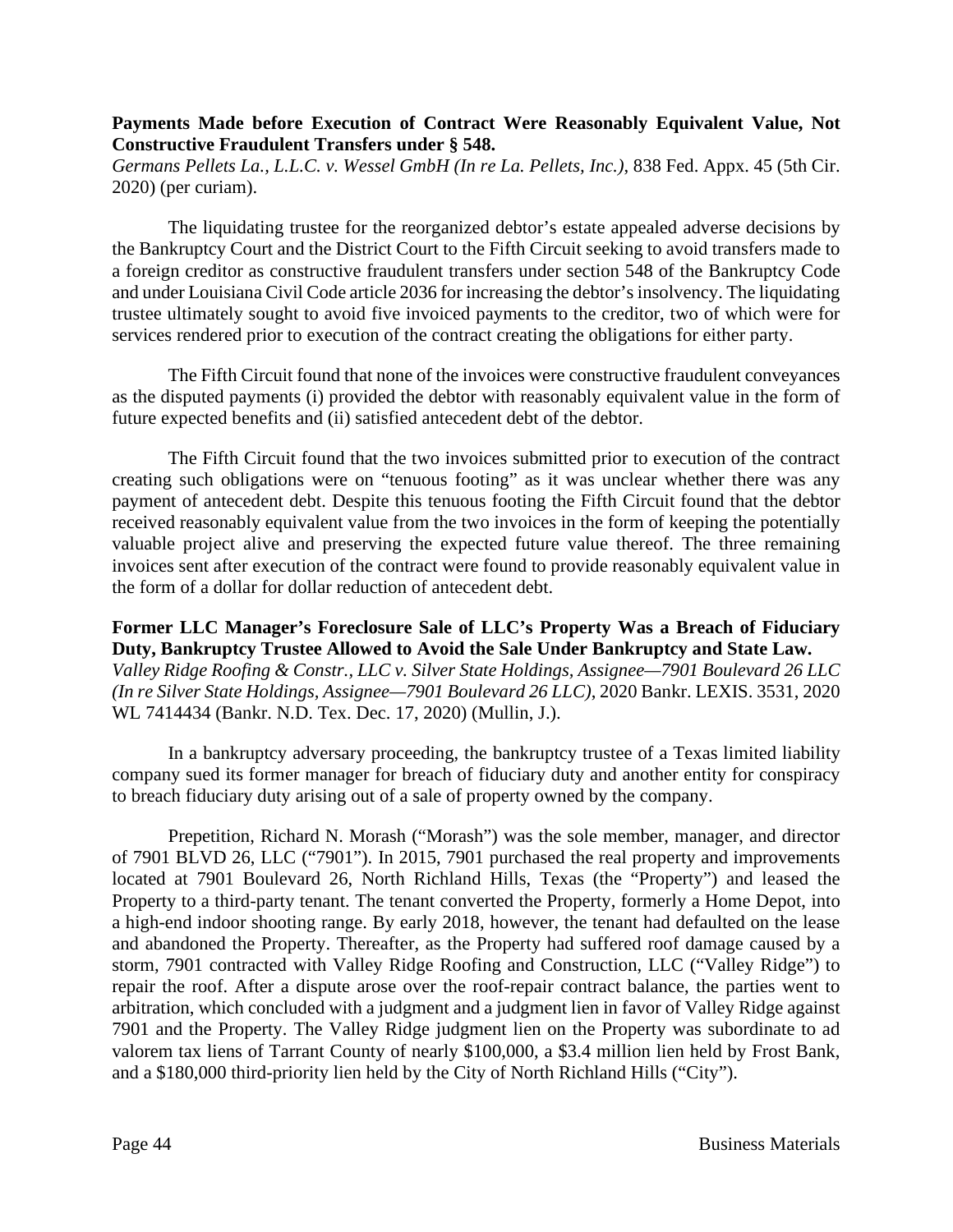In late November and early December 2018, even as Valley Ridge was attempting to collect on its judgment, Morash formed Silver State Holdings, Assignee—7901 Boulevard 26 LLC ("Silver State"), and Silver State subsequently acquired the City's claim and lien against the Property. As the new holder of the City's third-priority lien on the Property, Silver State posted the Property for foreclosure and acquired the Property at a January 2, 2019 foreclosure sale, wiping out Valley Ridge's junior lien and leaving the Property subject only to the Tarrant County tax lien and the Frost Bank lien. The net proceeds from the sale totaled \$627,050.37, for a property later valued at the time of foreclosure at \$4.2 million based on live testimony and Silver Spring's own schedules. Upon discovery of these prepetition maneuvers, Valley Ridge filed an involuntary bankruptcy petition against 7901, and Silver State responded by launching its own bankruptcy case during which it sold the Property to a third party under § 363.

As laid out in conclusions of the law, supported by dozens of factual findings, the Bankruptcy Court found Morash and Silver State jointly and severally liable for the former's fiduciary breach. As the bankruptcy court first acknowledged, the Texas Business Organizations Code does not directly address the duties a manager or member owes to an LLC. Yet, it discerned duty-of-loyalty concerns as underlying statutory provisions addressing transactions with governing persons and renunciation of business opportunities. Meanwhile, provisions of the Business Organizations Code permitting governing persons, such as managers and managing members of an LLC, to rely on various types of information in discharging a duty imply that such persons are charged with a duty of care in their decision making. And finally, to the extent managers or members are subject to duties and liabilities, including fiduciary duties, the company agreement may expand or restrict the duties and liabilities per this same compendium.

Based on these interlocking statutory provisions, the bankruptcy court found Morash, as an agent of 7901, bound by a duty of loyalty to it. Applying these precepts to the evidence on hand, the bankruptcy court held Marsh to have breached his fiduciary duties when he allowed a foreclosure and a third-party sale to occur despite 7901's equity in the Property company and the sale's less than fair market value. Because Silver Spring had conspired with Morash, it was jointly liable for the damages. In a victory for Morash, however, the bankruptcy court deemed Morash immune from liability to the creditors of 7901, a company "fac[ing] financial difficulties" but "not yet … defunct."

Relying on the same factual findings, the bankruptcy court also ruled against the foreclosure sale's validity. As it explained, this transaction was avoidable (a) as a preferential transfer under § 547; (b) as an actual fraudulent transfer under § 548(a)(1)(A); (c) as an actual fraudulent transfer under section 24.005(a)(1) of the Texas Business and Commerce Code (and therefore § 544); and (d) as a constructive fraudulent transfer under section 24.006(b) of the Texas and Business and Commerce Code section 24.006(b) (and therefore § 544). Silver State, in turn, lacked any valid defense to avoidance of the foreclosure or to Valley Ridge's recovery of the funds under §§ 542 and 550.

In light of the foregoing, the bankruptcy also awarded \$84,000 in attorney's fees and costs to Valley Ridge.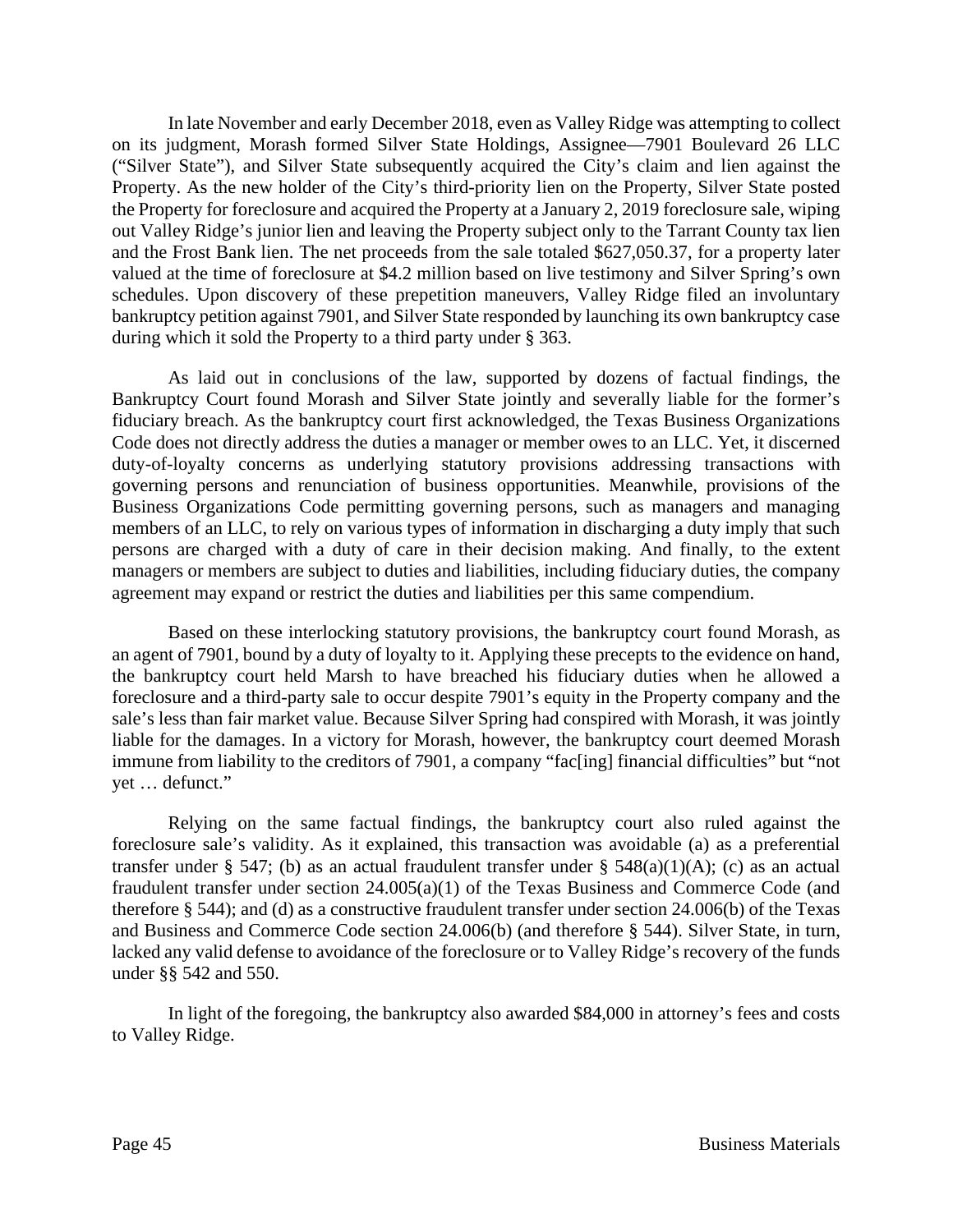### *E. Other Litigation and Contested Matters*

### **District Court Affirmed Bankruptcy Court's Preliminary Fairness Finding Concerning Class Action Settlements.**

*In re Chesapeake Energy Corp.*, 2021 WL 2270167, 2021 U.S. Dist. LEXIS 104253 (S.D. Tex. Jun. 3, 2021) (Rosenthal, C.J.).

This consolidated appeal arose from the Bankruptcy Judge David Jones's orders *preliminarily* certifying three class actions and approving the proposed settlements. The objecting claimants argued the bankruptcy court erred in preliminarily certifying the class because it did not have a sufficient record for analysis of Rule 23(a) findings or to determine whether the proposed settlements were fair, reasonable, and adequate under Rule 23(e). The settlements resolved three separate class action lawsuits and a lawsuit by the Pennsylvania Attorney General concerning allegations of improperly calculated oil and gas royalties. Nine months into the Debtors' bankruptcy cases, and after extensive mediation, the Debtors, the class action claimants, and the P.A. attorney general reached proposed settlements.

On appeal, the District Court held that the bankruptcy court did not err in preliminarily certifying the classes under Rule 23(a) because: (i) the bankruptcy court had access to the prepetition district court's record and there was no identifiable reason why the bankruptcy court could not at the preliminary level rely on the record; (ii) the failure of class representatives to sign the settlement papers is not a reason to deny certification of the class settlements, especially if none of the named class representatives objected; and (iii) the fact that some of the class members filed proof of claims, while most did not, is not a conflict of interest that undermines the class certification. Finally, the District Court held that the record was sufficient for the preliminary ruling, thereby dismissing the appeal without prejudice to the objecting claimants' rights to reassert the objections at the final hearing.

### **District Court Approves Final Class Certification.**

*In re Chesapeake Energy Corp.*, 2021 WL 4776685, 2021 U.S. Dist. LEXIS 196984 (S.D. Tex. Aug. 23, 2021) (Rosenthal, C.J.).

Before the District Court was a request for final class certification and for final approval of the settlement agreements after plan confirmation, the Court held the following:

- The bankruptcy court retained subject matter jurisdiction postconfirmation to approve the settlement agreements because (i) the dispute arose prepetition, (ii) the debtor is a named litigant and not a third-party, (iii) the parties moved for final approval of the settlements in the bankruptcy court, (iv) the settlements affect the debtors' postconfirmation rights and responsibilities, and (v) the confirmation provides that the bankruptcy court retained jurisdiction.
- Finding the settlement agreements to be fair, reasonable and adequate, final class certification was approved because the classes satisfied the Rule 23(a) and (e) factors: (i) the classes had a sufficient number of claims, (ii) commonality and typicality was shown because both classes presented common factual and legal questions related to the debtors and the royalty payment methodology, and (iii) the class claimants had adequate representation by counsel that were experienced in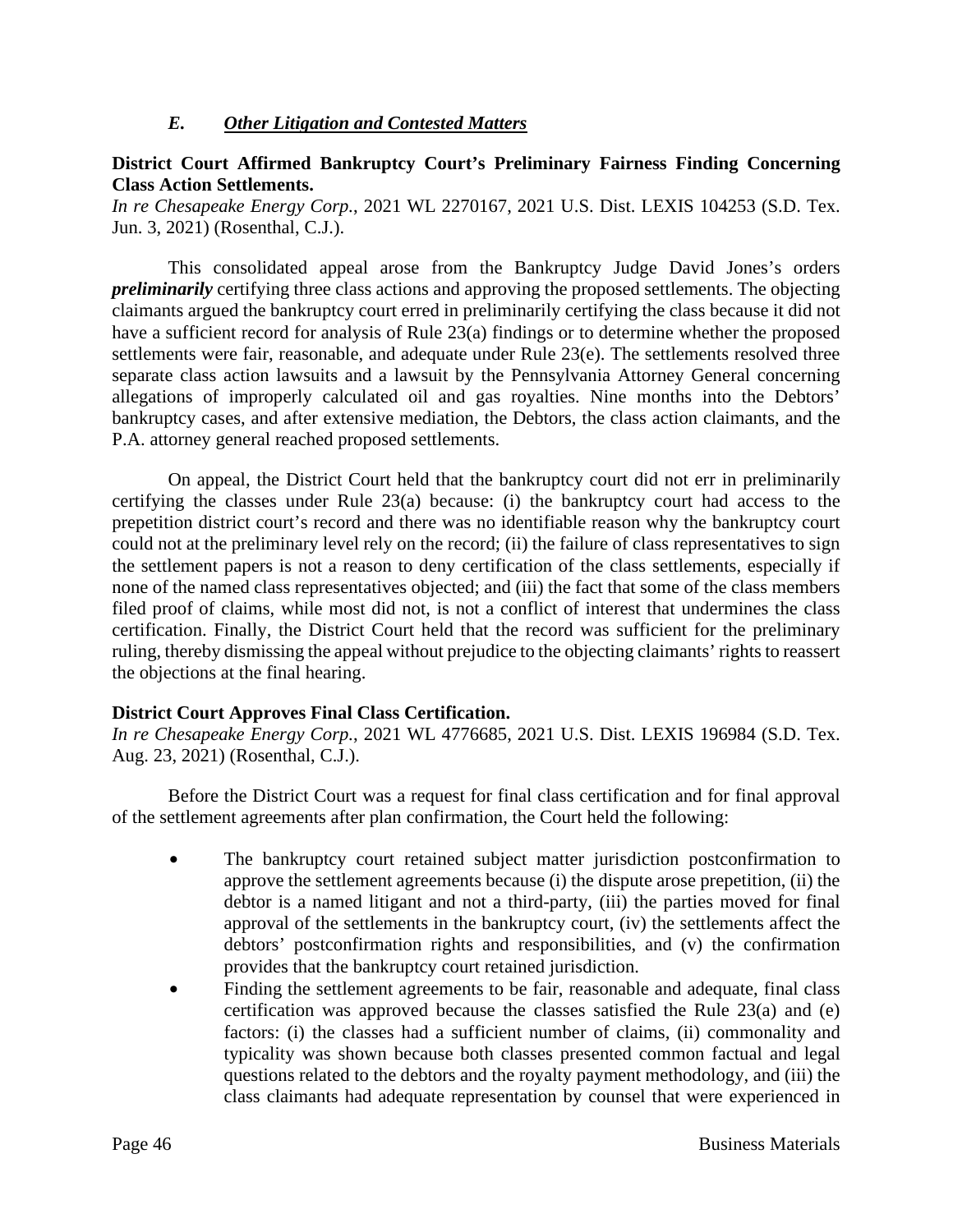both class action and oil and gas disputes, the named plaintiffs approved the settlement agreements, and the record did not reveal any conflicts of interest between the named plaintiffs and the unnamed class members; (iv) the parties were still in the early stages of litigation—the parties hadn't completed motions to dismiss, formal discovery or dispositive motions—despite the case having continued for nearly eight years; (v) majority of the class member who didn't file proof of claims would be precluded from filing individual claims if the settlement isn't approved; (vi) the settlement would provide immediate payment. Ultimately, the settlement agreements were deemed to be fair, reasonable and adequate and were approved.

- The Bankruptcy Court correctly required a second opt-out and was not unduly burdensome from those who previously opted out of the original settlement agreement to ensure that class members understood that their prepetition rights were extinguished.
- The attorney's fees requested were reasonable under the Loadstar and the Percentage calculation methods. Additionally, costs requested by the parties satisfied the Johnson factors and were also reasonable.

### **Triangular Setoffs Not Permitted for Lack of Mutuality.**

*In re Fieldwood Energy LLC*, Case No. 20-03476, 2022 WL 385919 (Bankr. S.D. Tex. Feb. 8, 2022) (Isgur, J.).

Fieldwood Energy LLC and BP Exploration & Production Inc. entered into two PSAs. Under the Isabela PSA, BP agreed to pay Fieldwood \$66 million between 2018 and 2021 for Fieldwood's interest in a certain well. Under the Genovesa PSA, Fieldwood agreed to pay BP \$30 million upon completion of another well. During Fieldwood's bankruptcy case, it rejected the Genovesa PSA and transferred the Isabela PSA. BP alleged that it had a right of setoff against Fieldwood arising under the PSAs, despite the transfer of the Isabela PSA to a third party. The PSA itself did not grant a right of setoff, leaving BP to claim a triangular setoff with the third party to the PSA, which the Bankruptcy Court denied for lack of mutuality.

### **Designation of Record on Appeal.**

*In re Imperial Petroleum Recovery Corp.*, 2022 WL 90607 (Bankr. S.D. Tex. Jan. 7, 2022) (Isgur,  $J.$ )

Defendants designated a record on appeal under Bankruptcy Rule 8009(a)(2). Plaintiff moved to strike certain items that Defendant had designated for inclusion in the appellate record because the items were not admitted into evidence. Defendants argued for an "inclusive approach" that would allow any items filed with the Bankruptcy Court to be included into the appellate record. Judge Isgur surveyed Fifth Circuit precedent regarding resolving disputes over appellate record designation. He concluded that Bankruptcy Rule 8009 allows an appellant to designate items that the Bankruptcy Court was asked to consider, regardless of whether those items were entered into evidence. Further, items filed in related cases or adversary proceedings must have been presented for the Bankruptcy Court's consideration in reaching the appealed decision. As a result, the defendants must establish that the disputed items were "presented to the Court for consideration, or that good cause exists for the items' inclusion in the appellate record." Bankruptcy Rule 8009(e) cannot be used to supplant the District Court's ability to ascribe evidentiary weight to designated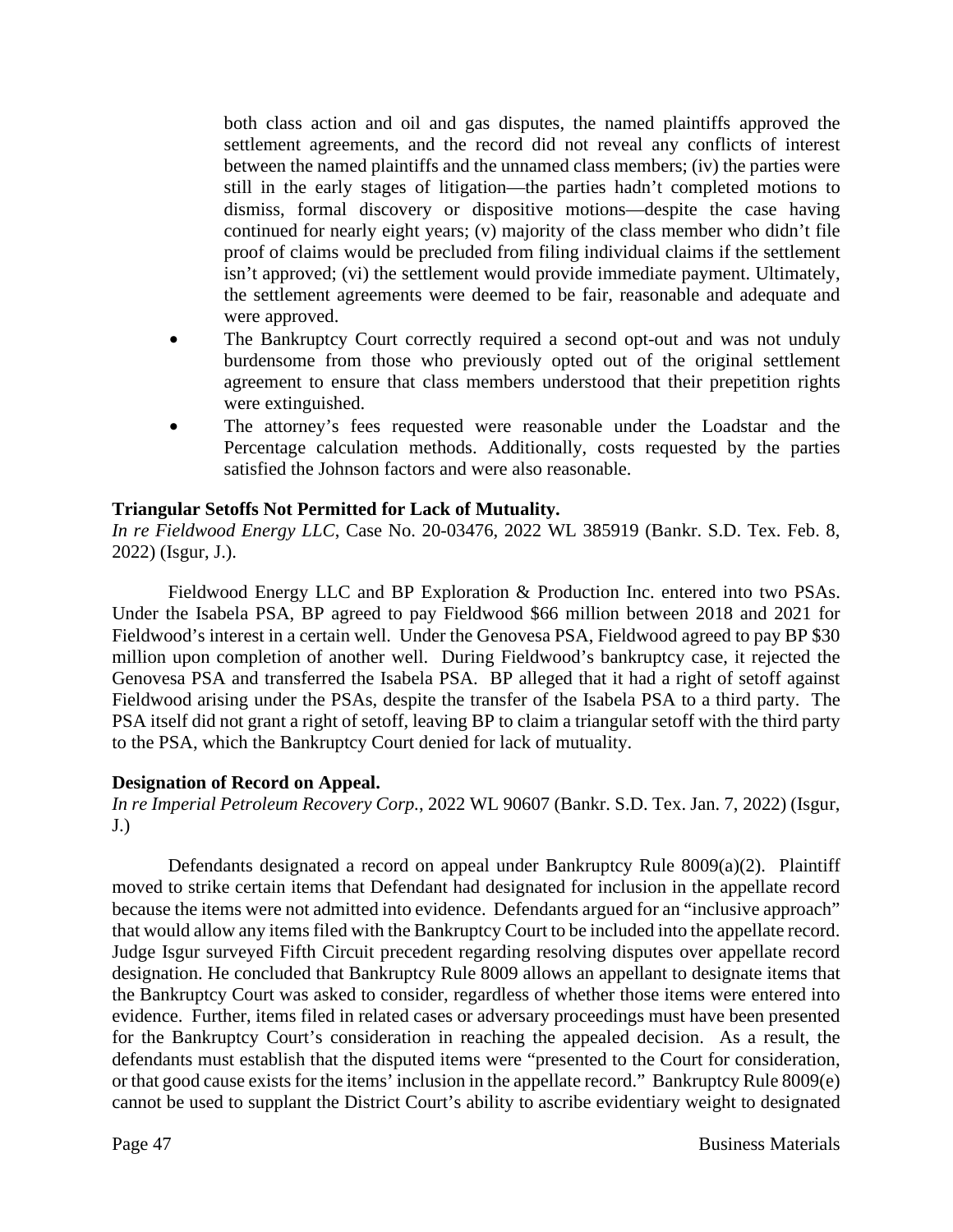items. Additionally, the designator may not attempt to create a version of the appellate record that does not reflect its presentation of evidence to the Bankruptcy Court.

### **Bankruptcy Court Bound by Previous State Court Ruling Regarding Net-profit Interests.**  *In re Vanguard Natural Resources, LLC*, 624 B.R. 400 (Bankr. S.D. Tex. 2020) (Isgur, J.).

Reorganized debtor Vanguard Operating, LLC ("Reorganized Debtor") sought determination that certain net working interests ("NWI") were discharged in its bankruptcy. The holders of the NWI ("NWI Owners") challenged this, asserting that the previous state court litigation finding that the NWI were covenants running with the land bound the Bankruptcy Court to find that the NWI were covenants running with the land and not discharged.

The NWI in question arose from a transfer of land known as the Pinedale Parcel to certain parties for the exploration of oil and gas. An assignment agreement was entered into by those land holders and Novi Oil Company ("Novi"), pursuant to which Novi was provided with the NWI for 5% of the net profits of the realized operation for oil and gas. Novi subsequently transferred its interest in the NWI to the NWI Owners (or their predecessors) over the course of the existence of the Pinedale Parcel. The Pinedale Parcel was a failure and never produced a profit prior to its termination in 1981. The Pinedale Parcel was the divided into two parcels, one of which, the Mesa Parcel, became profitable. Upon this determination of profitability, the NWI Owners sought payment of their respective interest in the NWI, and were denied by the holders of the working interests in the Mesa Parcel ("WI Holders") who asserted that the NWI terminated with the Pinedale Parcel. The NWI Owners then initiated litigation in the state of Wyoming (the "Wyoming Litigation").

The Wyoming District Court disagreed with the WI Holders and found that the successors in interest to the initial holders of the Pinedale Parcel (including Lance, a party to the Wyoming Litigation and predecessor to the Reorganized Debtors' interests in the Mesa Parcel) were liable for payment of the NWI which were covenants running with the land, analogous to a royalty interest, and continued to burden the Mesa Parcel. The ruling was appealed to the Wyoming Supreme Court which also held that the NWI continued to encumber the relevant leases after termination of the Pinedale Parcel, but remanded the case back to the Wyoming District Court for other reasons. On remand the Wyoming District Court issued an amended judgment (the "State Judgment") affirming that the NWI were covenants running with the land which continued to burden the Mesa Parcel, and that this interest was analogous to a royalty interest. No further appeal was made.

Sometime after the Wyoming Litigation, Lance's interests in the Mesa Parcel were transferred to the debtor, which were subsequently transferred to the Reorganized Debtor pursuant to its plan of reorganization ("Plan") and related confirmation order ("Confirmation Order"). The Confirmation Order and Plan contained two clauses that controlled the discharge of the NPI. The vesting clause ("Vesting Clause") provided that, "Pursuant to section 1141(b) and (c) of the Bankruptcy Code, *except as otherwise provided in the Plan*¸ on the effective date all property in each Estate, all Causes of Action, and any property acquired by any of the Debtors pursuant to the Plan shall vest in each applicable Reorganized Debtor, free and clear of all Liens, Claims, charges or other encumbrances." The Plan in turn contained a clause regarding royalty and working interests ("RWI Clause") which stated "all Royalty and Working Interests shall be preserved and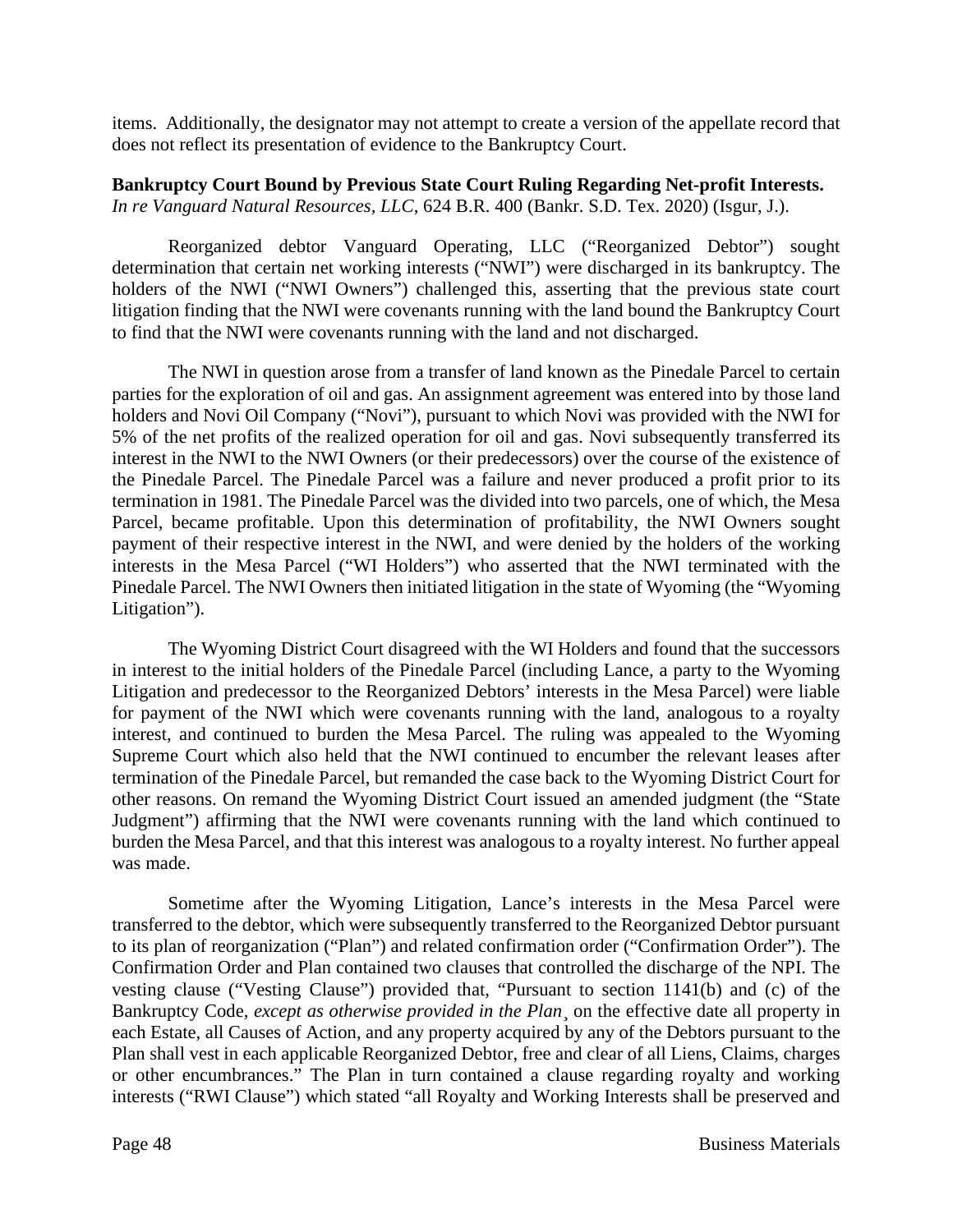remain in full force. . . with the terms of the granting instruments or other governing documents . . . and no Royalty and Working Interests shall be compromised or discharged by the Plan." Royalty and Working Interests were defined as "working interests granting the right to exploit oil and gas, and certain other royalty or mineral interests, including but not limited to, landowner's royalty interests, overriding royalty interests, net profit interests, non-participating royalty interests, and production payments." Therefore, if the NWI were found to be Royalty and Working Interests under the Plan, they would be exempt from discharge.

The Reorganized Debtor initiated an adversary proceeding seeking declaratory judgment that the NWI's were discharged, and the NWI Owners argued that the Bankruptcy Court was bound by the State Judgment to find the NWI's were nondischargeable covenants running with the land.

The Bankruptcy Court sided with the NWI Owners, holding that the State Judgment was binding and that the NWI were preserved by the Plan through the RWI Clause. Further, the NWIs were Royalty and Working Interests because under Wyoming law, the NWI are covenants running with the land, identical to royalty interests.

Applying Wyoming preclusion law, the Bankruptcy Court further found that issue preclusion bound it to apply the findings of the State Judgment. *First*, the Bankruptcy Court found that the issues were identical and the determination of the NWI's status as a covenant running with the land was essential to the Wyoming Litigation and State Judgment. *Second*, the court found that the State Judgment was not susceptible to collateral attack. Reorganized Debtor asserted that under Wyoming law, the Wyoming District Court exceeded its jurisdiction on remand in determining that the NWI was a covenant running with the land, and as such the judgment was subject to collateral attack. While noting that a Wyoming judgment may be collaterally attacked if the judgment was rendered without jurisdiction, the Bankruptcy Court found that the Wyoming District Court exceeding the scope of its remand rendered the judgment voidable and not void, and under Wyoming law, voidable judgments are not subject to collateral attack. *Third*, the State Judgment was a final judgment on the merits as Reorganized Debtor's predecessor in interest did not appeal the ruling and it became a final determination that the NWI are covenants running with the land. *Finally*, the Bankruptcy Court found the Wyoming Litigation was a full and fair opportunity to litigate the nature of the NWI, and was actually litigated by Lance

After finding that Reorganized Debtors was precluded from relitigating the nature of the NWI and that it was bound by the State Judgment, the Bankruptcy Court determined that pursuant to the plain language of the Vesting Clause and RWI Clause, the NWI were not discharged as under Wyoming law, they were covenants running with the land which were analogous to royalty interests, and royalty interests were explicitly carved out from discharge under the Plan and Confirmation Order.

### **Court Holds Net Profit Interests Are Personal Property Covenants And Do Not Attach to Pipeline Right of Way.**

*Krisjenn Ranch, LLC v. DMA Properties Inc. (In re Krisjenn Ranch, LLC)*, 629 B.R. 589 (Bankr. W.D. Tex. 2021) (King, J.).

In this case, the Debtor sought a declaration that its promise to pay a net profits interest to DMA Properties, Inc. and Longbranch Energy, LP do not attach and run with a pipeline right of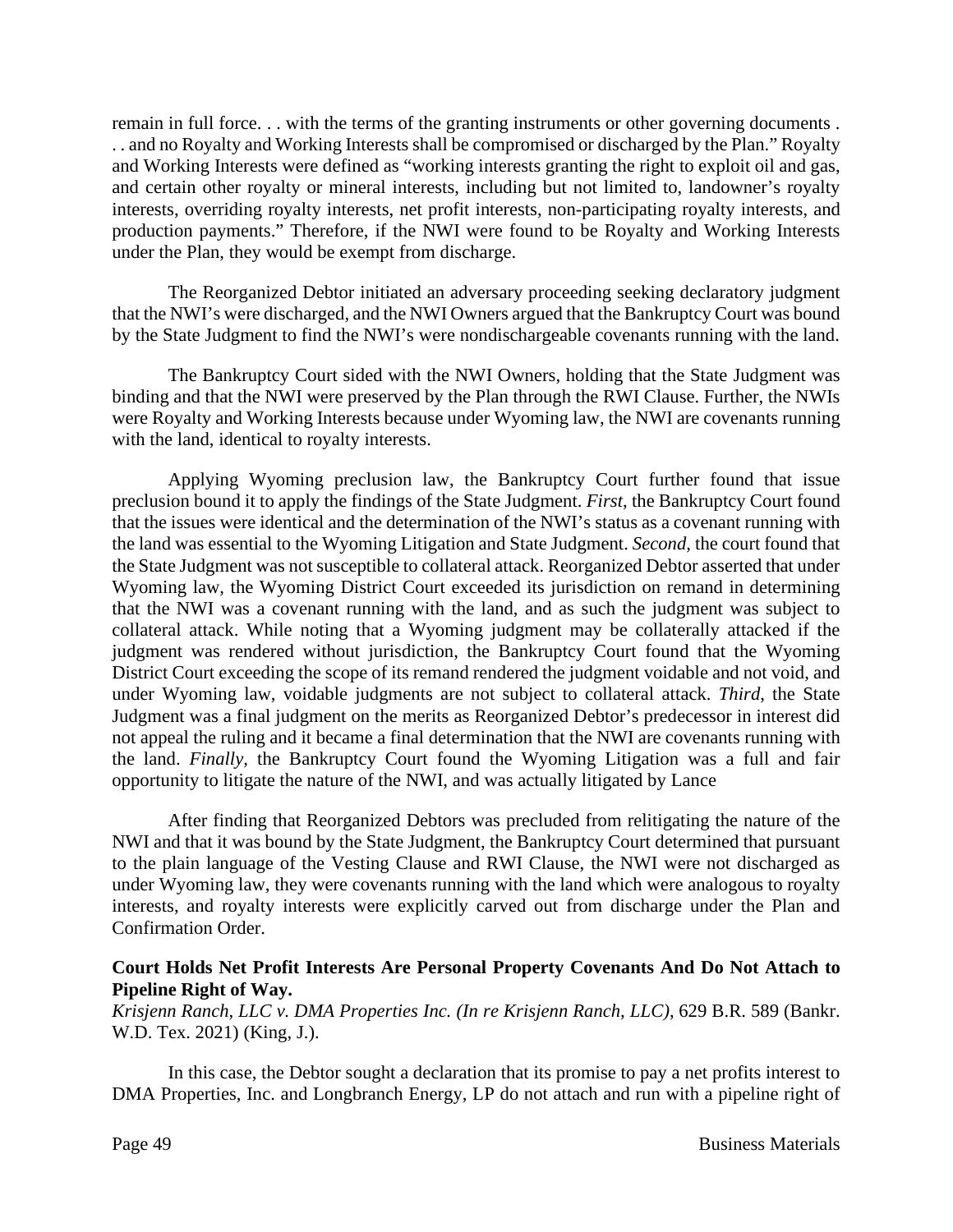way ("ROW") owned by the Debtor, and brought claims of tortious interference against the defendants for interfering with the Debtor's sale of the ROW by asserting claim to 20% of the net profits of the ROW.

In analyzing whether the net profits interest constituted a real property covenant running with the ROW, the Bankruptcy Court found that the "intent" element was lacking, as the only evidence that the parties intended a covenant running with the land was "classic" language within the applicable Assignment Agreement that stated the obligation shall "attach and run" with the land. The Bankruptcy Court was not persuaded that this language was dispositive on the question of intent, as it found that other references of "successors and assigns" being bound by the net profits interests referred to successors and assigns of the party obligated to pay the net profits interest rather than successors and assigns of the ROW itself.

The Bankruptcy Court further found that the covenant to pay the net profits interest did not "touch and concern" the land because the net profits are personal property, which were not so closely linked to the land itself that it constituted an interest in land. The net profits interest likewise did not reduce the ROW owner's ability to use, enjoy, or alienate its property interests. The Bankruptcy Court also found that, while it was unclear whether horizontal privity was still required under Texas law, that element was unsatisfied as a result of the fact that the relevant Assignment Agreements did not convey a real property interest in connection with the covenant to pay the net profits interest. Finally, the Bankruptcy Court found that there was insufficient notice of successor to the covenant because the Assignment Agreements did not contain sufficient legal descriptions of the ROW. For the above reasons, it found that the obligation to pay the net profits interest was a personal property covenant that did not run with the land.

### **Litigation Funding Arrangement Between the Trustee and Creditor Did Not Violate the Bankruptcy Code's Priority Scheme.**

*Dean v. Seidel*, 2021 WL 1541550, 2021 U.S. Dist. LEXIS 75418 (N.D. Tex. Apr. 20, 2021) (Starr, J.).

The issue raised by this appeal was whether a Chapter 7 bankruptcy trustee may grant a 30% interest in the bankruptcy estate's litigation recoveries to a creditor in the bankruptcy case in exchange for that creditor advancing funds for the litigation, even if the creditor would also be reimbursed for such advances. Under such a funding agreement, the creditor agreed to advance up to \$200,000 for litigation fees to prosecute claims against third parties, and in return, the trustee would pay the creditor 30% of all recoveries plus the creditor's pro rata distribution on account of its prepetition claim. The debtors objected, arguing that the funding agreement elevated the creditor to a super creditor, which violated the priority scheme under section 507 and the equality of distribution under § 726. The bankruptcy court approved the funding agreement noting that the trustee had endeavored to obtain favorable terms for financing but had limited options, and approval of such agreement was similar to a § 363 or § 364 transaction. On appeal, the District Court affirmed the Bankruptcy Court's ruling holding that the litigation funding arrangement with the creditor did not violate the Bankruptcy Code's priority scheme. However, the District Court noted that although such agreements are a novel idea, ethical concerns could arise if such funding arrangements were to become widespread.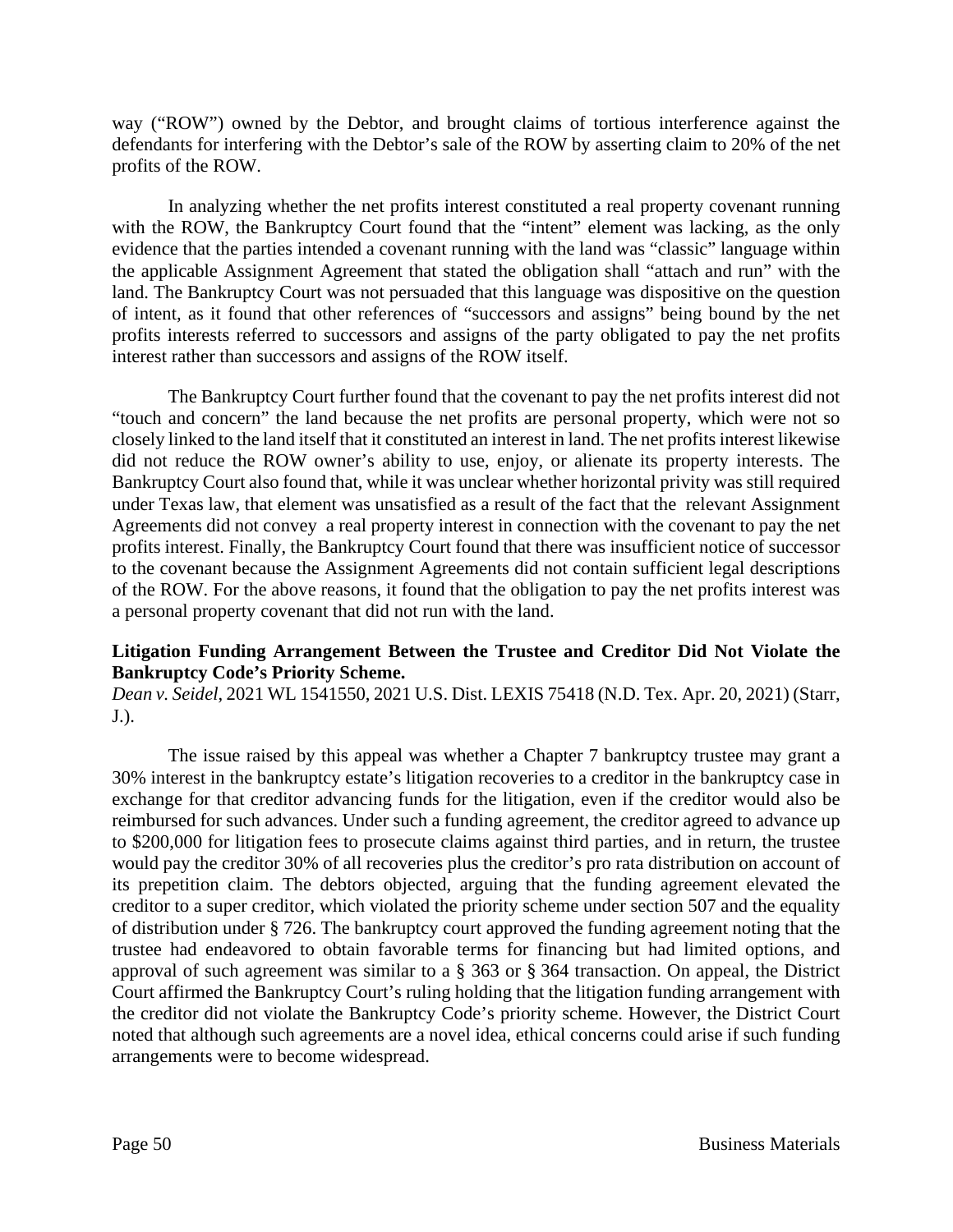### **No Discovery Sanctions Against Liquidating Trustee, Despite Technical Violations of Rule 45(d)(1).**

*Stermer v. Old Republic National Title Insurance Co. (In re ATIF, Inc.)*, 622 B.R. 127 (Bankr. M.D. Fla. 2020) (Delano, C.J.).

The Bankruptcy Court declined to issue discovery sanctions against liquidating trustee, even though the trustee's failure to cooperate with a scheduling order resulted in a technical violation of Civil Rule 45(d)(1) by failing to "take reasonable steps to avoid imposing undue burden or expense" on the non-party deponents.

The Bankruptcy Court concluded that the circumstances weighed against sanctions in this case, because: (1) the non-party deponent was a law firm that was interested in the outcome of this adversary proceeding because the trustee was pursuing a separate malpractice action against the law firm based on the same facts; (2) the non-party law firm made its own tactical decisions in responding to the Civil Rule 30(b)(6) deposition notices that led to the additional costs; and (3) the law firm could more easily bear the discovery costs, whereas sanctions against the liquidating trustee "would have a deleterious effect on Debtor's creditors."

### **Court Holds Non-Debtor Stock Issuer Liable To Non-Debtor Lender For Double-Pledged Stock.**

Cross Keys Bank v. Ward (In re Karcredit, L.L.C.), 630 B.R. 14 (Bankr. E.D. La. 2021) (Hodge, J.).

In July 2020, Cross Keys Bank had filed an involuntary chapter 7 petition against Karcredit, LLC. In August 2006, Ronnie Ward guaranteed a \$683,825.00 loan made by Caldwell Bank & Trust Company to an entity owned by Ward. To secure the loan, Ward pledged stock shares to Caldwell Bank in Homeland Bancshares, Inc., represented by Certificate 253. In September 27, 2010, Caldwell Bank loaned \$424,670.66 to another entity owned by Ward. In conjunction with this second loan, Ward executed another pledge agreement that pledged the stock represented by Certificate 253 as collateral. Later in 2010, Homeland merged with another company. The merger agreement required the cancellation of all former Homeland stock and the reissuance of stock in new Homeland to replace the cancelled stock in former Homeland and provided that only the "holder" of Certificate 253 could surrender the stock for replacement shares. Separately, the language on the face of Certificate 253 said much the same, empowering only a "holder" to surrender or transfer it. In spite of this language, and without requiring Ward to post an indemnity bond, Homeland cancelled Certificate 253 and issued Certificate 495 as a replacement after Ward filed a false lost stock affidavit. Whether as a result of this process or not, Homeland actually knew that Ward had pledged his stock in Homeland to Caldwell Bank as security for a loan no later than July 2016.

When Homeland's president vouched for the value of this same stock so as to allow CKB to value it as collateral for a guaranty of a loan to the debtor in April 2019, Homeland thus knew that Ward had obtained loans from Caldwell Bank and CKB secured by the same stock. The situation unraveled when Karcredit defaulted, and CKB called the loan. CKB subsequently sued Karcredit and its guarantors to collect a promissory note and enforce the commercial guaranties; Caldwell intervened. In no time at all, two things became clear: Caldwell Bank had lost its first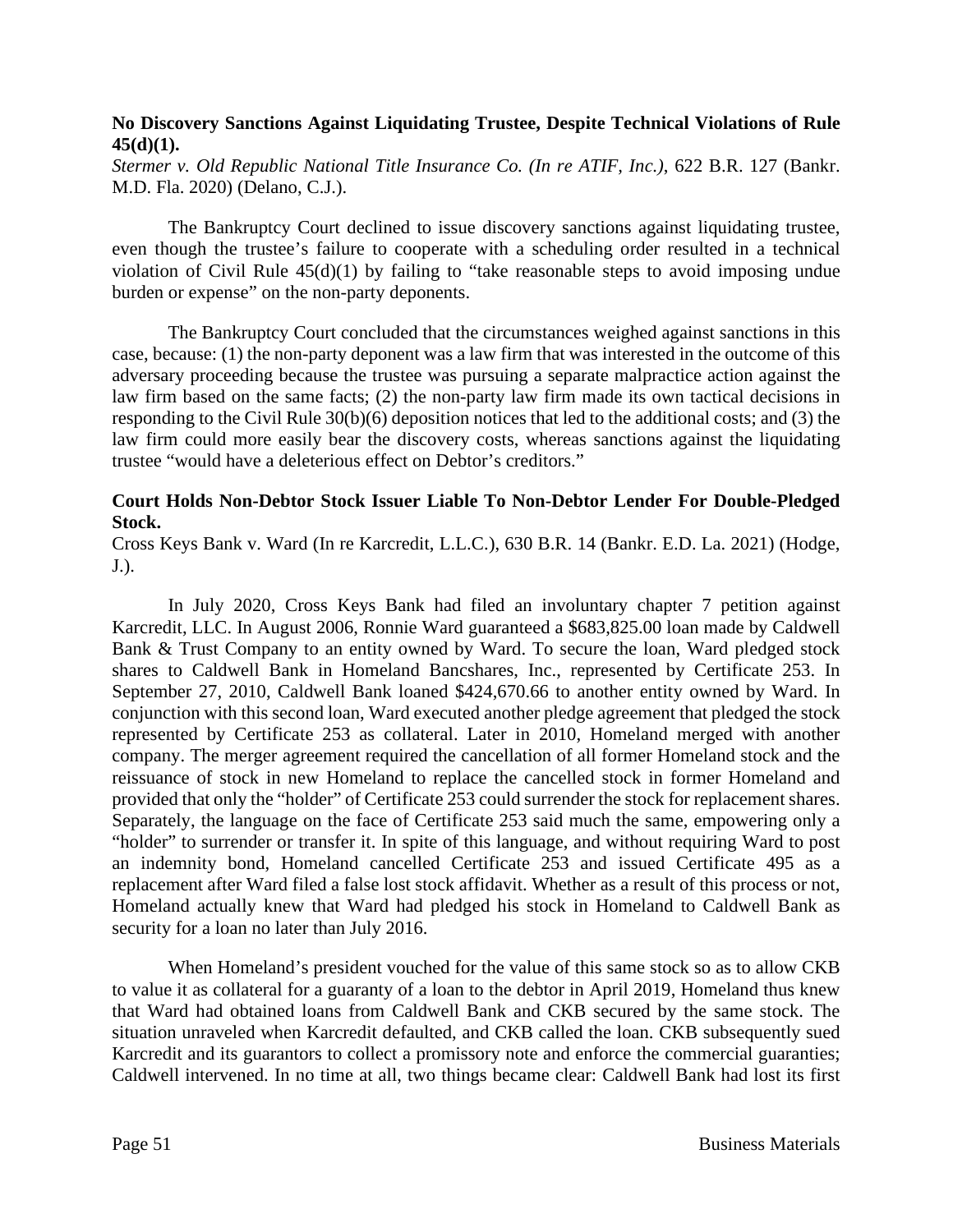priority security interest in the stock to CKB due to Ward's double-pledging, and held a wholly unsecured claim due to its failure to file a UCC-1 financing statement.

Faced with two competing claims to the same collateral, the Honorable John S. Hodge of the United States Bankruptcy Court for the Western District of Louisiana began with an inquiry into its subject-matter jurisdiction over this prepetition state court dispute. As discussed *supra*, the bankruptcy court concluded that the "conceivable effect" standard was easily satisfied for one obvious reason: the lender's successful recovery of money or collateral from non-debtor defendant "could result in a dollar-for-dollar reduction of the amount of its claim against the estate."

With its jurisdiction established, the bankruptcy court limned three reasons for holding Homeland, as the corporation that issued the double-pledged shares, liable to Caldwell Bank on the basis of the parties' undisputed statement of uncontested facts. Homeland had first breached the merger agreement by issuing Certificate 495 to Ward, a non-holder of Certificate 253. It had also contravened the provisions of Certificate 253 by issuing Certificate 495 to Ward without requiring either Ward or Caldwell Bank to surrender Certificate 253. And finally, Caldwell Bank, like CKB, was a protected purchaser, defined as the purchaser of a certificated or uncertificated security who gives value, does not have notice of an adverse claim, and obtains control of the security, under Article 8 of the Uniform Commercial Code, as adopted in Louisiana.

The bankruptcy court looked to the UCC for a measurement of damages. Per article 8, Homeland was obligated to honor and register both certificates unless an over-issue would result. If an over-issue would result, the UCC provides that "a person entitled to issue or validation may recover from the issuer the price the person or the last purchaser for value paid with interest from the person's demand." Therefore, Homeland was liable to Caldwell Bank for the amount owed to Caldwell Bank by Ward.

### **Rule 59 Relief Available When Judgment Based Upon Manifest Errors of Fact.**

*Carmichael v. Balke (In re Imperial Petroleum Recovery Corp.)*, 2021 WL 933989 (Bankr. S.D. Tex. Mar. 11, 2021) (Isgur, J.).

Plaintiffs in this matter are assignees of substantially all assets of the estate of Imperial Petroleum Recovery Corporation, against which an involuntary bankruptcy petition had been filed in January 2013. In 2014, they sued the defendants claiming that defendants violated the automatic stay with respect to certain of this property, for which a judgment was issued in favor of plaintiffs. That judgment directed the defendants to turnover certain property to the plaintiff as well as to pay damages to plaintiffs pursuant to section 362(k) of the Bankruptcy Code. Defendants filed a Rule 59 motion seeking relief from that judgment on grounds that it required defendants to turn over property that did not exist, and that the amount of damages awarded in the judgment was unsupported by the evidence at trial.

Specifically, defendants were ordered in the judgment to turnover "all assets that the Chapter 7 Trustee conveyed to the Plaintiffs," which supposedly included two pieces of equipment known as "MST 1000 Units." Defendants claimed that they never possessed more than one of these units, and that they complied with their turnover obligations. Defendants further claimed that the damages award was based upon the notion that they retained a second MST 1000 Unit when in fact it was a different piece of equipment that they nevertheless turned over.